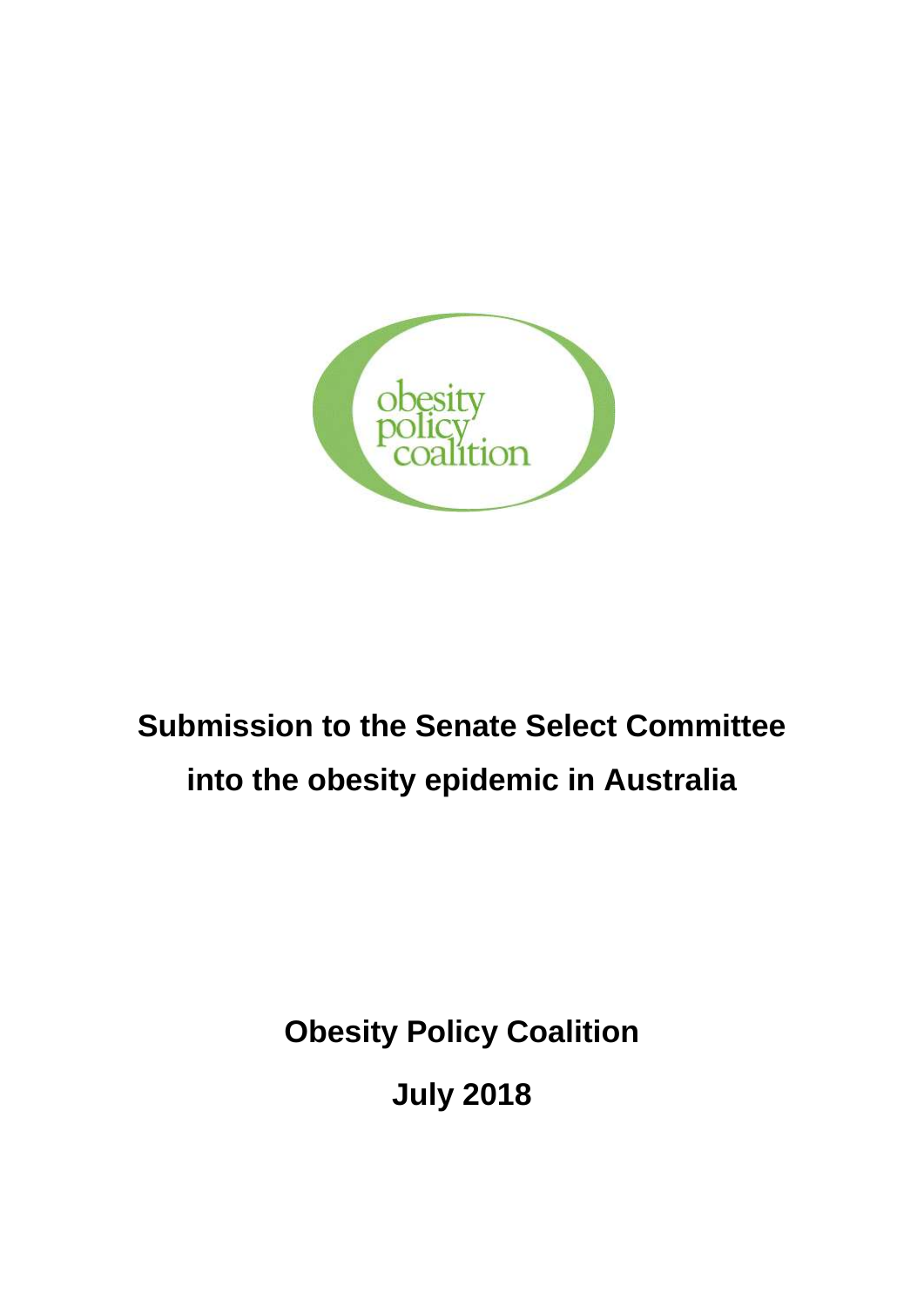# **Terms of Reference**

The Select Committee into the obesity epidemic in Australia, established on 16 May 2018 to inquire into and report on 14 August 2018, on the following matters:

- 1. The prevalence of overweight and obesity among children in Australia and changes in these rates over time;
- 2. The causes of the rise in overweight and obesity in Australia;
- 3. The short and long-term harm to health associated with obesity, particularly in children in Australia;
- 4. The short and long-term economic burden of obesity, particularly related to obesity in children in Australia;
- 5. The effectiveness of existing policies and programs introduced by Australian governments to improve diets and prevent childhood obesity;
- 6. Evidence-based measures and interventions to prevent and reverse childhood obesity, including experiences from overseas jurisdictions;
- 7. The role of the food industry in contributing to poor diets and childhood obesity in Australia; and
- 8. any other related matters.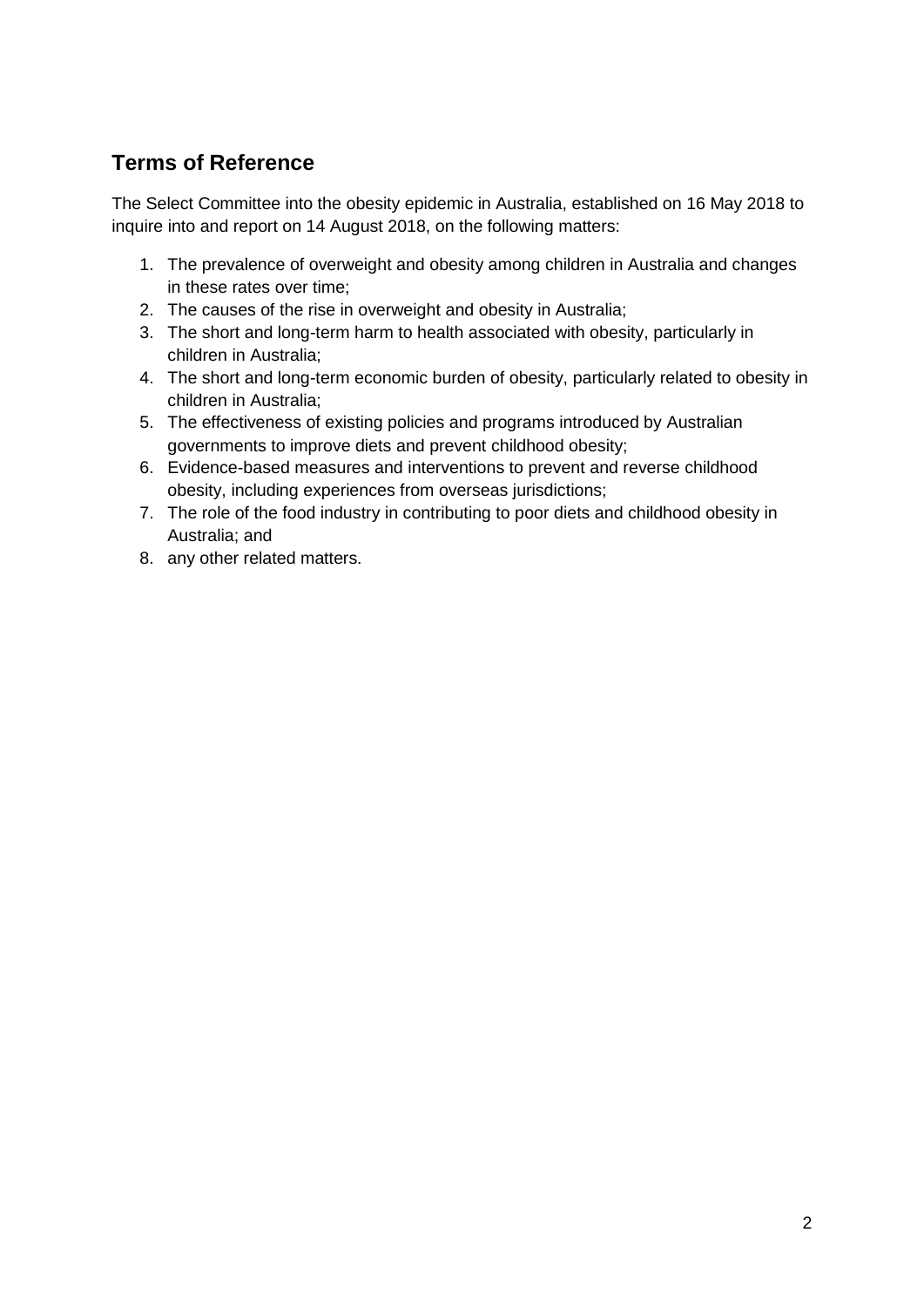# **Executive Summary**

This submission highlights the need for a comprehensive approach supported by a long-term national strategy to improve diets and tackle the spiralling impact obesity, and associated chronic disease, are having on our healthcare system, economy and society as a whole.

This epidemic has also reached Australian children. More than a quarter of Australian children are now in an unhealthy weight category, equating to more than 1 million children in Australia who are overweight or obese. These children have a much greater chance of becoming obese adults, and consequently face increased risks of developing a chronic condition such as type 2 diabetes, heart disease or cancer. The situation is so serious that many of the current generation of children are expected to die at an earlier age than their parents.

The consumption of energy dense, nutrient poor foods has increased significantly among adults and children over the past 30 years. This trend is fuelled by the increased availability and marketing of unhealthy food and drinks, and their decreased relative costs.

The problem of overweight and obesity cannot be tackled by focusing solely on the individual. It is not merely a product of poor individual choices, but is heavily influenced by a person's social, physical and economic environment.

There is increasing support and impetus from the international community and peak health bodies to take decisive policy action on overweight and obesity, particularly in children. In addition, there is significant public support from Australians for the adoption of recommended policy measures by the government.

Australia currently lacks a coherent, sustained obesity strategy at a time when the country's future health, wellbeing and productivity is being threatened by weight related illness. In the long term, it is expected that the economic costs of obesity will increase significantly. We have clear recommendations and pathways to tackle the issue. The federal government needs to integrate these into a long-term national obesity prevention strategy to ensure that our children have the best opportunities to lead healthy and productive lives.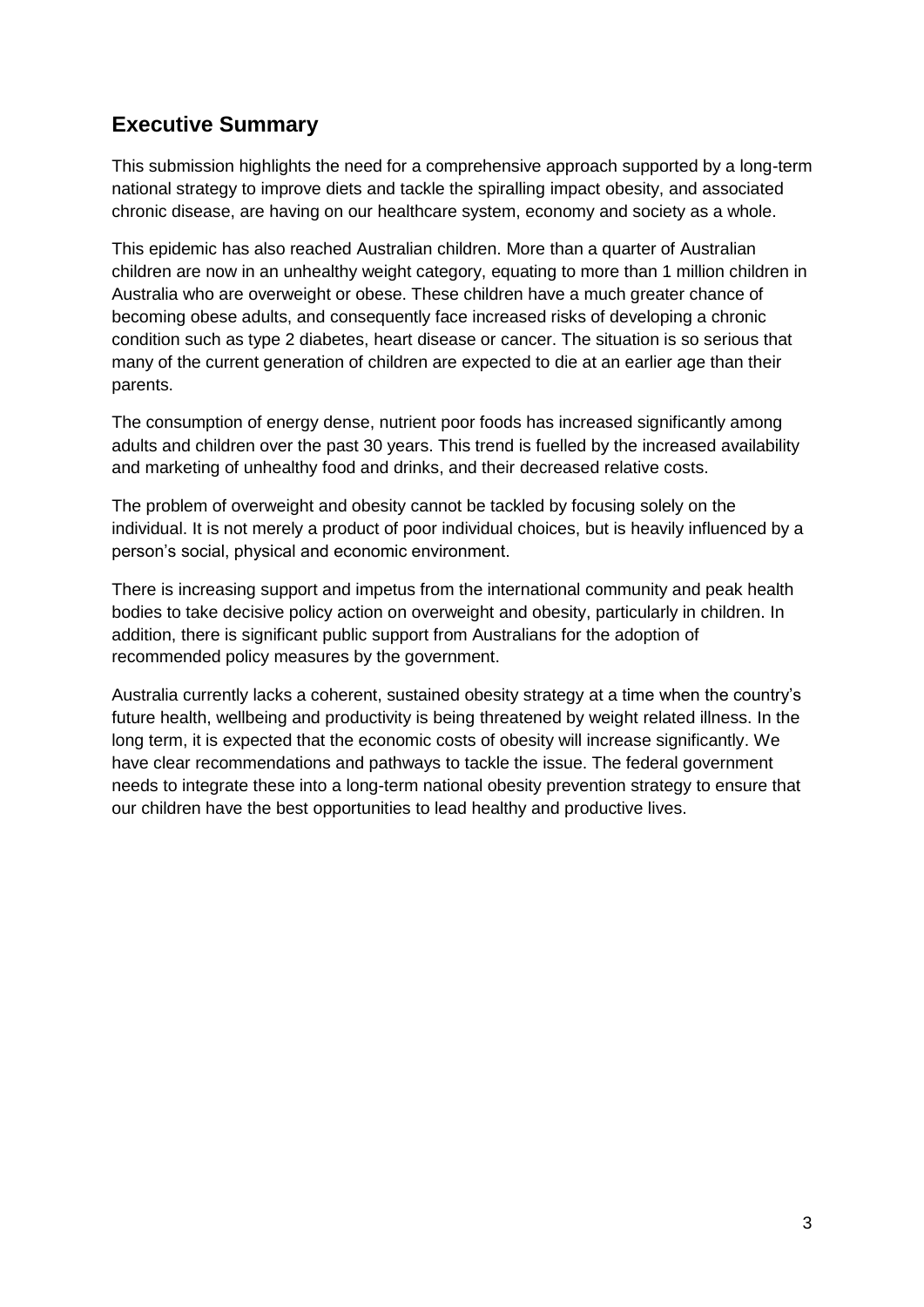# **Summary of Recommendations**

**The Obesity Policy Coalition recommends that the Federal Government:-**

- **Makes the following changes to the Health Star Rating System (HSRS):-**
	- **Makes the HSRS mandatory.**
	- **Modifies the HSRS calculator to correct inappropriately high ratings for some foods with relatively high levels of added sugar, sodium and saturated fat.**
	- **Replaces the current 'as prepared' rules with a new option whereby the HSR of products would be calculated on the basis of products 'as sold', apart from products that are required to be drained or reconstituted with water prior to consumption.**
	- **Allocates significant funds to promote the key messages of the HSRS firmly in the context of a healthy diet across a wide range of media.**
- **Introduces a whole-of-government obesity prevention strategy comprised of the measures outlined below.**
- **Sets clear, specific nutrient reformulation targets, with a fixed timeframe for each target to be met.**
- **Requires manufacturers to identify added sugars on food labels, where sugars are added as a separate ingredient.**
- **Introduces advisory labels on foods which are high in unhealthy ingredients, such as sugary drinks.**
- **Introduces a 20% levy on sugary drinks.**
- **Regulates to reduce the volume and influence of unhealthy food marketing reaching children. A new scheme must have the following features:-**
	- **It must be mandatory and apply equally to any organisation advertising food and beverage products, including manufacturers, retailers or restaurant chains.**
	- **It must be comprehensive and apply to all forms of marketing, media and promotion.**
	- **It must restrict marketing that appeals to children in either its content or placement, including effective control of digital marketing.**
	- **It must clearly define 'unhealthy food' by reference to an appropriate nutrient profiling model.**
	- **It must apply to children under 16 years of age, at a minimum.**
	- **It must include strong governance, compliance and enforcement provisions. A new scheme must be administered and enforced by an independent agency and impose meaningful disincentives and sanctions for breach.**
- **Updates the Australian Dietary Guidelines.**
- **Only includes those parties whose sole interest is in the promotion of public health in obesity prevention policy formulation.**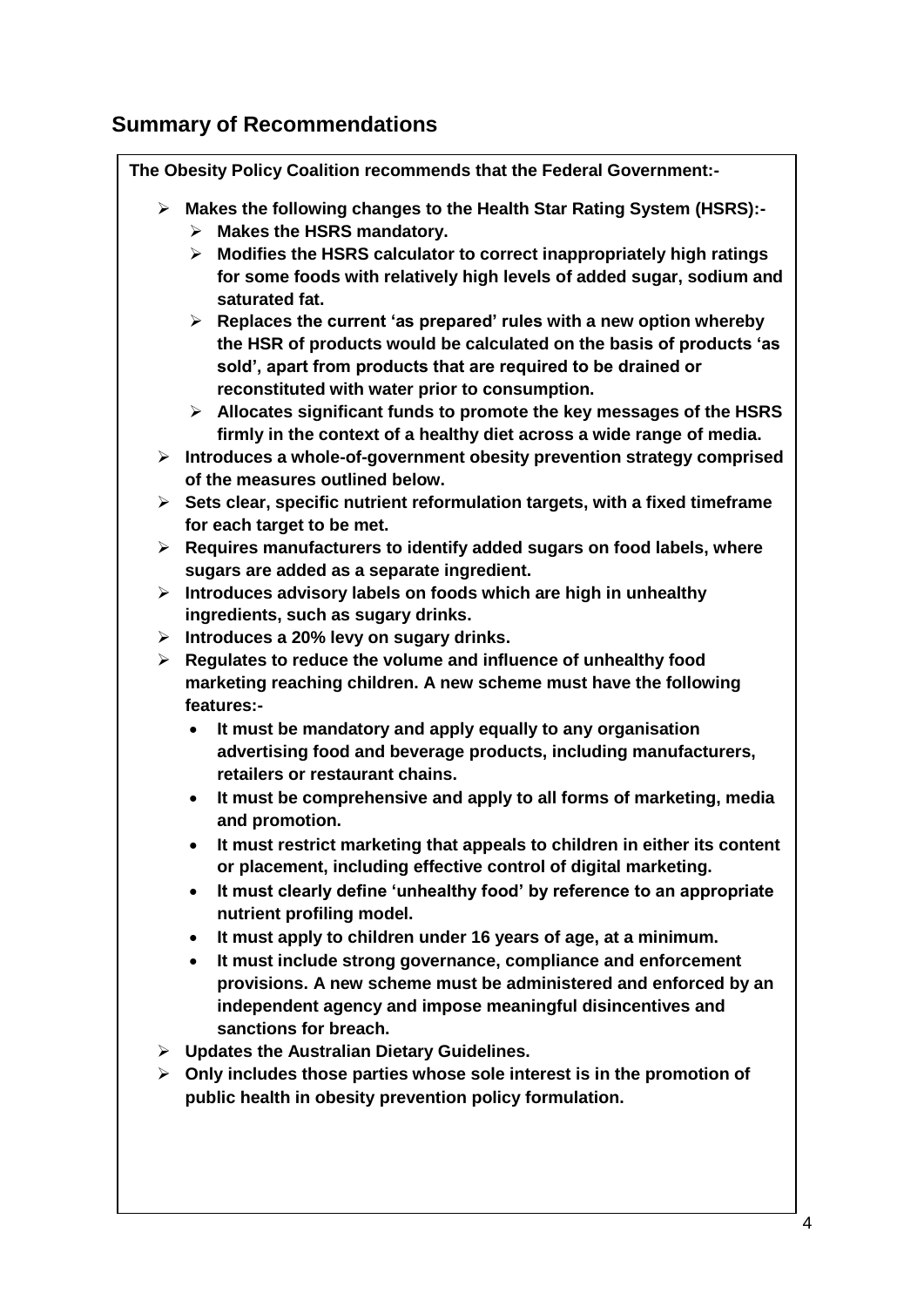# **Senate Select Committee into the obesity epidemic in Australia**

The Obesity Policy Coalition (OPC) is pleased to have the opportunity to comment on the Terms of Reference for the Senate Select Committee into the obesity epidemic.

The OPC is a partnership between Cancer Council Victoria, Diabetes Victoria and the Global Obesity Centre at Deakin University, a World Health Organization (WHO) Collaborating Centre for Obesity Prevention. The OPC advocates for evidence-based policy and regulatory change to address overweight, obesity and unhealthy diets in Australia, particularly among children.

# **Introduction**

There is increasing support and impetus from the international community and peak health bodies to take decisive policy action on overweight and obesity, particularly in children. The World Health Assembly's *Global Action Plan for the Prevention and Control of Non-communicable Diseases 2013–2020* provides guidance on a range of evidence-based policy interventions that governments should consider to reduce the burden of Noncommunicable diseases. Further, the WHO's Commission on Ending Childhood Obesity Report provides a model comprehensive strategic approach, strategic objectives and policy options.

The problem of overweight and obesity cannot be tackled by focusing solely on the individual. It is not merely a product of poor individual choices, but is influenced by a person's social, physical and economic environment.

A comprehensive approach supported by a long-term national strategy is required to improve diets and reduce overweight and obesity in Australia. There is an urgent need for the federal government to demonstrate leadership in relation to overweight and obesity through the adoption of a whole-of-government obesity prevention strategy. There is significant support for regulatory measures from the public.

# **Terms of Reference**

## **1.** *The prevalence of overweight and obesity among children in Australia and changes in these rates over time*;

Australia is in the midst of a childhood obesity epidemic that threatens our children's health and wellbeing. Childhood overweight and obesity has escalated to the point that over 27.4% of Australian children aged 5-17 are now overweight or obese,<sup>1</sup> up from 21% in 1995. The obesity rate has risen from 5% in 1995 to 7.4% in 2014-15.<sup>2 3</sup> Put another way, there are currently over 1 million children in Australia who are overweight or obese. These children have a much greater chance of becoming obese adults, and consequently face increased risks of developing a chronic condition such as type 2 diabetes, heart disease or cancer.<sup>4</sup> As a result of this obesity epidemic, many of the current generation of children are expected to die at an earlier age than their parents. $5$ 

Adults and children from a low socio-economic background experience higher rates of overweight and obesity.<sup>6</sup> The gap in obesity rates between those with a tertiary education and those with lower levels of educational attainment is widening and modelling suggests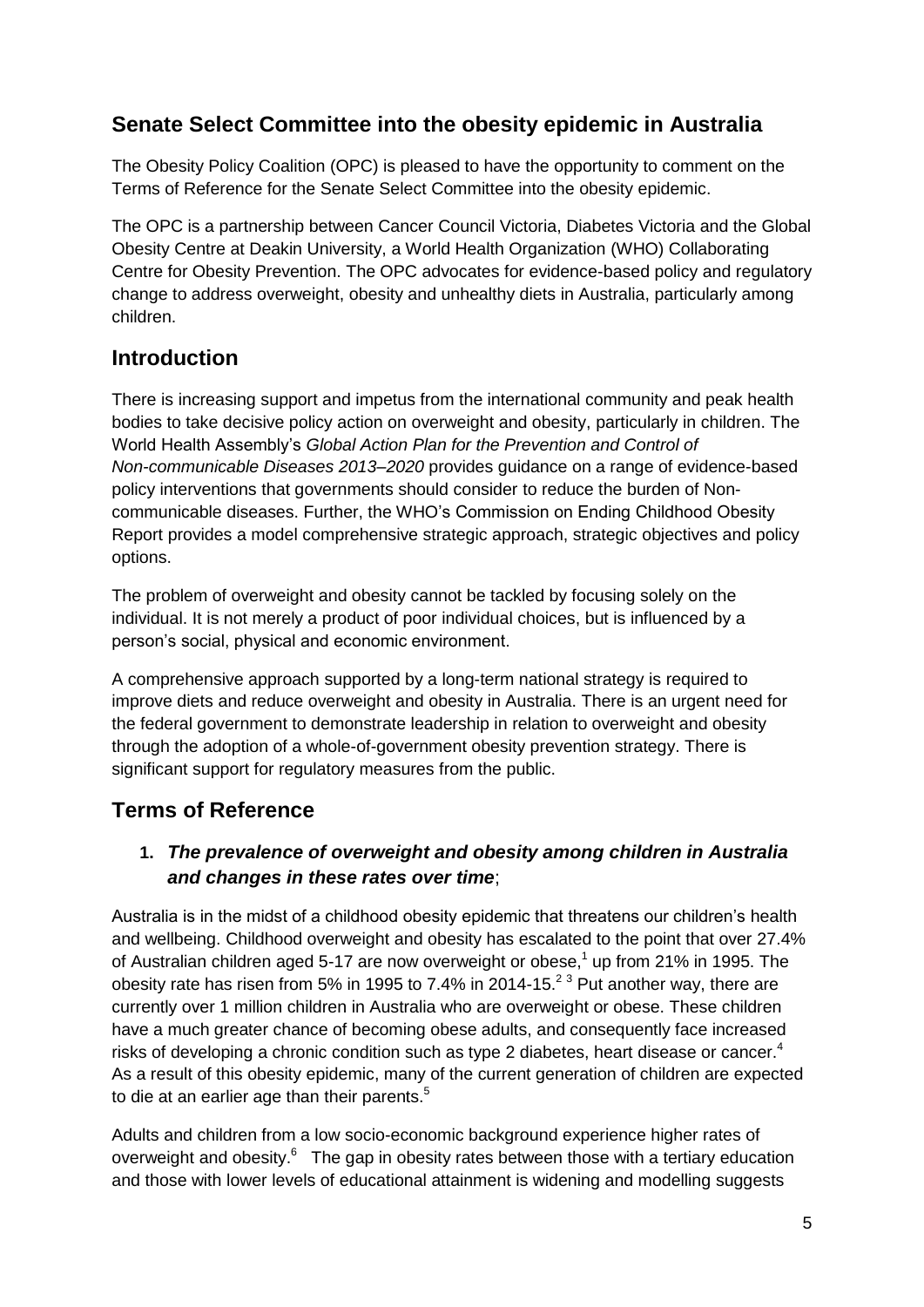that if no further action is taken this will grow to a 14% gap in obesity rates between the highest and lowest education groups by 2025.<sup>7</sup>

Aboriginal people are also at increased risk of overweight and obesity as well as the impact of unhealthy diets.<sup>8</sup> Almost two thirds (66%) of Aboriginal and Torres Strait Islander adults and almost one third (30%) of Aboriginal and Torres Strait Islander children are overweight or obese.<sup>9</sup> Aboriginal and Torres Straight Islanders also experience disproportionate rates of type 2 diabetes compared to non-indigenous Australians.

## **2.** *The causes of the rise in overweight and obesity in Australia*;

Minimising consumption of discretionary (energy dense, nutrient poor) food and drink and engaging in physical activity is the best way to maintain a healthy weight. Modelling indicates that the increased energy intake that has occurred over the past few decades is more than enough to explain the parallel increase in body weight.<sup>10</sup> This increased energy intake has occurred mainly as a result of increased consumption of energy-dense, nutrient poor (high fat and/or sugar) foods and beverages. $11$ 

The consumption of energy dense, nutrient poor foods has increased significantly among adults and children over the past 30 years. For example, one third of adults and almost half of children drink sugary drinks daily.<sup>12</sup> Young Australians, in particular adolescent boys, are commonly high consumers of energy dense, nutrient poor products such as soft drink, burgers and chips, for example 51 per cent of teenage males consume soft drinks and one in four teenage males consume a burger on any given day.<sup>13</sup>

Within Australian adults' diets, 35% of the energy consumed comes from 'junk' food including sugary drinks and alcohol (termed 'discretionary' choices in the Australian dietary Guidelines). Amongst children, 39% of the energy in their diets comes from 'junk' food.<sup>14</sup> Australian households spend 58% of their food budget on unhealthy foods and drinks and just 15% on fruit and vegetables.<sup>15</sup> Data from the National Health Survey 2014–2015 has shown that only 7% of Australian adults, and 5.4% of children, meet the recommended 5 serves of vegetables per day, with fruit consumption being higher but also generally falling short of recommended serves.<sup>16</sup>

These patterns of consumption are fuelled by the increased availability, decreased relative costs and the increased marketing of food and drinks that are energy dense and nutrientpoor. Other socio-environmental factors contributing to the rise in overweight and obesity in Australia include an increased reliance on car travel due to urban design, an increase in sedentary jobs, longer working hours, and reduced perceptions of safety leading to fewer opportunities for physical activity.<sup>17</sup>

## **3.** *The short and long-term harm to health associated with obesity, particularly in children in Australia;*

#### **3A Short term effects of obesity in children**

Obesity carries additional, short-term health effects in childhood including gastrointestinal, musculoskeletal and orthopaedic complications, hyperinsulinaemia, poor glucose tolerance and a raised risk of type 2 diabetes, hypertension, sleep apnoea, and depression.<sup>18 19</sup>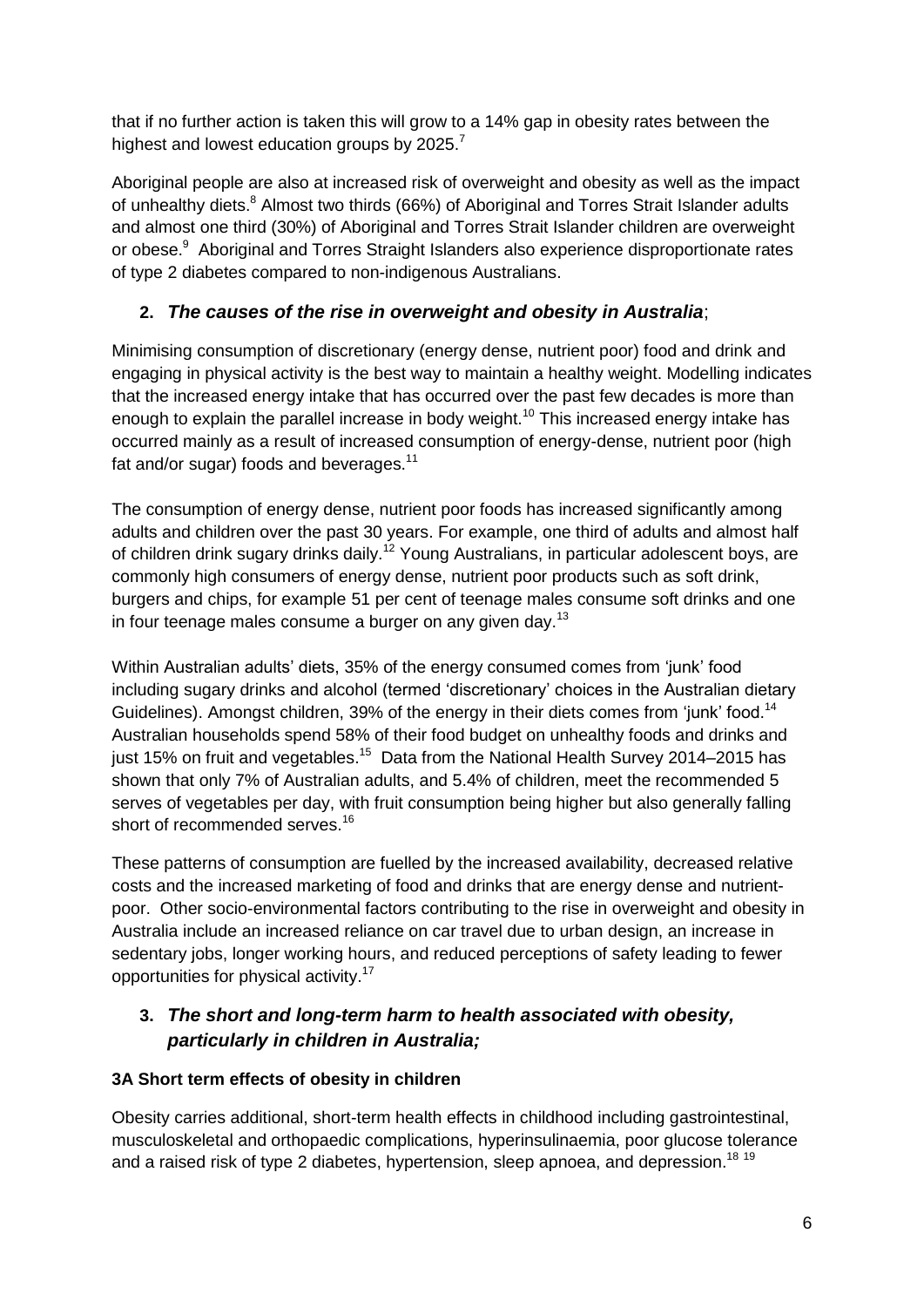Obesity in childhood also has social impacts for children. It can contribute to behavioural and emotional difficulties, such as stigmatisation, poor socialisation and reduced educational attainment.<sup>20</sup> An international meta-analysis examined associations between overweight and obesity and likelihood of bullying. Sixteen studies focusing on children and adolescents from 13 countries were included in the review. The researchers found that being overweight or obese was associated with increased likelihood of being a victim of bullying in both boys and  $airls.$ <sup>21</sup>

#### **3B Long term effects in children and adults**

Childhood obesity is also associated with a range of very serious health problems and increases the risk of premature illness and death later in life.<sup>22</sup> Research shows that 25–50% of obese adolescents remain obese into adulthood.<sup>23</sup> Studies also suggest that the risk of cardiovascular disease and all-cause mortality is elevated among those who were overweight during childhood.<sup>24</sup>

Overall, poor diets and high body mass index are the major risk factors contributing to Australia's significant disease burden, ahead of smoking-related illness.<sup>25</sup> High body mass now contributes 5.5% of the total burden of disease in Australia while dietary risk factors account for 7.2%, the third and second major contributors after tobacco use (9%).  $^{26}$ Overweight and obesity lead to heightened risk of developing chronic diseases including cancer, cardiovascular disease and type 2 diabetes. If current trends continue, approximately 1.75 million deaths will have been caused by overweight and obesity between 2011 and 2050, with an average loss of 12 years of life for each Australian who dies before the age of 75 years. $27$ 

#### Cancer risk factor

A recent review of more than one thousand studies by International Agency for Research on Cancer found that that being overweight or obese increases risk for at least 13 types of cancer, including common cancers such as breast and colon.<sup>28</sup> A large 2015 Australian study estimated the population attributable fraction (PAF) (or prevented fraction) of cancers associated with exposure to causal (or preventive) factors. They found that in Australia inadequate (unhealthy) diet was attributable for 7,000 (6.2%) cancer cases and overweight and obesity was attributable for 3,900 (3.4%) cancer cases each year.<sup>29</sup>

Prevention of obesity is also important for cancer survivors. There is convincing evidence that obesity is associated with an increased risk of breast cancer recurrence, and recent similar evidence on obesity is accruing for other cancers including prostate cancer.<sup>30</sup> A number of studies have also shown that physically active cancer survivors have a lower risk of cancer recurrence and improved survival rates.<sup>31</sup>

#### Heart Disease and Type 2 Diabetes risk factors

Obesity is also the leading risk factor for type 2 diabetes.<sup>32</sup> Even being overweight significantly increases the risk. $33$  The contribution of overweight and obesity to cardiovascular disease and type 2 diabetes is significant. Dietary risk factors are estimated to contribute 35% and 33% of the disease burden respectively and high body mass contributes 21% and 49% respectively.<sup>34</sup>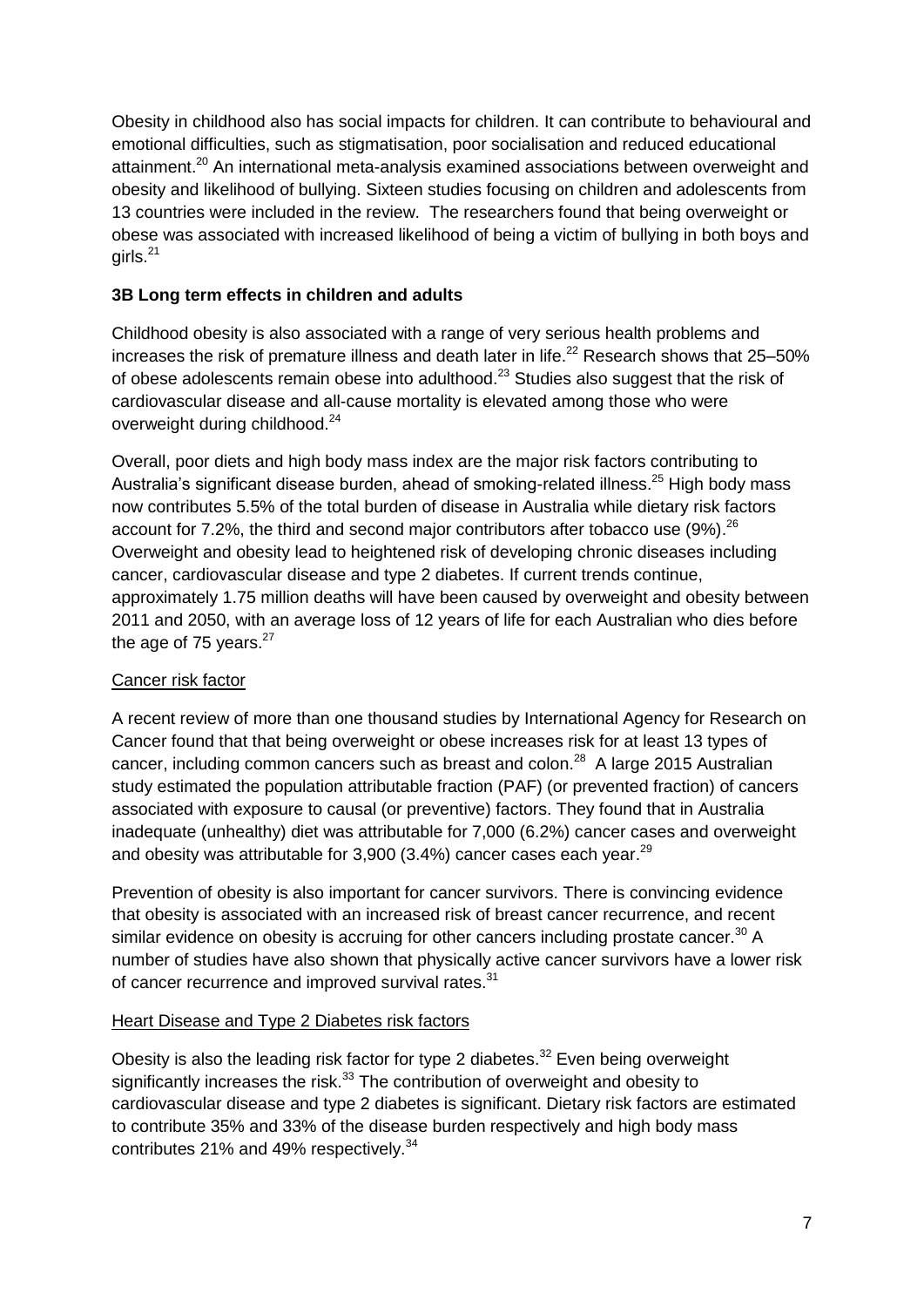#### Increased disability

The direction of causation between obesity and disability is not always clear; however there are a number of studies that do provide insights into the fraction of disability attributable to obesity. The 2012 AusDiab study found that the rate of disability in people over 60 years was more than twice as frequent amongst people who were obese compared to those of a healthy weight (46% v 22%).<sup>35</sup> A 2012 PWC report estimated that 1.5% of people under 65 years with very severe obesity (BMI > 40kg/m2) receive the disability support pension due to obesity, at a cost of \$133 million to the federal government annually. $36$ 

## **4.** *The short and long-term economic burden of obesity, particularly related to obesity in children in Australia;*

Currently in Australia investment to prevent ill health is at extremely low levels with less than \$1 in \$50 of the allocation on health used for public health and prevention measures.<sup>37</sup> Current modelling estimates that if no further investment is made by 2025, 83% of males and 75% of females over 20 will be overweight or obese.<sup>38</sup> This would have an enormous impact on health care spending, chronic disease and quality of life. Each additional percentage increase in the rate of obesity costs an additional \$4 billion per year*.* <sup>39</sup> The costs of overweight and obesity are already very significant with the total annual cost of obesity in Australia in 2011–2012 has been estimated to be \$8.6 billion, including \$3.8 billion in direct costs and \$4.8 billion in indirect costs. $40$  Using a measure that includes loss in wellbeing, estimates reach around \$120 billion a year, which is equivalent to 8% of the economy's annual output.<sup>41</sup>

In the long term, it is expected that the economic costs of obesity will increase significantly. Work commissioned by the Heart Foundation reveals that based on current trends, the number of obese adults in Australia is expected to nearly double by 2032. The total extra expenditure for cardiovascular disease and type 2 diabetes attributable to this excess weight, between now and 2032, is estimated to be \$187 billion.<sup>42</sup>

## **5.** *The effectiveness of existing policies and programs introduced by Australian governments to improve diets and prevent childhood obesity;*

In 2008 the Australian Government announced the formation of the National Preventative Health Taskforce (Taskforce) to develop strategies to tackle chronic disease caused by tobacco, alcohol and obesity.<sup>43</sup> In September 2009 the Taskforce released a final report which outlined recommended actions designed specifically to reduce and control obesity in Australia. The recommendations focused on preventative health measures and were proposed to be implemented in a staged manner from 2009. Nearly a decade has passed since the recommendations were released, and there has been limited implementation of the 27 obesity specific targets with three completed, 17 progressing and no progress made against seven by 2016.<sup>44</sup>

In 2017 a systematic analysis of Australia's policies for addressing unhealthy diets and obesity was conducted. It looked at how national policies measure up against international best practice and identified recommendations in Australia. This project found that Australia is leading the world in some policies to improve population nutrition, including:-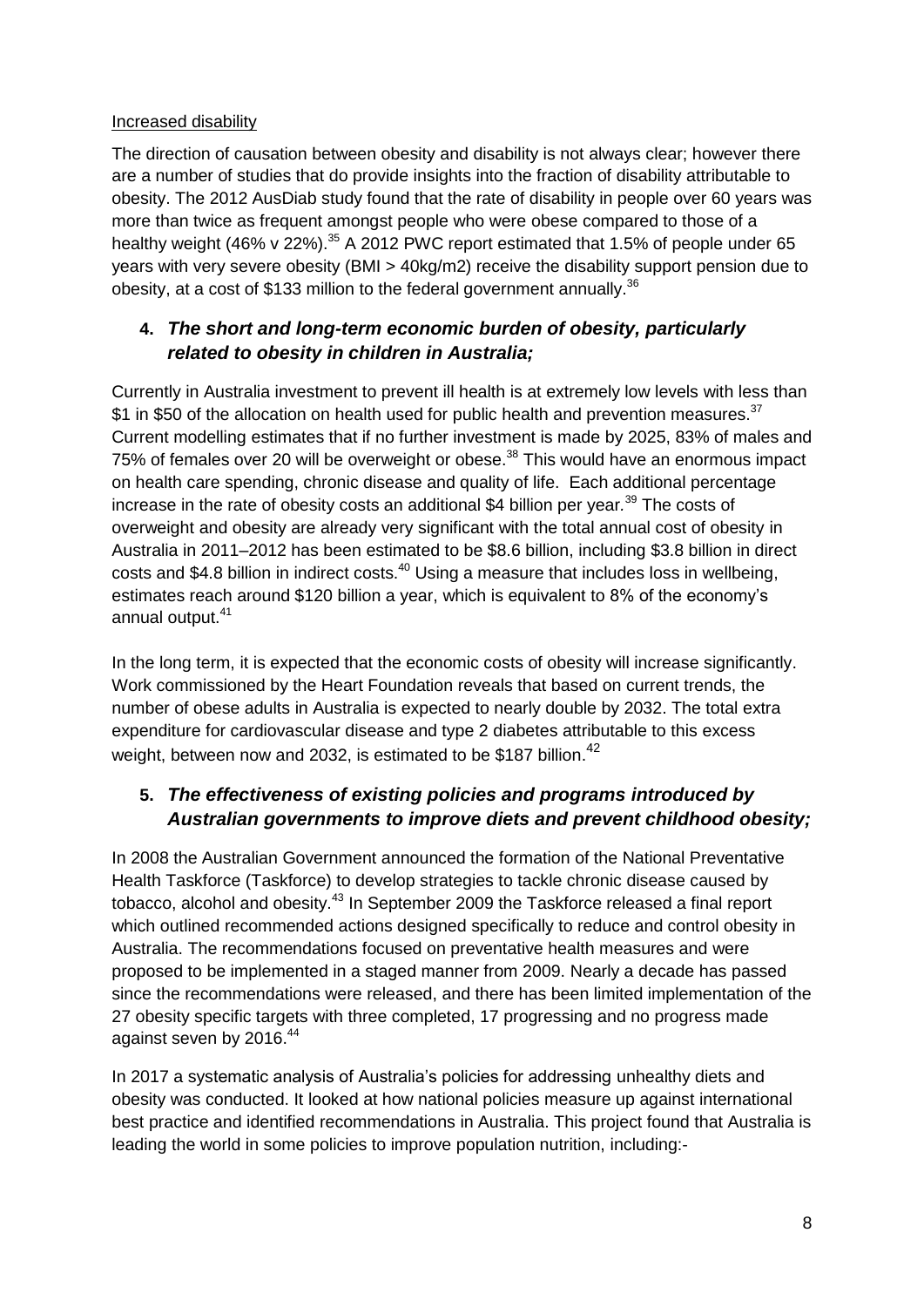- key aspects of food labelling (such as regulations regarding health claims, the development of the Health Star Rating system);
- keeping nutritious food GST-free; and
- the regular monitoring of population body weight.

It looked at how national, state and territory policies measure up against international best practice and identified recommendations for each jurisdiction. Australia is falling behind international best practice in other critical areas and the analysis identified several critical areas for action including:-

- developing a national strategy and implementation plan to improve population nutrition,
- imposing taxes to increase the price of unhealthy foods (especially sugary drinks); and
- introducing regulations to reduce exposure of children to marketing of unhealthy food  $45$

Although state and territory governments' approaches to obesity prevention vary, there are several examples of strong leadership at this level. Important initiatives include the NSW Government's commitment to reduce childhood obesity by engaging the whole-ofgovernment including through actively monitoring rates of overweight and obesity. This includes increasing community education, and ensuring that healthy food is more available and unhealthy food is reduced in a range of settings, including schools and healthcare.<sup>46</sup> The Australian Capital Territory's *Towards Zero Growth – Healthy Weight Action Plan 2013*, sets out cross-sectoral responsibilities, priorities and goals for the improvement of health within the Territory.<sup>47</sup>

Local governments have also become key drivers of health promotion and prevention policy. For instance, the Victorian Public Health and Wellbeing Plan include actions by municipalities to reduce sugary drinks. Victorian municipalities are becoming leaders in creating healthy environments by adopting strategies to increase access to water and reduce consumption of sugary drinks<sup>48</sup> with the assistance of the Victorian Government's Healthy Choices guidelines.

The current Federal Government measures to encourage healthy eating are restricted to the Health Star Rating System (HSRS) and the Healthy Food Partnership. The OPC supports these measures but believes that a strategy encompassing a broad range of recommended measures should be implemented to guide a comprehensive national approach in the longterm. In the short-term, a number of improvements could be made to both the benchmarks for the Healthy Food Partnership and modifications to the HSRS to have greater impact.

#### **5A Health Star Rating System**

The HSRS is a voluntary, interpretative, front-of-pack labelling (FoPL) system which rates the healthiness of products using a 5-star scale and aims to encourage people to make healthier food choices. The HSRS was developed through a collaborative process involving government, industry, public health and consumer stakeholders. This process began in 2011, following the 2011 Comprehensive Review of Food Labelling Law and Policy.<sup>49</sup>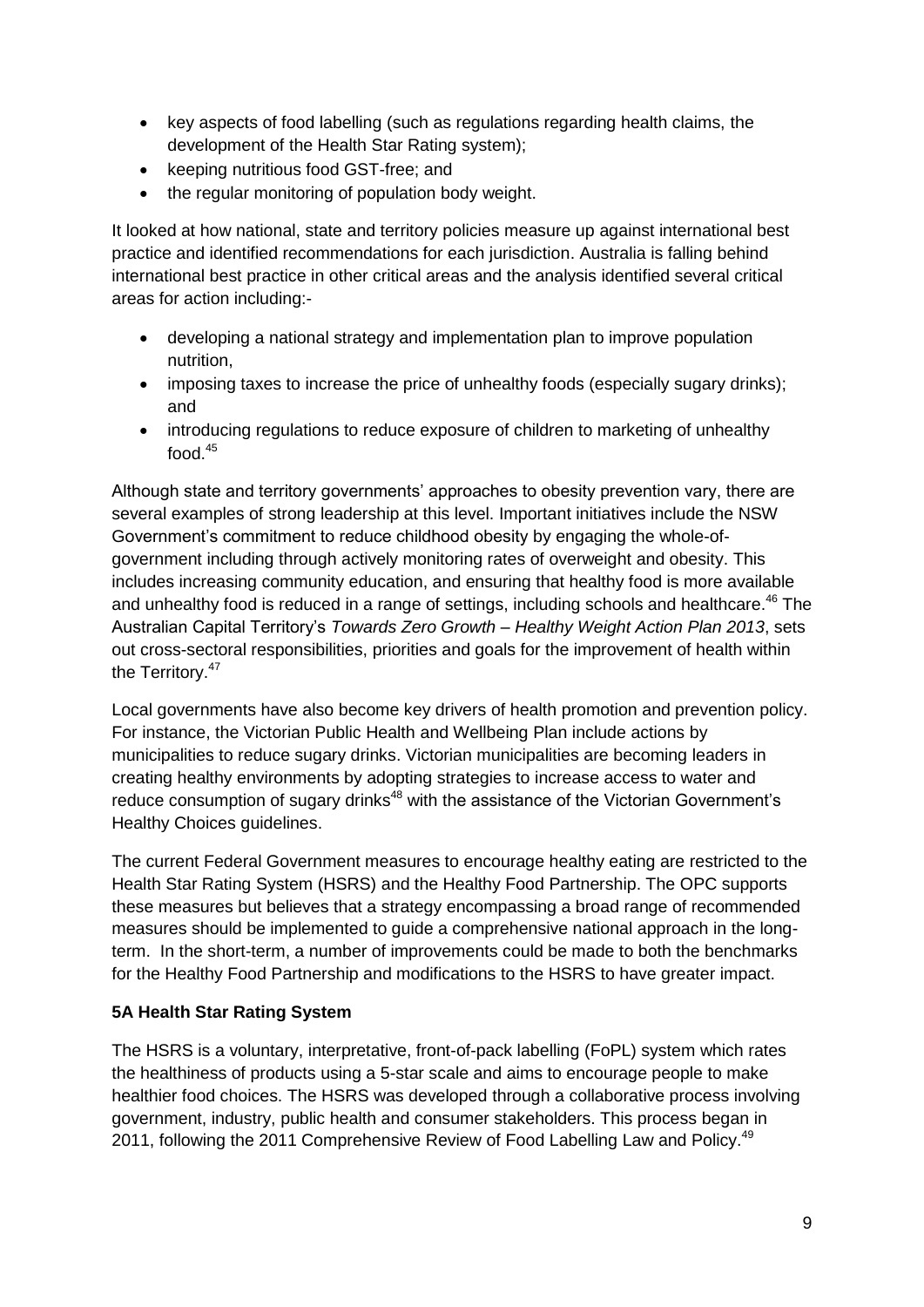When the government introduced the HSRS in July 2014 as a voluntary scheme, it committed to review the HSRS after five years and consider making the HSRS mandatory if the system was not widely and consistently adopted.<sup>50</sup> The Health Star Rating Advisory Committee (HSRAC) has commenced the five year review of the HSRS and has engaged in a public consultation process. The HSRAC has also implemented a review of the 'as prepared' rule which is described below.

#### Impact of the HSRS

In implementing the HSRS Australia has satisfied one of the key global recommendations of reports such as the WHO's recent Commission on Ending Childhood Obesity, to implement an interpretive front-of-pack labelling scheme supported by public education of both adults and children for nutrition literacy.<sup>51</sup> Australia has been assessed as meeting best practice with the adoption of the HSRS when considering implementation of policies to improve population nutrition.<sup>52</sup>

The two year review of the impact of the HSRS found that the HSR was displayed on over 5,500 products in Australia and over 800 products in New Zealand in 2016, with the majority of packaged products not using the system.<sup>53</sup> It was also noted that food manufacturers are selectively applying HSRs to their products. The result is that the most prevalent HSR used on packaging is four stars,<sup>54</sup> with food manufacturers choosing to display HSR on products that score more highly and choose not to display stars on lower rating products, even in the same product range.

There is also evidence that the HSRS is having an impact on consumers and is creating behaviour change. The two year review noted that awareness of the HSRS is increasing and that the HSRS is increasingly being used to help make healthier choices when shopping, with 16% (or one sixth) of respondents changing their shopping behaviour based on the HSRS.<sup>55</sup> Further, almost three in five respondents who reported purchasing a product with a HSR reported that the rating scale had influenced their purchasing decision. More than half of those who had been influenced purchased a different product to what they would normally purchase and would continue to buy it.<sup>56</sup> Despite this positive impact, a large number of consumers do not have, or have lost confidence in the HSR system; only 52% of surveyed respondents said that they trust in the system.<sup>57</sup>

#### Problems with the HSRS

While the HSRS is effective overall, there are significant flaws that prevent its widespread implementation and impact on its public credibility. The following is a brief description of the problems with the HSRS. Please refer to the [OPC's submission to the five year review](http://www.opc.org.au/downloads/submissions/5-year-review-health-star-rating-system.pdf) for a full discussion.

#### I. *Voluntary application.*

The uptake of the system by industry has been limited, with the two year review noting that only 14.4% of products in the nominated database of eligible foods were displaying HSRs at the end of the 2 year evaluation period.<sup>58</sup> As a result, the capacity of consumers to successfully make comparisons between products is hampered by the voluntary nature and limited uptake of the HSRS. This prevents the realisation of the overarching objective of the HSRS to provide nutrition information on food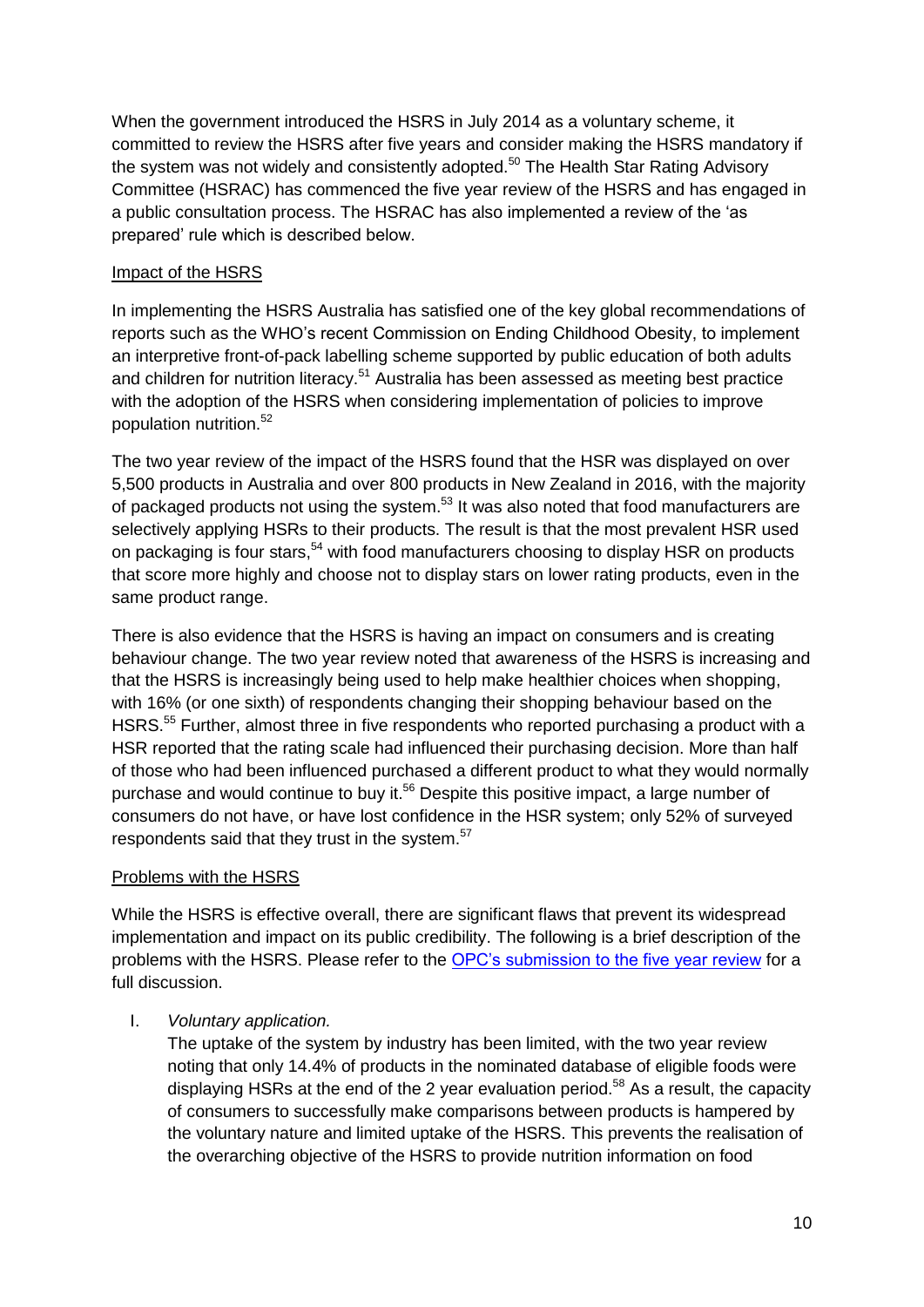packages to assist consumers to make healthier choices. Indeed the review found that 65% of consumers want to see HSR on more products.<sup>59</sup>

#### II. *Inconsistencies in the system are not addressed.*

The current HSRS results in inappropriately high ratings for some foods with relatively high levels of added sugar, sodium and saturated fat, all ingredients which are considered to increase the risk of chronic disease. A selection of nutrient poor, energy dense discretionary foods: cakes, biscuits, chips, jelly, and icy poles are scoring relatively high ratings of 3 to 5 stars. In contrast, the HSR Calculator rates some core foods, such as plain full fat dairy foods, at the lower end of the rating scale. This is contrary to the Australian Dietary Guidelines (ADG) and can mislead consumers as to the healthiness of foods when comparing between food categories – in particular between core foods and discretionary foods.

There are several problems with the algorithm which calculates the HSRS. In particular, the OPC is concerned with how the HSR Calculator treats added sugar. The current HSRS is based on total sugars in a product and makes no distinction between products with high levels of added sugar and those with intrinsic sugars – which are not considered dangerous to health, making it difficult to determine the relative healthiness of a product. It also does not appropriately score foods that are very high in added sugars but relatively low in the other negatively scored nutrients – saturated fat and sodium. The OPC would like to see the HSRS changed so that it is based on added sugars, not total sugars. Additional problems with the HSR Calculator and suggestions for modification are discussed in detail in the OPC's submission to the five year review.

#### III. *The 'as prepared' rules create confusion.*

The Guide for Industry to the HSR calculator (the Guide) provides guidance for the calculation of the HSR for products that are not intended to be consumed 'as sold' but must be prepared prior to consumption. The Guide allows products to display a HSR based on the product 'as prepared' according to the instructions on the packaging. This has created difficulties where products may be prepared in multiple ways. The OPC recommends that the current 'as prepared' rules be replaced by a new option whereby the HSR of products would be calculated on the basis of products 'as sold', apart from products that are required to be drained or reconstituted with water prior to consumption.

#### IV. *Consumers confused about the use of HSRS.*

The two year evaluation of the HSR campaign has revealed that there is confusion about some elements of the HSRS. In particular, the HSRS is perceived to promote processed foods, as opposed to promotion of a balanced, healthy diet consistent with the ADGs. One sixth of respondents thought that the HSR campaign conveyed the message that they should buy packaged instead of unpackaged food.<sup>60</sup> Many consumers believe that the HSRS should be used to compare foods in different categories, as 65% of respondents reported that they were using the system to compare products in different categories. Consumers had not received the information that the HSRs have been designed to be used to compare similar products within a category.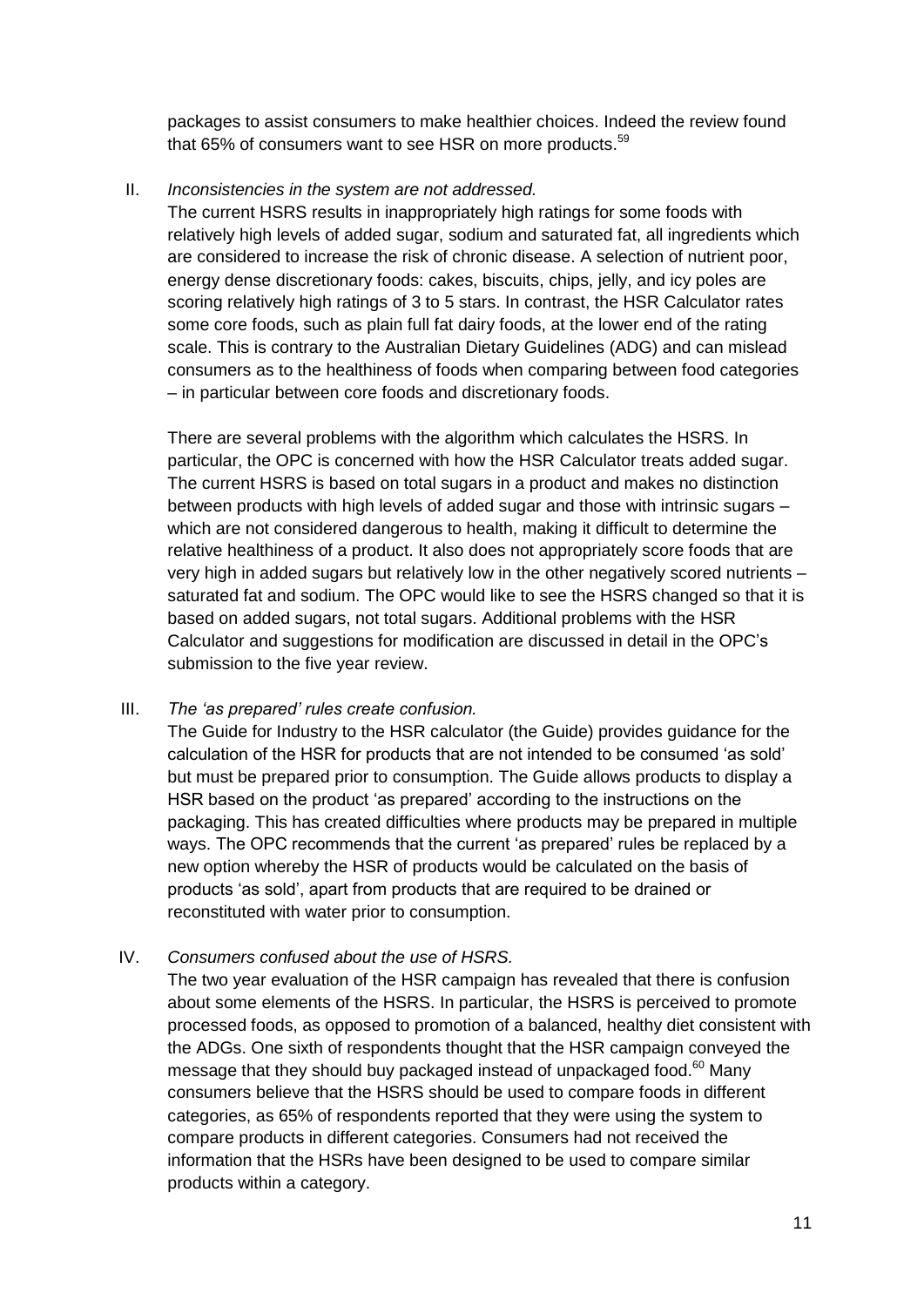It is imperative to retain the HSRS as a front of pack labelling system, to assist consumers to make comparisons at a glance between similar products at the supermarket and to make healthier choices. However, the HSRS does have flaws that prevent its widespread implementation and contributes to diminishing consumer confidence and public credibility.

**Recommendation: Make the following changes to the HSRS:** -

- **Make the HSRS mandatory.**
- **Modify the HSRS calculator to correct inappropriately high ratings for some foods with relatively high levels of added sugar, sodium and saturated fat.**
- **Replace the current 'as prepared' rules with a new option whereby the HSR of products would be calculated on the basis of products 'as sold', apart from products that are required to be drained or reconstituted with water prior to consumption.**
- **Allocate significant funds to promote the key messages of the HSRS firmly in the context of a healthy diet across a wide range of media.**

#### **5B Healthy Food Partnership**

The Healthy Food Partnership (HFP) was introduced in 2016 as a mechanism for government, the public health sector and the food industry to cooperatively tackle obesity, encourage healthy eating and empower food manufacturers to make positive changes.<sup>61</sup> Some action has been taken under the program, for instance stakeholders met in April 2018 to discuss the Healthy Food Partnership development and implementation of the voluntary pledge system for the food services sector. However, the program has a comprehensive logic model which presents specific outputs and impacts to be achieved within certain time frames which have not been met.  $62$  A systematic analysis of the predecessor to the HFP, the Australian Food and Health Dialogue pointed to structural elements that would be crucial to the success of the new HFP. These elements included strong government leadership, independent monitoring and accountability and management of conflict of interest. $^{63}$  This advice would appear to remain relevant today. The OPC supports the Healthy Food Partnership but would like to see government set clear targets for food manufacturers, retailers and caters with established time periods and regulation to assist compliance.

### **6.** *Evidence-based measures and interventions to prevent and reverse childhood obesity, including experiences from overseas jurisdictions;*

The WHO Report of the Commission on Ending Childhood Obesity stated that obesity prevention and treatment requires a whole-of-government approach in which policies across all sectors systematically take health into account, avoid harmful health impacts, and thus improve population health and health equity. $64$  The Commission developed a comprehensive, integrated package of recommendations to address childhood obesity, many of which are sought in this submission. The Commission also called for governments to take leadership and for all stakeholders to recognize their moral responsibility in acting on behalf of the child to reduce the risk of obesity and noted that the greatest obstacle to effective progress on reducing childhood obesity is a lack of political commitment and a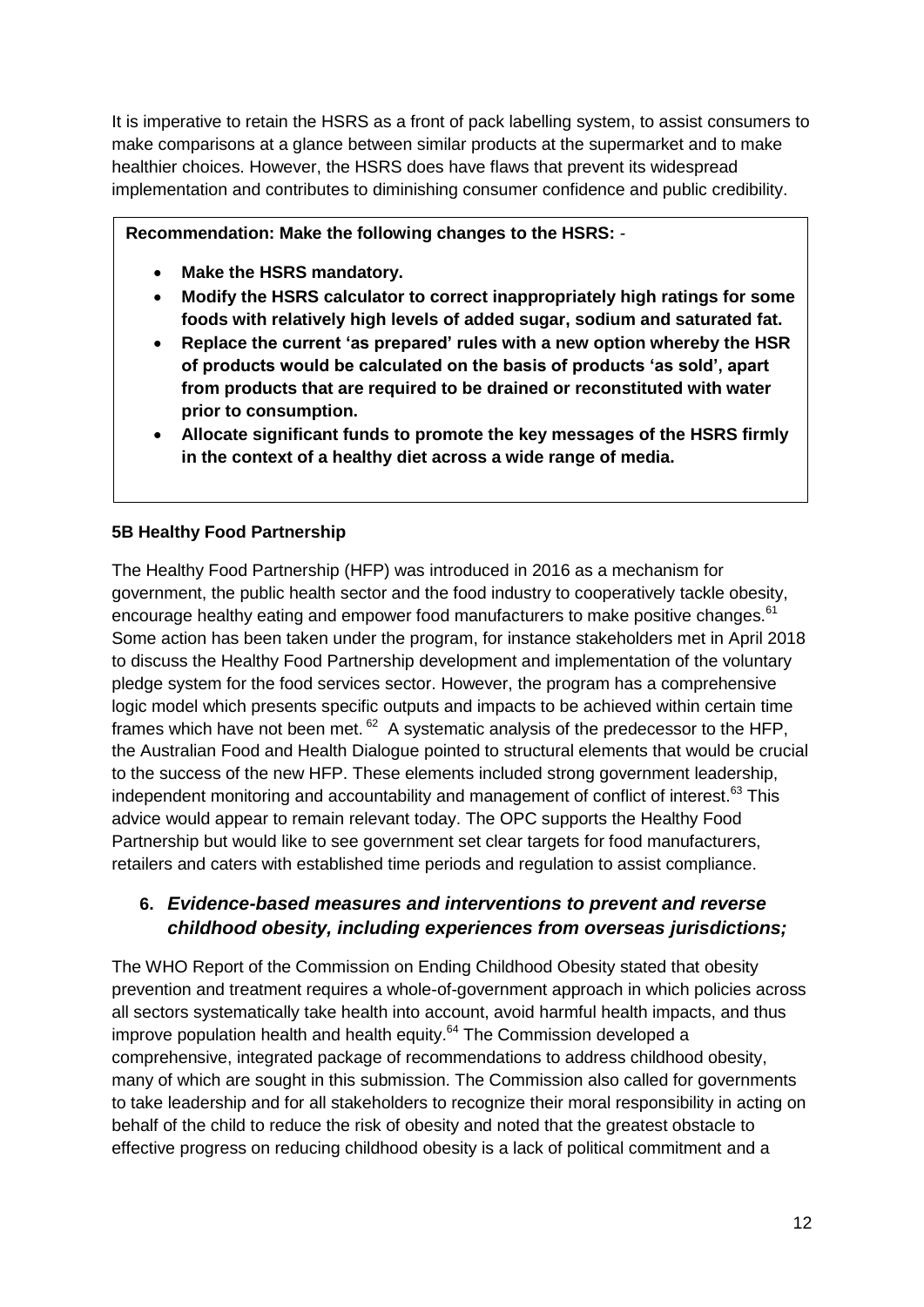failure of governments and other actors to take ownership, leadership and necessary actions.<sup>65</sup>

There is an urgent need for the federal government to demonstrate leadership in relation to overweight and obesity through the adoption of a whole-of-government obesity prevention strategy. There is also significant support for regulatory measures by the public. A recent report found that the majority of respondents (92.5%) considered overweight and obesity to be a somewhat or very serious problem in Australia, and almost 90% felt there should be at least some government regulation to protect the public.<sup>66</sup>

Government leadership can be seen internationally, for example in the United Kingdom where the government has recently published *Childhood obesity: a plan for action*, Chapter 2,<sup>67</sup> a strategy outlining the steps it will take to address childhood obesity.

#### **Recommendation: that the Federal Government introduces a whole-of-government obesity prevention strategy comprised of the measures outlined below**

#### **6A Set reformulation targets**

Australians spend more than 58% of their food dollar on discretionary foods<sup>68</sup> and the average Australian household spends 27% of their weekly household budget on dining out and fast food, much of which is high in fat, salt and sugar.<sup>69</sup> The latest Australian Health Survey data shows that Australians are eating too much saturated fat, salt and sugar in the form of discretionary food, well exceeding WHO targets to improve population health.<sup>70</sup> Specifically Australians are consuming 31% of their daily energy (kilojoule) intake from fat, of which 12% is from saturated fats. They are consuming an average of 60g of added sugar per day, with 81% of this from discretionary foods and drinks.<sup>71</sup> The main sources were sugar-sweetened beverages, muffins, cakes and confectionery.

Reformulating processed food products to make them healthier has the potential to impact palatability, profits and the consumer expectations of a product. Therefore, food manufacturers are likely to face a conflict of interest when encouraged to make these changes, which is an argument for regulation which would apply equally to all manufacturers and create a level playing field.

To ensure compliance with food reformulation goals, clear, specific nutrient reformulation targets must be set, with a fixed timeframe for each target to be met. Ideally, reformulation goals should be backed by government regulation or co-regulation, which will enable action to be taken where food manufacturers fail to meet the targets. It is important that reformulation targets are aligned with the Australian Dietary Guidelines and complement the Health Star Rating System, which has already been observed to generate reformulation of some packaged food products among major Australian manufacturers.

We note the recent reformulation targets set by the Australian Beverages Council, with a pledge to reduce sugar across the non-alcoholic beverage industry portfolio by 20% by 2025.<sup>72</sup> This pledge clearly demonstrates the need for reformulation to be government-led and backed by government regulation. As with other forms of self-regulation, the Australian Beverages Council's pledge gives the appearance of a strong commitment, yet a closer look at the detail reveals that significant change is unlikely.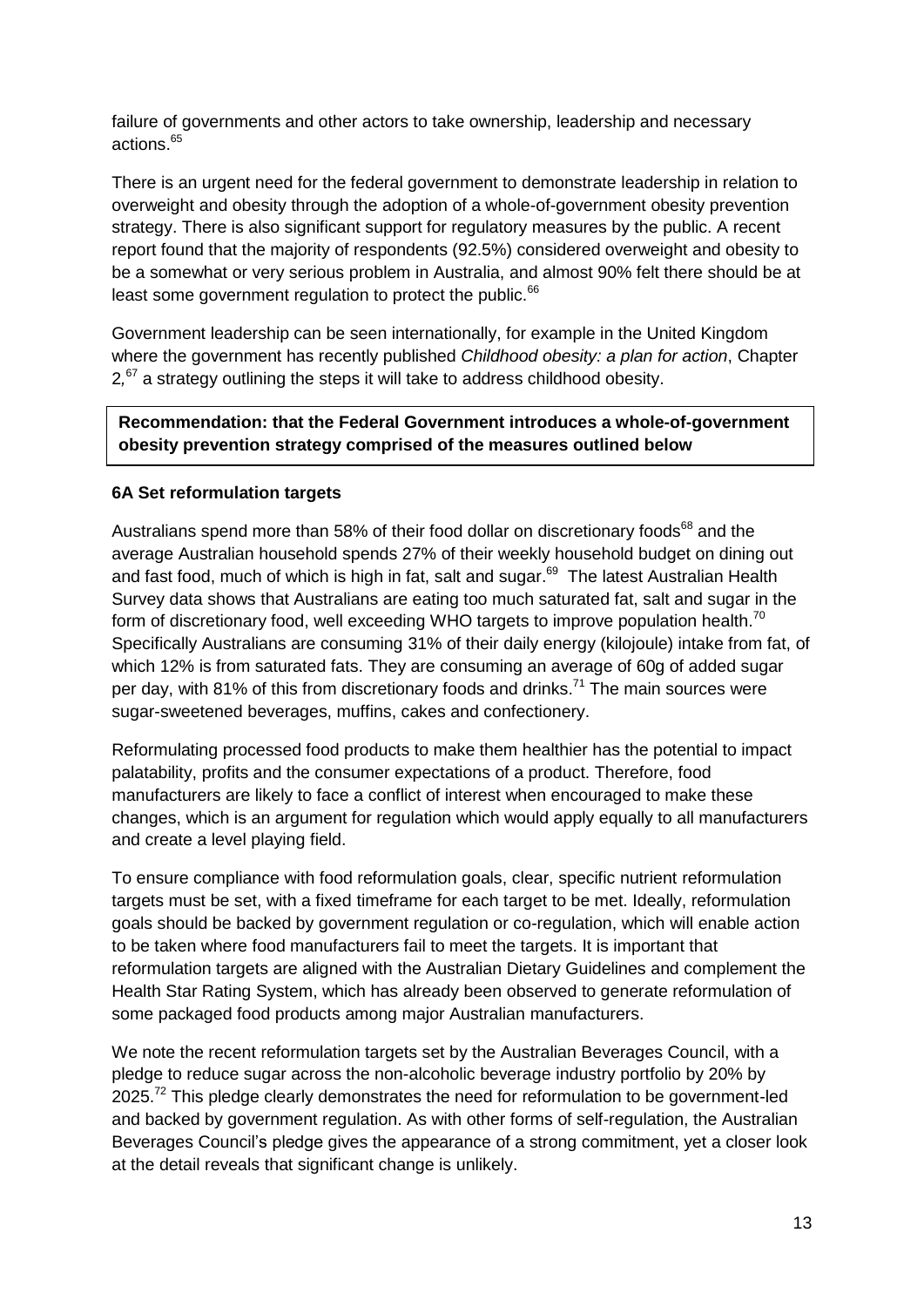The pledge is voluntary, and will be measured based only on those companies who sign up. It is based on sales data and uses benchmark data from January 2016, 2.5 years ago. Importantly, the pledge does not require manufacturers to reduce the sugar levels in highsugar drinks, or to reduce the sales of sugary drinks overall. As targets are sales-based, they can be met in various ways, for example by selling more low sugar drinks (with sales of high-sugar drinks potentially remaining unchanged). We consider that the beverages industry is capitalising on current market trends, which point to an increase in sales of low and no-sugar products, and is seeking to avoid the introduction of a health levy on sugary drinks, rather than making a genuine commitment to significantly reduce sales of sugary drinks or to reformulate its highest sugar products. Further, there will be no price signal to consumers to nudge them away from high sugar drinks under this proposal, unlike that imposed by a health levy.

International experience shows that when reformulation measures are strong and are government-led, real change can be achieved. In 2000, the United Kingdom Food Standards Agency implemented a salt reduction strategy, providing the food industry with voluntary targets for over 80 processed food categories and engaging in a simultaneous public awareness campaign. These targets were reset in consultation every two years, which enabled the Food Standards Agency to achieve a reduction in salt consumption by 0.9g per day between 2005 and 2014.<sup>73</sup> This is now being implemented in relation to other ingredients of concern, such as sugar in the UK. Public Health England is working to engage with all sectors of the food industry to reduce the amount of sugar in the foods that contribute most to children's intakes by 20% by 2020, with a 5% reduction in the first year.<sup>74</sup>

#### **Recommendation: Set clear, specific nutrient reformulation targets, with a fixed timeframe for each target to be met.**

#### **6B Labelling**

#### Nutrition labelling

Increasingly, packaged foods and beverages have become readily available in virtually every community across all parts of Australia. Many packaged foods are processed with high levels of added sugars, sodium and saturated fats. Research has found these nutrients of concern are connected to increased obesity and chronic nutrition-related diseases.

It is difficult for consumers to make choices. They often shop in a hurry and most shoppers spend fewer than ten seconds selecting each item — not enough time to review current nutrition labels, which are complicated and ineffective. In essence, research has shown current back-of-the pack nutrition information panels do not work and simpler impactful options are needed.<sup>75</sup>

Current research demonstrates the effectiveness of interpretive front of pack nutrition labelling.<sup>76</sup> Accordingly, the OPC continues to support the HSRS as evidence shows that interpretive front of pack nutrition labelling can play an important role in improving Australian diets.<sup>77</sup> In addition to the HSRS, the OPC recommends the introduction of advisory labels on foods where nutrients of concern exceed recommended levels as well as added sugar labelling.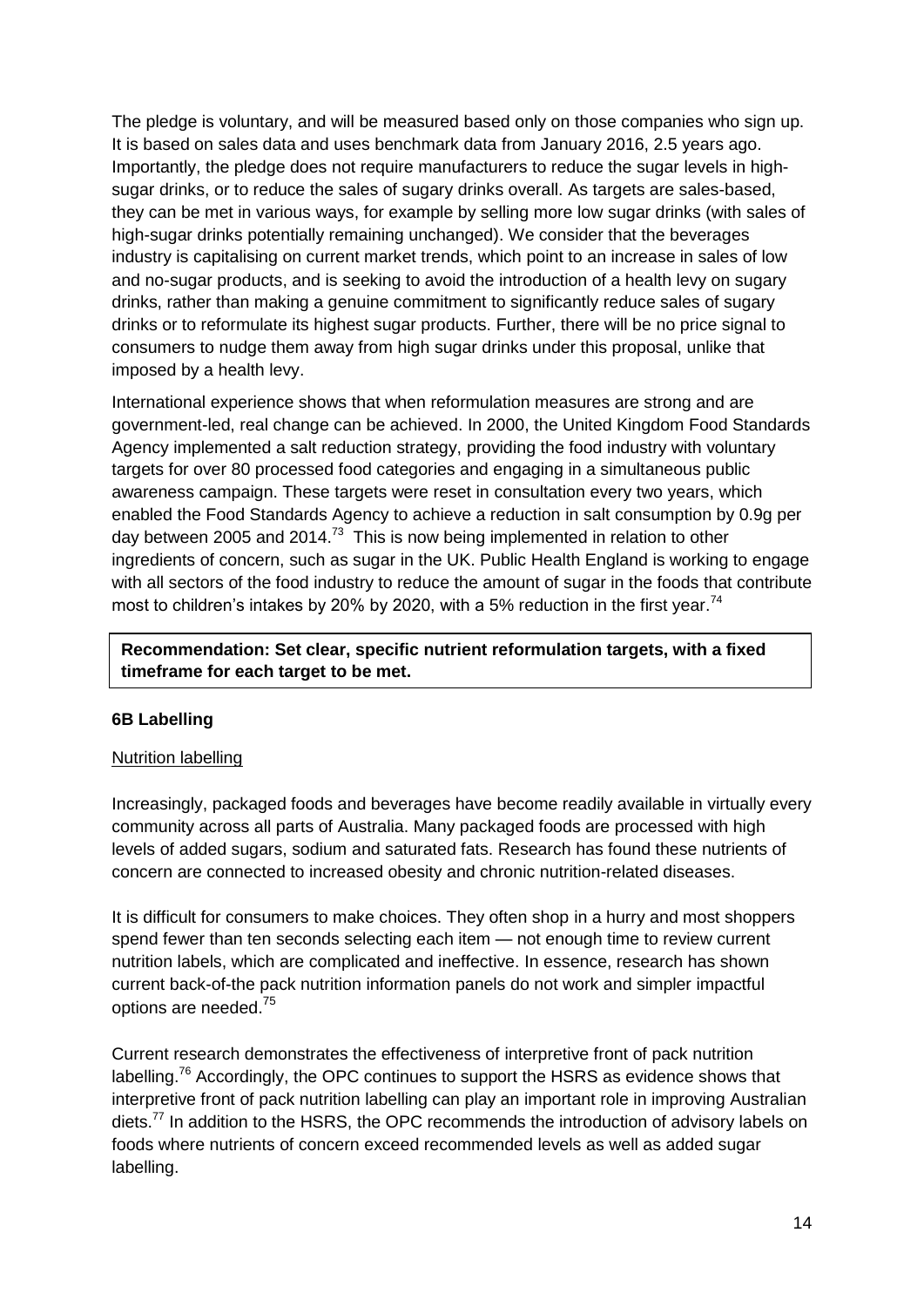#### Added sugar labelling

It is critical for Australian consumers to be aware of the amount of added sugar in food products, to allow them to make informed choices about the products they buy. The WHO's guideline recommends that the daily intake of added sugars for adults and children be reduced to 10% of their daily dietary intake, and 5% for the greatest health benefits.<sup>78</sup> For an average adult diet of 8700kj, the 10% goal amounts to 52g of added sugar, or 13 teaspoons. Similarly, the Australian Dietary Guidelines (ADGs) advise Australians to limit their intake of foods and drinks containing added sugars.

The WHO's recommendation was made for two reasons. First, eating too much food high in added sugar increases overall energy intake while reducing opportunities to eat more nutritious foods, leading to increased weight, an unhealthy diet and an increased risk of noncommunicable diseases (NCDs). Second, increased intake of foods high in added sugar is a risk factor for tooth decay. Alarmingly, the latest Australian National Child Oral Health Study found that more than one third of Australian children have experienced tooth decay by the ages of 5 to 6 years, increasing to 46% of children by the ages of 9 to 10 years.<sup>79</sup>

These concerning statistics reflect the fact that Australians, particularly children and teenagers, consume well over the recommended upper limit of added sugar in their daily diet. In 2011-12, Australians consumed on average 60g of added sugar per day (or 15 teaspoons).<sup>80</sup> Children and teenagers consume even larger amounts, with close to threequarters of 9 to 13 and 14 to 18 year olds usually obtaining more than 10% of their dietary energy from added sugars and teenage males in particular consuming a huge amount – on average 92g (23 teaspoons) a day with the top 10% up to 160g (40 teaspoons) a day. $81$ Action is required to help Australians to lower their intake of added sugars. Consumer group Choice has shown that if consumers were able to identify added sugars on packaged foods, they could avoid 26 teaspoons of added sugar each day, or up to 38.3 kg a year. $82$ However, in Australia it is currently impossible to know how much added sugar is in the foods we buy and it is therefore very difficult to follow the WHO guideline or the ADGs in respect of added sugar.

While the ingredients list names sugar included in the product, added sugars can be called by over 40 different names,<sup>83</sup> a number of which consumers might not be familiar with, making it difficult to even identify what might be a sugar. Similarly, the nutrition information panel records the amount of total sugar in the product, but does not specify what amount is naturally occurring (for example, lactose in dairy which does not adversely impact on health) and what amount has been added by the manufacturer.<sup>84</sup> The Health Star Rating System, used on front of pack labelling, does not distinguish between added sugars and naturally occurring sugars when calculating Health Star Ratings and therefore limits consumers' ability to make healthier choices based on the added sugar content in food.

In 2016 the Food and Drug Authority (FDA) in the United States updated their nutrition information panel to require added sugars in grams and as a percent of Daily Value be included on the label. The FDA guidance states that the change was made on the basis of scientific data showing that it is difficult to comply with the 2015-2020 Dietary Guidelines and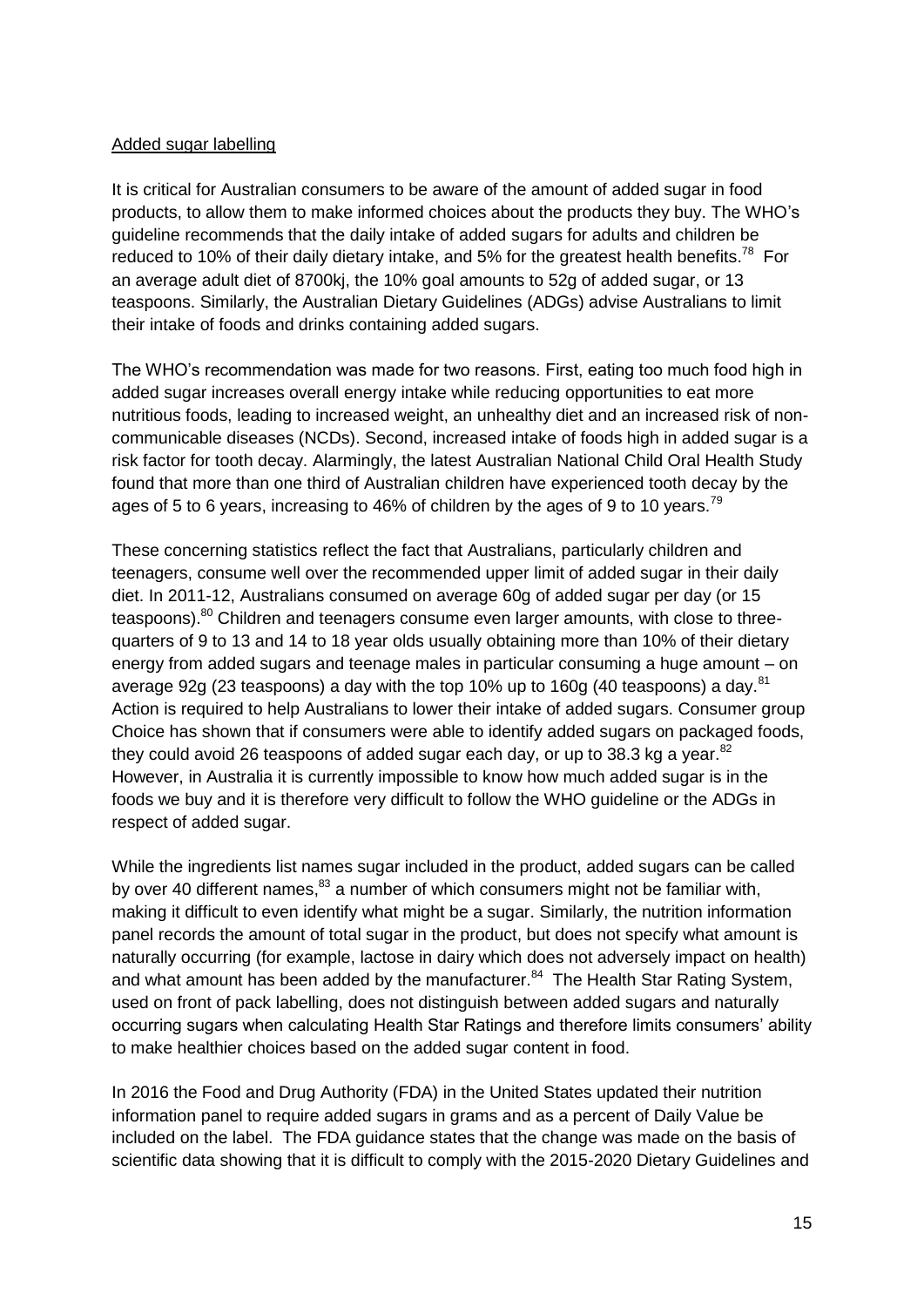meet nutrient needs while staying within calorie limits if you consume more than 10 percent of your total daily calories from added sugar.<sup>85</sup>

We recommend that the Federal Government adopt recommendation 12 of the Labelling Logic Review of Food Labelling Law and Policy report. That is, where sugars are added as a separate ingredient to a food product, information must be provided on the label of that product to identify the added sugars.

**Recommendation: Require manufacturers to identify added sugars on food labels, where sugars are added as a separate ingredient** 

#### Advisory labels regarding nutrients of concern

There is a growing body of research demonstrating that graphic health messages, similar to those used on cigarette packets, could be an effective way of helping people to make healthier food choices. Recent research has been conducted into the impact of graphic warning labels on the packaging of unhealthy foods. The results demonstrated that brief exposure to food product health warnings enhanced dietary self-control and this was substantiated by neurological imaging. The researchers found using negative images combined with negative messages were the most effective way of persuading people to avoid the unhealthy options and choose healthier foods.<sup>86</sup>

Another Australian study evaluated the effectiveness of several different types of warning labels on sugary drinks, including graphic pictorial warnings, text warnings, information on the amount of sugar in the product, and Health Star Rating. It compared the impact on those in the intervention group to the control group who were not exposed to a label, and all the interventions significantly reduced selection of a sugary drink. However the magnitude of effect was greatest for the graphic pictorial warning label. $87$  A recent American study also found graphic pictorial warnings to be most effective in reducing the sales of sugary drinks in a cafeteria.<sup>88</sup>

Health advisory labels on food are beginning to be introduced internationally. For instance, new regulations in Chile require processed foods that exceed predetermined levels of key nutrients to include warning labels on the front of the package, identifying the food as being high in sugar, fat, salt, or total calories as applicable.

Figure 1: Chile warning labels on key ingredients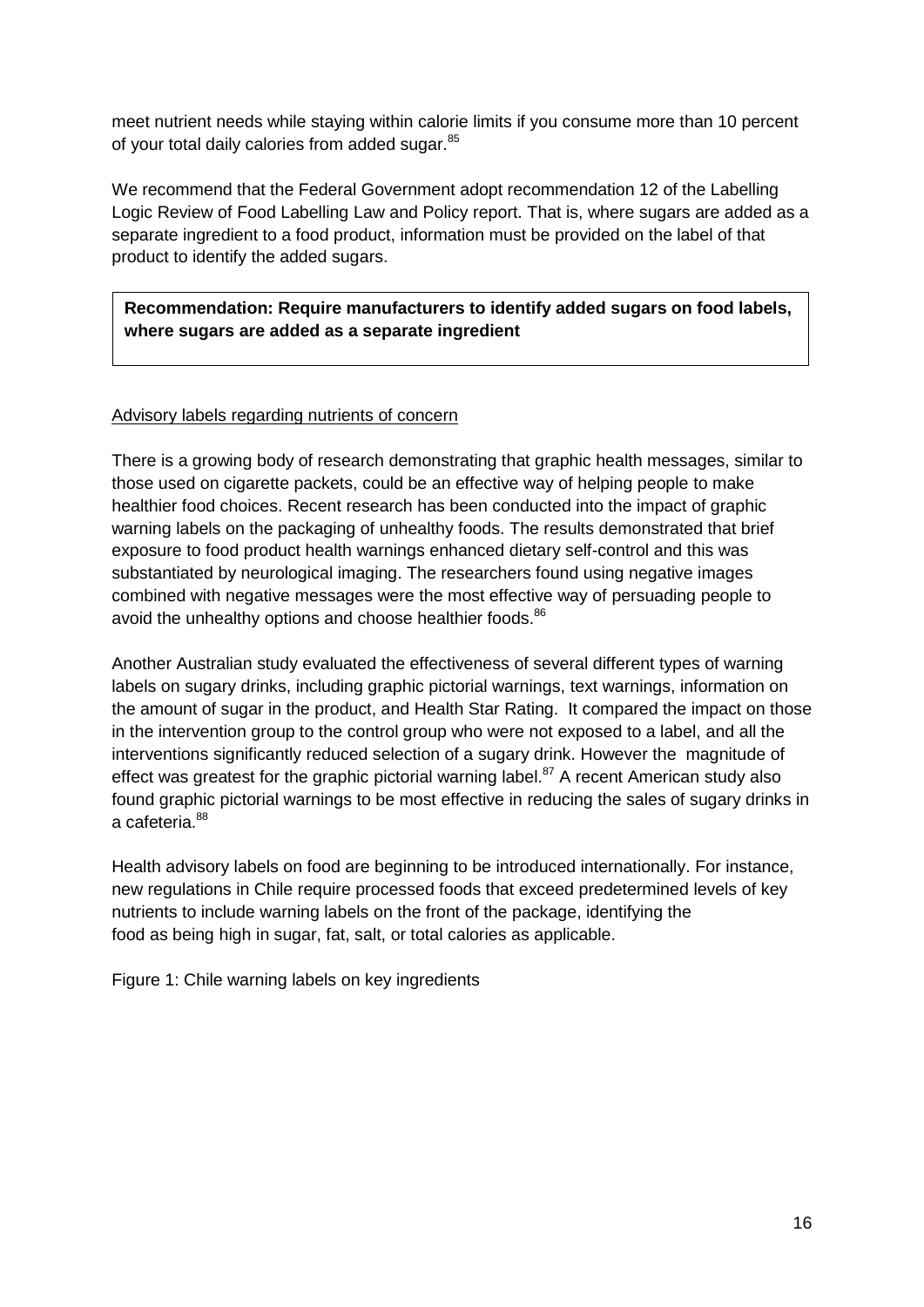

On the basis of these studies and international practice, the OPC recommends the introduction of health advisory statements where nutrients of concern exceed recommended levels, in particular for sugary drinks. There may be potential for such advisory statements, together with the HSR - which rates the healthiness of a product, to provide a more thorough nutritional profile of a product.

#### **Recommendation: Introduce advisory labels on foods which are high in unhealthy ingredients, such as sugary drinks.**

#### **6C A 20% health levy on sugary beverages**

A health levy on sugary drinks<sup>1</sup> to increase their retail price and reduce consumption is a powerful policy intervention to improve diets and reduce the burden of chronic disease in Australia. Revenue raised by such a levy could be used to support healthy eating initiatives and to fund subsidies on healthy foods, particularly for low socio-economic position households. A brief explanation of the case for a health levy is discussed below, but for a full examination of the arguments and evidence in support of a health levy on sugary drinks, please refer to [The case for a health levy on sugary drinks.](http://www.opc.org.au/downloads/policy-briefs/the-case-for-australian-tax-sugar-sweetened-beverages.pdf)

#### Sugary drinks contribute to obesity

-

While overweight and obesity are complex conditions with multiple causes, there is evidence demonstrating that consumption of sugary drinks is associated with increased energy intake, weight gain and obesity, as well as other negative health impacts including metabolic syndrome and type 2 diabetes.<sup>89</sup> A clear link has also been established between sugary drink consumption and an increased risk of cancer.<sup>90</sup> Association between sugary drink consumption and BMI is not only shown in adults, but in children, $91$  including young children aged 2-5. $^{92}$  Studies have also found a clear relationship between the amount and frequency of sugary drinks consumed and an increased risk of dental erosion.<sup>93</sup>

 $1$  Includes all non-acoholic water based beverages with added sugar, such as sugar-sweetened soft drinks, energy drinks, fruit drinks and cordials, excluding 100% fruit juices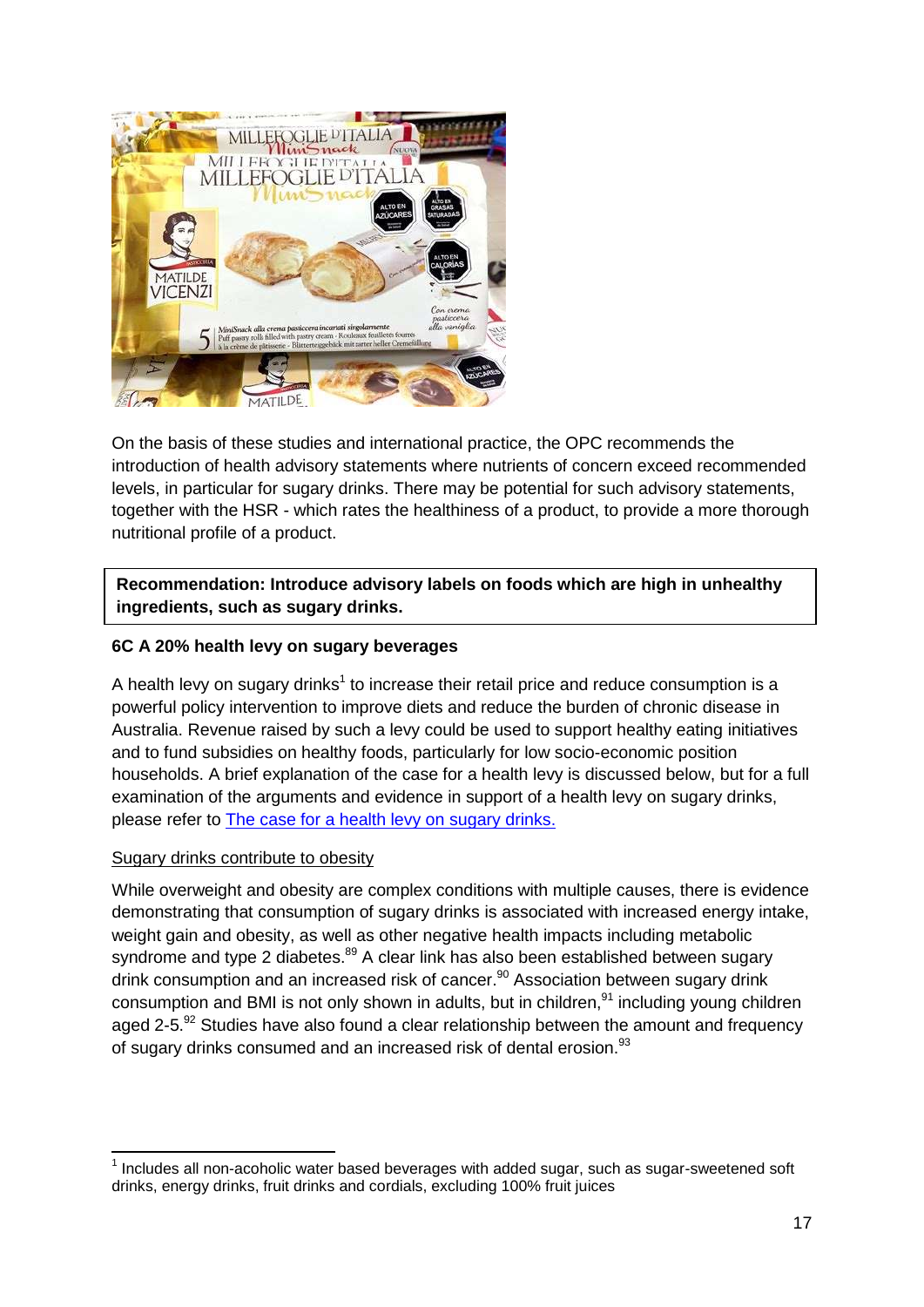#### Australians consume significant amounts of sugary drinks

Large numbers of Australian adults and children consume sugary drinks. Just looking at supermarket retail sales, Australians brought around 1.1 billion litres of sugary soft drinks in 2015 at a cost of 2.2 billion.  $94$  This doesn't include what is bought from fast-food outlets, cinemas, vending machines, hotels and convenience stores.

In 2011–12, Australians consumed an average of 60 grams of free sugar per day (around 14 teaspoons), with 52% of this free sugar coming from sugary drinks (including fruit juice and sugar free to alcoholic beverages).  $95$  A single can (375mL) of soft drink provides up to 40 grams (10 teaspoons) of added sugar.<sup>96</sup>

#### A sugary drinks health levy is an effective tool to decrease consumption and reduce obesity

Price is one factor that can be highly effective in influencing consumption of sugary drinks.<sup>97</sup> There is evidence that taxes on sugary drinks (or sugar-sweetened soft drinks alone) could reduce consumption and improve population weight and health outcomes, if the tax is set at a sufficiently high level.<sup>98</sup> A recent Australian study found that increasing the price of sugary drinks by 20% through a levy could reduce consumption by 12.6%.<sup>99</sup> This reduction in consumption has the potential to generate a decline in the prevalence of obesity of 2.7% among men, and 1.2% among women, and could reduce the number of cases of type 2 diabetes by 800 per annum.<sup>100</sup> The study also estimated that the levy could raise revenue in excess of \$400 million per year, even when taking into account changes in consumption in response to the tax.<sup>101</sup>

#### There is strong support from the experts, the Australian public and global peak health bodies

The WHO has urged member states to consider economic policies and measures that discourage the consumption of less healthy food and drink options to reduce rates of obesity.<sup>102</sup> The WHO has also recently recommended that governments tax sugary drinks to address type 2 diabetes, overweight and obesity and tooth decay. The measure is also acknowledged as cutting healthcare costs and increasing revenues to invest in health services.<sup>103</sup>

A 2015 survey conducted by the OPC of 1,203 Australians found that 85% of people supported the revenue from a tax on sugary drinks being used for programs to reduce childhood obesity, with 84% support for the funding of initiatives to encourage children to play sport.<sup>104</sup>

#### The tax has been introduced in many jurisdictions and is reducing consumption

More than thirty-five countries and jurisdictions around the world have introduced regulatory measures to reduce consumption of sugary drinks, In 2017 Portugal, Brunei, Saudi Arabia, United Arab Emirates, Thailand, the Catalan region of Spain and five US cities introduced a tax on sugary drinks, and the UK, the Republic of Ireland, South Africa, Estonia and the US city of Seattle, Washington introduced a tax on sugary drinks this year. 105

Data is still building around the impact of food taxes on health in other countries. Mexico's tax of approximately 10% on sugary drinks took effect on 1 January 2014. Evaluation data demonstrates that the tax was generally passed on through prices and that consumers have reduced their purchases of taxed beverages. Purchases of taxed beverages decreased 5.5% in 2014 and 9.7% in 2015, yielding an average reduction of 7.6 percent over 2 years.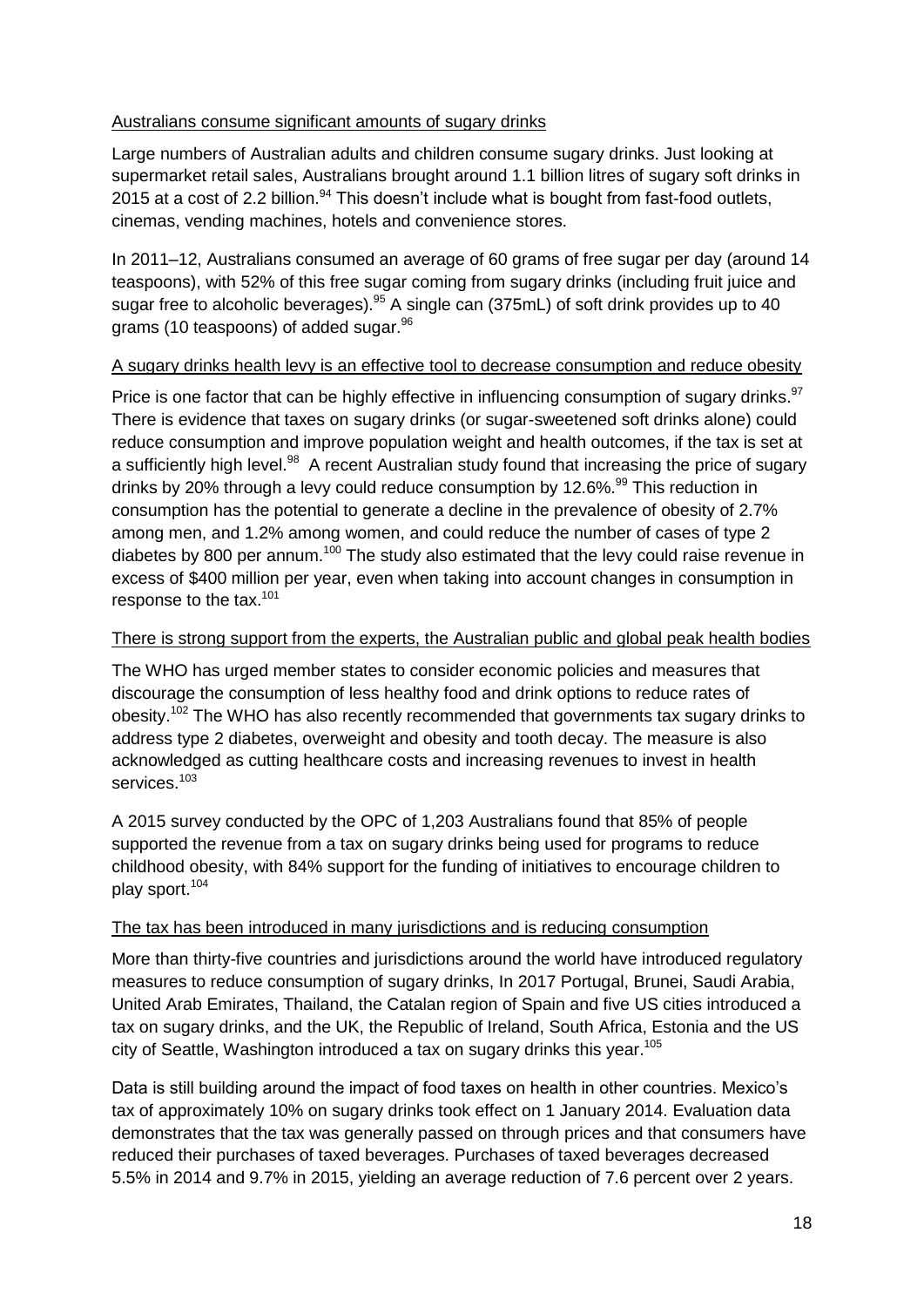There was also a 2.1% increase in the amount of untaxed beverages purchased.<sup>106</sup> The policy has had the most impact in lower socio-economic groups. The success of the Mexican experience demonstrates that even a relatively small levy on sugary drinks can result in a noticeable reduction in demand.

There are a number of different fiscal models that have been used internationally to increase the price of sugary drinks. The United Kingdom levy is imposed at the manufacturer or importer level to encourage companies to reformulate by reducing the amount of added sugar in the drinks that they sell.<sup>107</sup>

#### A health levy on sugary drinks would reduce consumption to the greatest extent among groups most at risk of associated harms

Australians of low SEP are also disproportionately affected by high rates of diet-related illnesses and therefore stand to derive the greatest benefit from reduced consumption of unhealthy products such as sugary drinks.<sup>108</sup> Children from low SEP families also consume greater volumes of SSBs than their higher SEP counterparts and therefore stand to benefit from interventions to reduce purchasing and consumption.<sup>109</sup>

A recent review on the impact by SEP of a sugary drink levy found that lower income households would pay a greater proportion of their income in additional tax. However the monetary burden across all households would be small, with relatively minor differences between higher and lower income households (less than \$5 USD per year).<sup>110</sup> A sugary drinks levy would therefore be a pro-equity population policy to reduce consumption and improve weight and population health outcomes.

#### Use existing tax structures

In Australia, a health levy on sugary drinks could be relatively simply imposed through existing tax structures, keeping the costs of implementation and administration reasonably low.<sup>111</sup> Use of existing tax frameworks capable of accommodating a tax would mean implementation would not require the development of complex independent legislation and administrative structures.<sup>112</sup>

The fact that sugary drinks are readily identifiable would also facilitate the application of a health levy through existing structures. That is, applying a health levy to sugary drinks is not as difficult as applying a tax to foods, because unlike many foods which contain a mix of nutrients (so that a tax may decrease consumption of healthy nutrients as well as unhealthy), sugary drinks usually contain effectively no valuable nutrients.<sup>113</sup>

#### **Recommendation: introduce a 20% levy on sugary drinks**

#### **6D Regulate marketing of unhealthy food to children**

Food companies and fast food chains target Australian children with unhealthy food marketing across their daily lives, including:

• On television and at the cinema – in advertisement breaks and product placement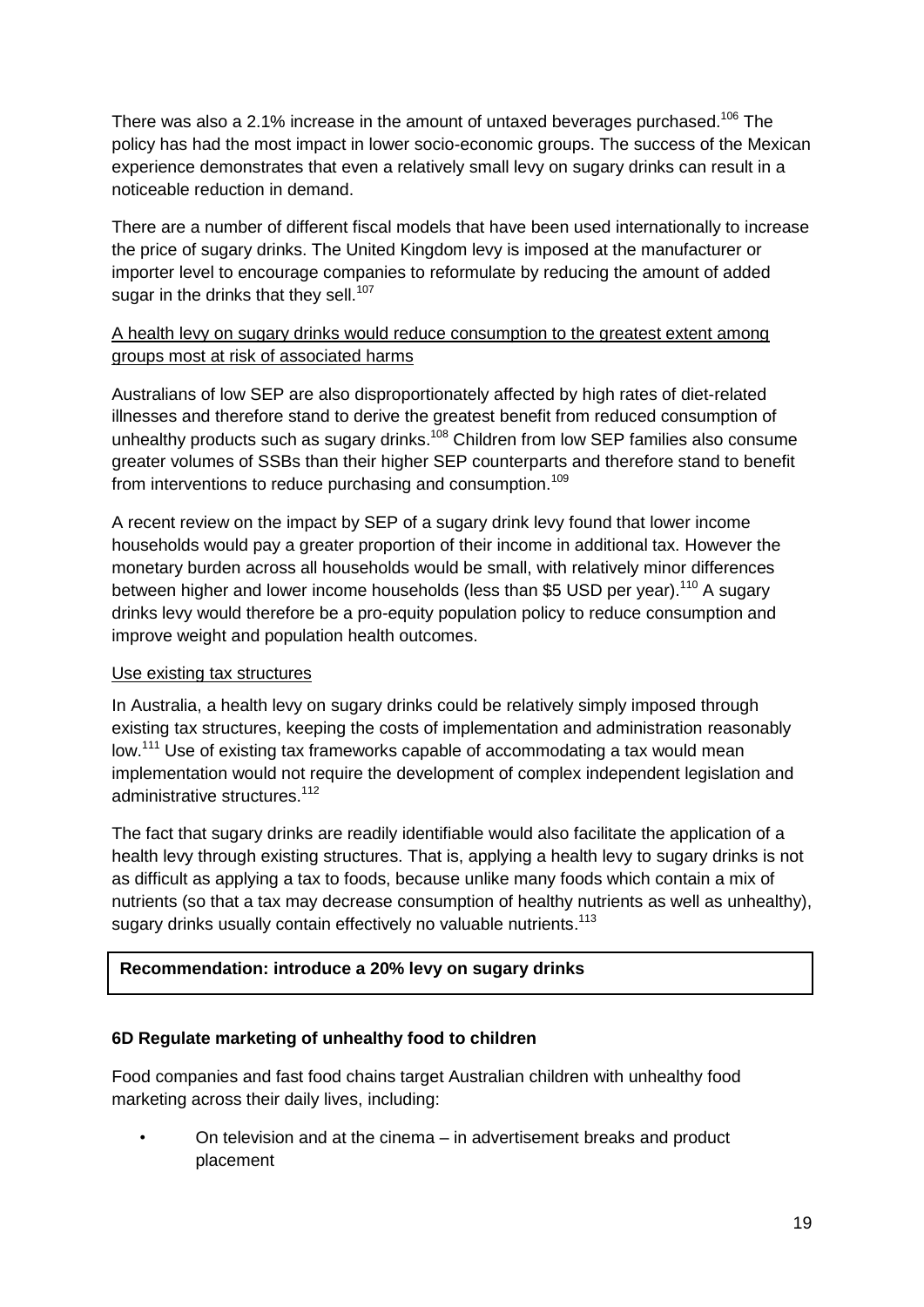- At the shops on product packaging, in-store displays and promotions including free toy offers, product giveaways and competitions
- Online on social media including Facebook, Instagram, Snapchat and YouTube, interactive games, websites and mobile applications
- On the street on billboards and posters, on public transport
- At sport sponsorship of children's sporting competitions and sponsorship of major sporting events
- At school fundraising drives

Constant marketing of unhealthy food undermines healthy eating messages from parents, schools, communities and governments who strive to support healthy diets and make the healthy choice the easy choice.

There is strong and robust evidence that marketing of unhealthy food not only influences children's food attitudes and dietary preferences, it also influences what they eat and contributes to high rates of childhood overweight and obesity.<sup>114</sup> Food marketing to children also raises serious ethical concerns, as children do not have the cognitive capacity to understand and resist the influence of this marketing.<sup>115</sup>

In light of the evidence, the WHO and numerous public health bodies have called for effective controls to protect children and limit their exposure to unhealthy food marketing and reduce their risk of a poor diet, weight gain and chronic disease. $116$ 

#### The failure of self-regulation

Control of unhealthy food marketing to children in Australia is largely left to a series of selfregulatory codes developed and administered by the food and advertising industries.<sup>117</sup>

The Australian Food and Grocery Council developed a code for fast food chains, the Quick Service Restaurant Initiative for Responsible Advertising and Marketing to Children (QSRI), and a code for food manufacturers, the Responsible Children's Marketing Initiative (RCMI). The Australian Association of National Advertisers developed advertising codes, in particular the Code for Advertising and Marketing Communications to Children and the Food and Beverages Advertising and Marketing Communications Code,

These purport to set appropriate standards for the marketing of food to children, but in reality provide little protection. The self-regulatory codes do not adequately reduce the volume of unhealthy food marketing reaching children or effectively capture the broad range of marketing techniques used by food companies to target children.

The food industry has been given sufficient opportunity to demonstrate that it is able to protect children from the influence of unhealthy food marketing through self-regulation and has been shown to be incapable of doing so. Evidence shows that self-regulation is ineffective in reducing children's exposure to unhealthy food marketing, both in Australia and around the world.<sup>118</sup> Australian research shows there was no reduction in unhealthy food and drink advertisements on television during children's peak viewing times between 2011 and 2015, despite further voluntary self-regulatory initiatives introduced by the food industry in 2009.<sup>119</sup> On average an Australian child will still see around three advertisements per hour for unhealthy food during prime-time television and 44% of food advertisements will be for unhealthy food.<sup>120</sup> These figures are on television alone, and do not take into account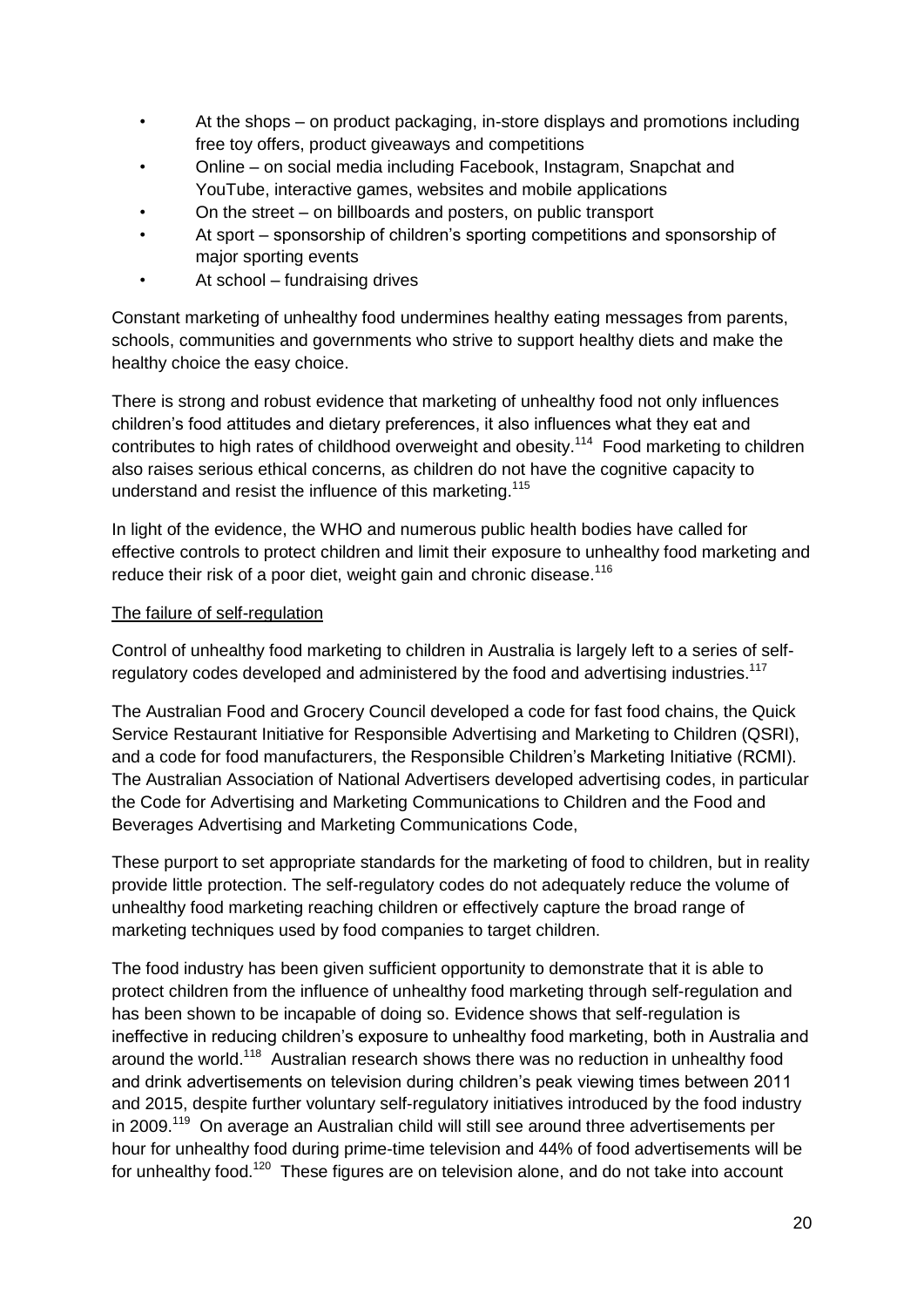children's increasing focus on digital media, much of which is not adequately covered by the industry codes.

Evidence also shows that self-regulation does not reduce the amount of junk food sold. Recent research examining policies in 79 countries revealed that only countries that had enacted statutory policies showed a decrease in junk food sales over a period of time, compared to those with self-regulation which showed an increase in junk food sales.<sup>121</sup>

This failure of self-regulation is not surprising. There is an inherent conflict between the public health goal of improving diets and reducing overweight and obesity and a corporation's fundamental goal of increasing profits.

#### A new system of government regulation is needed

**We call on the Government to regulate to reduce the volume and influence of unhealthy food marketing reaching children. A new scheme must have the following features**:

#### **It must be mandatory and apply equally to any organisation advertising food and beverage products, including manufacturers, retailers or restaurant chains**.

The current self-regulatory scheme is largely voluntary and there are many instances of non-compliant advertising by organisations who are not signatories. The voluntary nature of the current scheme undermines its effectiveness as a significant amount of advertising is not covered.

Mandatory schemes are reflected in international practice and are in-place or in progress in the United Kingdom, South Korea, Taiwan, Chile, Mexico, Sweden and Canada.

#### **It must be comprehensive and apply to all forms of marketing, media and promotion.**

The scheme should cover marketing via free-to-air and subscription television, cinema, internet, radio, magazines, mobile applications, social media, billboards, websites, email and messaging, product placement, competitions, free toys and giveaways, product packaging, brand advertising and any new media and forms of communication that are developed in the future. It would also need to apply to children's sport sponsorship, all advertising and promotion in schools, public places, cinemas, and inside stores and supermarkets.

Comprehensive schemes have been enacted in other countries, for example in Chile where its broad rules apply to all forms of marketing, communication, recommendation, propaganda, information or action intended to promote consumption of a product.

We would like to highlight the following particular forms of marketing that are not adequately addressed by the current system: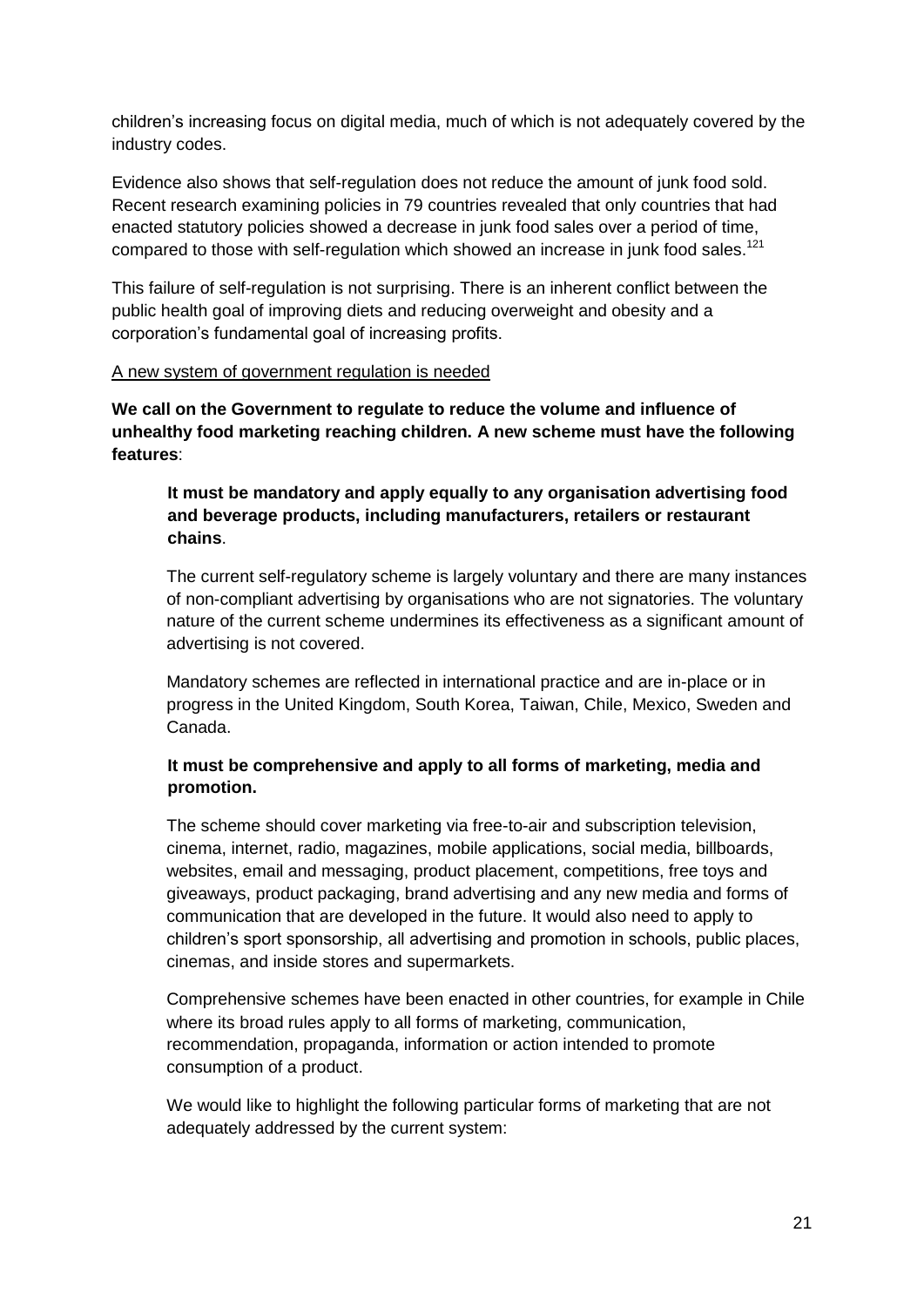#### *Product packaging*

The self-regulatory codes expressly exclude packaging and labelling of products. Children's food products often feature cartoon graphics or familiar characters to make them more attractive to children. Recent OPC research found that most products with cartoons or familiar characters on the packaging were unhealthy, containing high sugar levels of more than 15g of sugar per 100g. Common products displaying this child-targeted packaging include confectionary, sweet biscuits, chips/savoury, dairy snacks and ice-cream.<sup>122</sup>

#### *In-store promotions, competitions and giveaways*

Children are also targeted with a range of promotions, including giveaways, free toy offers and competitions, as well as in-store displays. These promotional tools may be limited time offers or may be linked to a particular movie release, sporting event or other special event.

#### *Sports sponsorship*

Sponsorship of children's sporting teams is a common way that unhealthy food companies target children. Kids participating in weekend sport are exposed to unhealthy food marketing in various ways, from the food brand forming part of the competition's name, to the brand and logo being displayed on sporting equipment, uniforms and participant packs including free drink bottles, hats and other items.<sup>123</sup>

Protecting children from exposure to unhealthy food marketing while playing sport is important as we know it influences children's perception of the advertised brands. Australian research shows children consider sponsors 'cool' and often like to 'return the favour' of sponsorship by buying the sponsor's products.<sup>124</sup> This research demonstrates the influence of sports sponsorship by unhealthy food companies on children and provides evidence for strong restrictions.

#### *Brand and product line advertising*

Brand and product line advertising occurs where companies use brands, logos or characters associated predominantly with unhealthy products to market to children without actually featuring any food or beverage products, or by featuring only healthy choice options..

#### *Digital marketing*

Digital media is playing an increasing role in children's lives, with Australian children spending an average of two hours online outside school hours on a typical weekday.<sup>125</sup> We know that children are accessing platforms that offer a wide range of content for all ages, not just child specific content.<sup>126</sup> Children use many forms of digital media, including social media platforms such as YouTube, Facebook and Instagram as well as mobile applications, interactive games and websites.

Digital marketing is of particular concern both because of its increasing presence in children's lives, and because of its ability to track and target users in ways different to traditional media. Digital media allows brands to creatively engage and immerse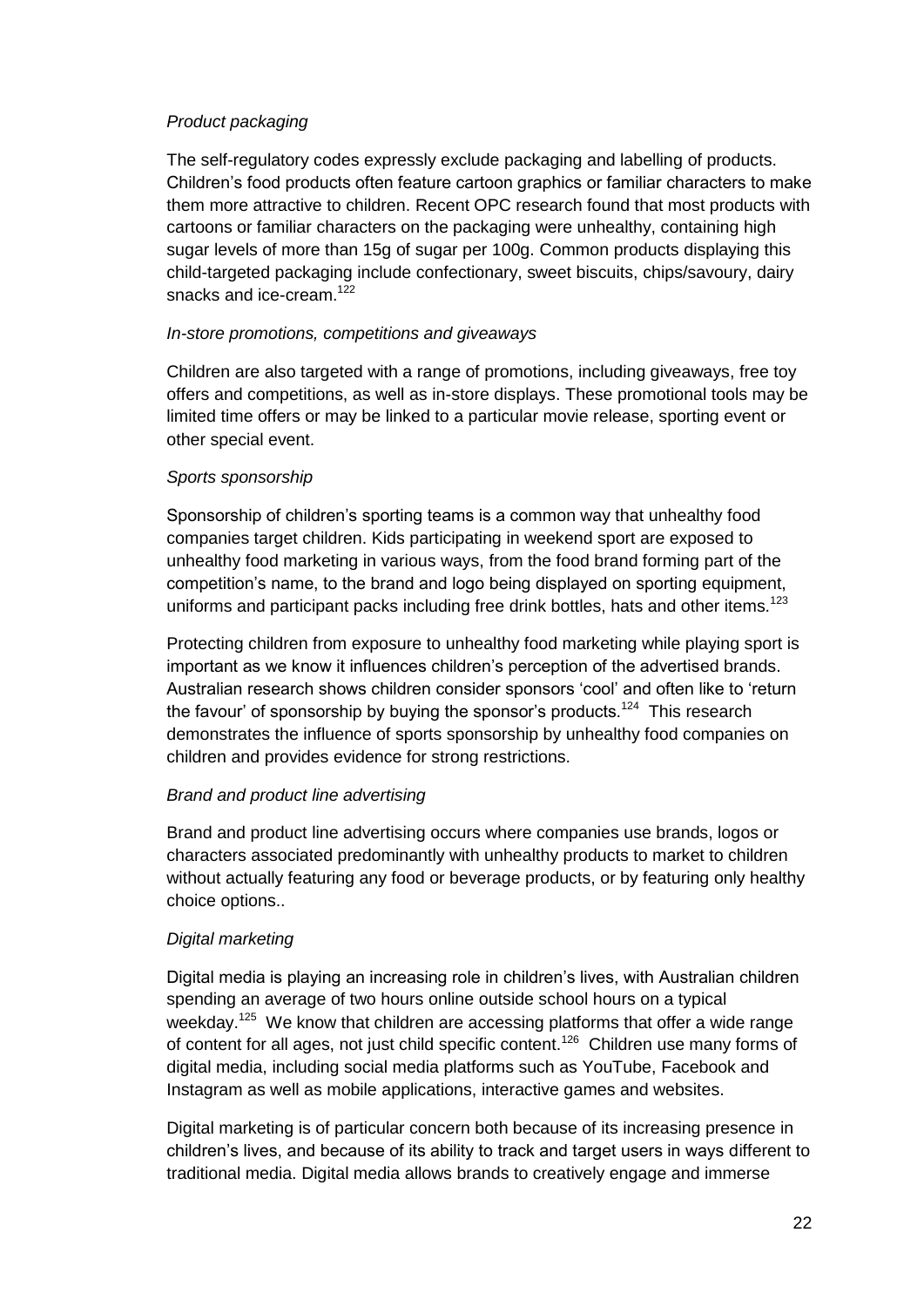children in a variety of interactive marketing techniques including themed game apps, paid partnerships with vloggers popular with children, social media content created by users, and peer-to-peer communication such as 'liking' and 'sharing' social media content.

Digital marketing is not adequately covered for two main reasons:

- the RCMI and QSRI do not expressly include all types of digital marketing, such as mobile applications, so coverage is unclear
- many types of digital media popular with children, such as social media platforms, are also popular with adults and have nominated age limits – they are found not to be 'directed primarily to children', a requirement of the selfregulatory codes.

#### **It must restrict marketing that appeals to children in either its content or placement, including effective control of digital marketing.**

A major problem with the current system is that it only applies to marketing that is 'directed primarily to children', and these words are defined and interpreted narrowly, with most marketing failing the test.

#### *Placement*

The current food industry codes include a placement test, finding an advertisement to be directed primarily to children if children represent 35 per cent or more of the audience of the medium. This captures some television programs designed specifically for young children, but does not capture the programs seen by the highest numbers of children, such as sporting events, family movies and reality TV programs. Those programs appeal to wider family audiences and would not have 35% of viewers under the age of 12 or 14. An analysis of Australian free-to-air TV viewing found no time in weekdays and only a short period at weekends when the proportion of the audience aged under 14 years exceeded 35%.<sup>127</sup>

To address this flaw in the current system, we argue for time-based restrictions on free-to-air television at the times when the greatest numbers of children are likely to be watching –weekdays between 6.00am-9.00am and 4.00pm-9:00pm and on weekends between 6.00am-12.00pm and 4.00pm-9.00pm.

The 35% audience test is also inadequate when applied to digital marketing. The Advertising Standards Community Panel (the body that decides complaints – formerly known as the Advertising Standards Board) has considered a number of apps and websites popular with children, including YouTube, Facebook, Instagram and Snapchat, and on each occasion has said that the app or website is not a medium with an audience of more than 35% children.<sup>128</sup>

The scheme must also effectively restrict marketing in other forms of media, in particular digital marketing.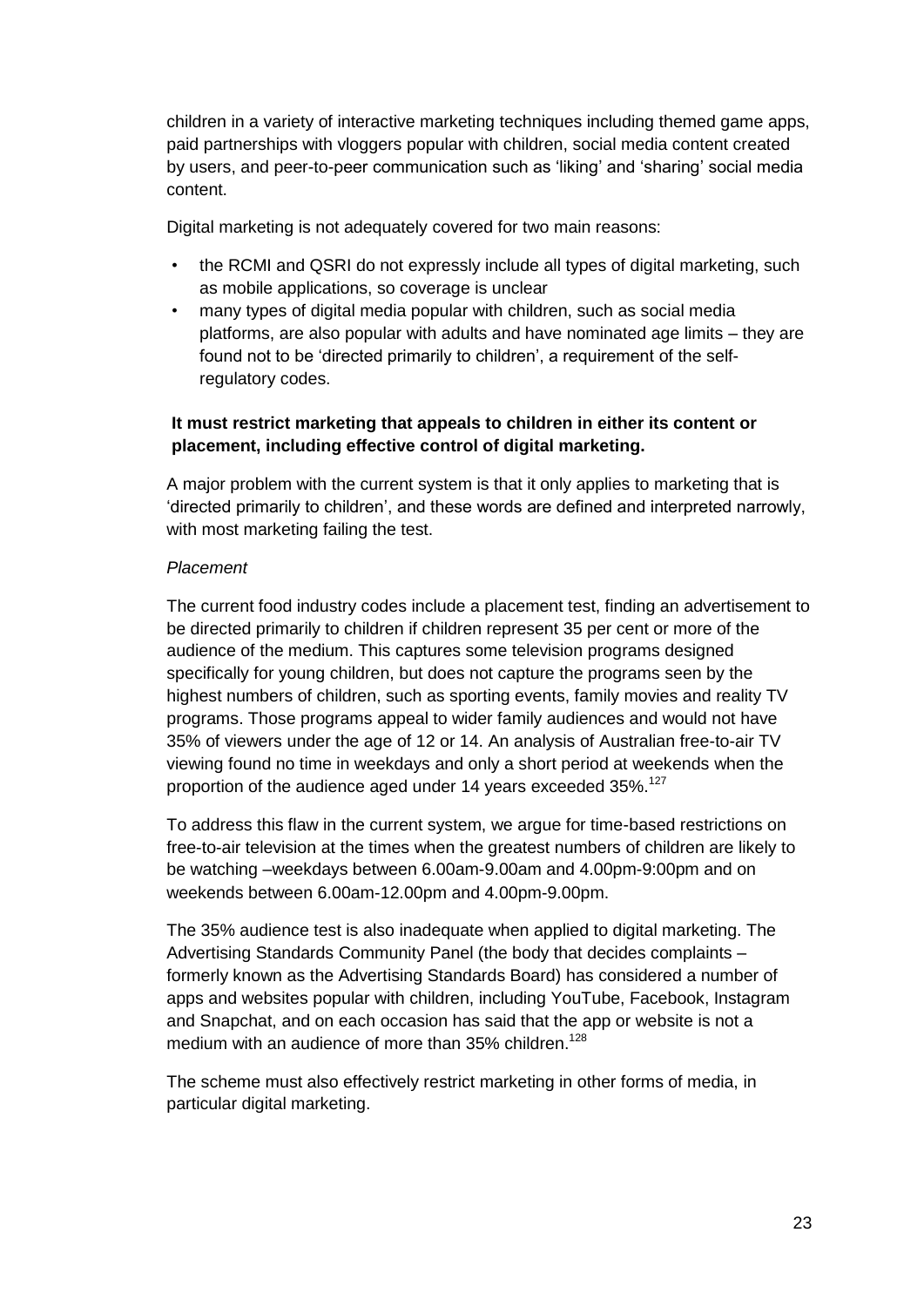#### *Content*

The restriction must apply to all unhealthy food advertising during these times and outside of these times to any advertisement that uses techniques that appeal to children. As well as a placement test, the current food industry codes include a content test, requiring a subjective assessment of whether the advertisement's themes, visuals and language are 'directed primarily to children'. This is interpreted narrowly by the Advertising Standards Community Panel. The Panel often finds that advertisements are not directed primarily to children, finding instead that marketing is directed at the parent or main grocery buyer, or directed at both parents and children. This means that a huge amount of marketing seen by, and appealing to children, is not restricted by the self-regulatory codes.

A new scheme must capture marketing that is seen by large numbers of children or appeals to children, regardless of whether it is also seen by or appealing to large numbers of adults.

#### **It must clearly define 'unhealthy food' by reference to an appropriate nutrient profiling model.**

A clear definition of what constitutes an unhealthy food is vital for effective regulation of unhealthy food marketing. The current food industry codes do not include a specific definition of unhealthy food, instead allowing food manufacturers to adopt their own definitions of 'healthier dietary choices'. This results in products including some high-sugar cereals, biscuits and ice-creams all being considered 'healthier dietary choices' that can be marketed to children.

Australia is falling behind a growing list of countries providing objective standards to determine which foods are considered healthy:

- In the United Kingdom and Ireland, the UK Food Standards Agency's nutrient profiling model is applied to determine which foods are considered high in sugar, salt or fat (HFSS) and those products may not be advertised to children.
- In New Zealand, the New Zealand Food and Beverage Classification System for Schools determines which foods are considered high in fat, salt or sugar and may not be advertised to children.
- In Canada a new scheme is being developed and proposes to include Government set nutrient threshold limits.

A recent survey of the policies in 79 countries found that those with standardised nutrition criteria underpinning their regulations showed a decrease in junk food sales over time while those that use only guidance criteria or no criteria showed an increase in junk food sales.<sup>129</sup>

'Unhealthy food' should be defined as any food or beverage that fails to meet objectively determined 'nutrient profile criteria', which should be designed to disqualify energy-dense, nutrient poor foods from the types of foods that may be advertised to children.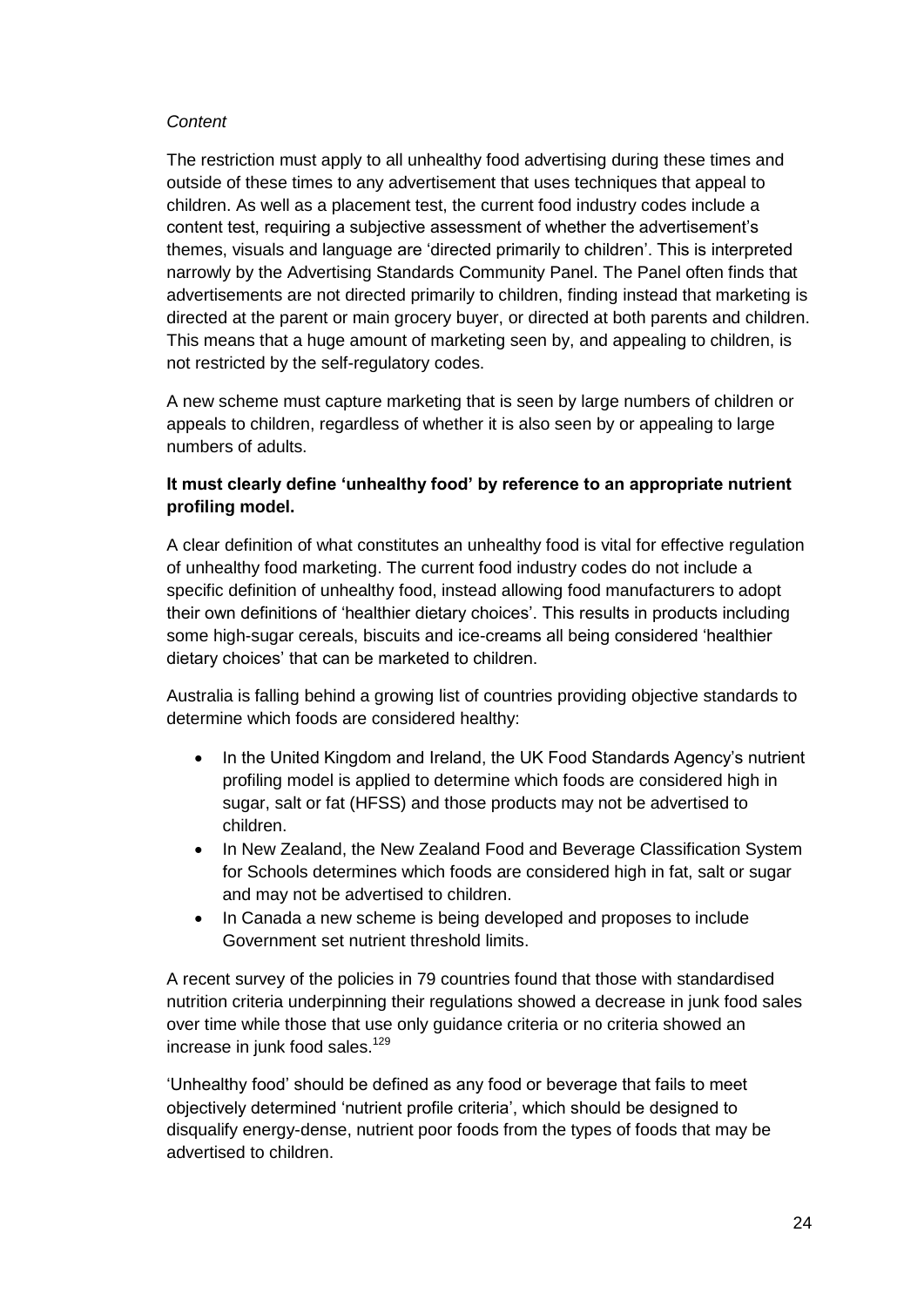#### **It must apply to children under 16 years of age, at a minimum.**

The self-regulatory codes currently define 'children' as either persons under 12 or 14 years. The OPC believes that the definition of 'children' should cover children younger than 16 years.

Teenagers are vulnerable to marketing because their decision making capacities are limited by their developing brain. Raising the age limit is particularly important in light of the teenagers' increasing use of digital media, and its emphasis on peer-to-peer and viral marketing, techniques likely to be particularly influential on vulnerable teenagers.

Research supports the importance of protecting older children; recent research in the United Kingdom showed that teenagers who watch high levels of television with advertisements were more than twice as likely to have a high consumption of foods high in sugar, salt and fat. Teenagers were also more than twice as likely to be obese if they saw junk food advertisements regularly.<sup>130</sup>

An age limit of 16 years is also supported by international bodies and has been implemented internationally. The WHO's Regional Office for Europe released a 2016 report on digital food marketing to children, with a key recommendation that the age limit be set at a minimum of 16 years. $131$  The United Kingdom's restrictions on nonbroadcast marketing of unhealthy food to children apply to children younger than 16 years.<sup>132</sup>

#### **It must include strong governance, compliance and enforcement provisions. A new scheme must be administered and enforced by an independent agency and impose meaningful disincentives and sanctions for breach.**

Compliance with the restrictions should be regularly monitored by a government department or a regulatory agency that is independent of the food and advertising industries. Complaints from the public should not be the only method to identify and investigate potential breaches. Where complaints are made, they should be investigated in a timely manner by an independent agency or department.

The scheme should impose meaningful disincentives and sanctions for breach to content creators, publishers and broadcasters. Penalties for breaches must go beyond removal of the advertisement and be significant enough to deter companies from publishing infringing advertisements in the future, even where a campaign is no longer running.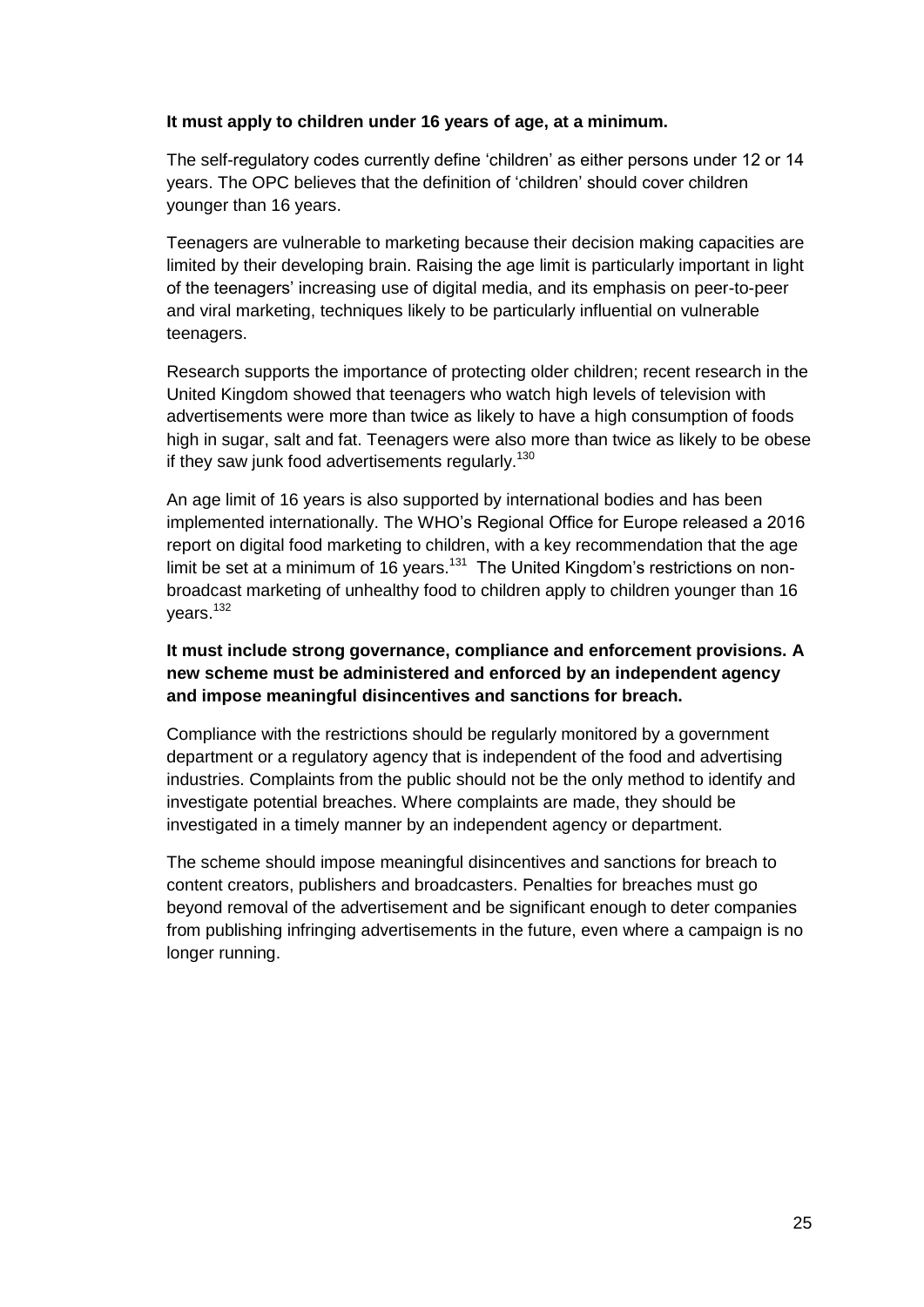**Recommendation: we call on the Government to regulate to reduce the volume and influence of unhealthy food marketing reaching children. A new scheme must have the following features-**

- **It must be mandatory and apply equally to any organisation advertising food and beverage products, including manufacturers, retailers or restaurant chains**
- **It must be comprehensive and apply to all forms of marketing, media and promotion.**
- **It must restrict marketing that appeals to children in either its content or placement, including effective control of digital marketing.**
- **It must clearly define 'unhealthy food' by reference to an appropriate nutrient profiling model.**
- **It must apply to children under 16 years of age, at a minimum.**
- **It must include strong governance, compliance and enforcement provisions. A new scheme must be administered and enforced by an independent agency and impose meaningful disincentives and sanctions for breach.**

#### **6E Update dietary guidelines**

Dietary guidelines are tools that inform public health policies, but are also used by a wide range of organisations and individuals, including health professionals, food manufacturers, teachers and members of the community. Given that nutrition research is continuously evolving and new studies are published regularly, frequent revision of the Australian Dietary Guidelines (ADG) is required.

The 2013 ADG represent an evolution of the 2003 edition, with new key messages that are supported by a considerably stronger evidence base, following review of new data concerning associations between food, dietary patterns and health outcomes.<sup>133</sup> Frequent revision of nutrition guidelines will also take into account advances in methodology for generation of quidelines.<sup>134</sup> Given Australia's poor compliance with the ADG,  $^{135}$  it is essential that guidelines are accessible and useful to health professionals and the wider community.<sup>136</sup> Monitoring community compliance and attitudes, as well as advancements in scientific evidence, is necessary to ensure that dietary guidelines remain relevant.

#### **Recommendation: Update the Australian Dietary Guidelines**

#### **6F Establish a comprehensive monitoring program of population diets and physical measurements**

Monitoring population nutrition intakes are essential to setting accountable goals, understanding the impact of implemented policies and programs and to identify gaps. Regular monitoring was a recommendation of the National Preventative Health Taskforce in 2009. The most recent comprehensive population nutrition survey was conducted by the Australian Bureau of Statistics in 2011-12, the edition prior to this was almost two decades earlier in 1995. In a climate where food availability and choices are constantly evolving more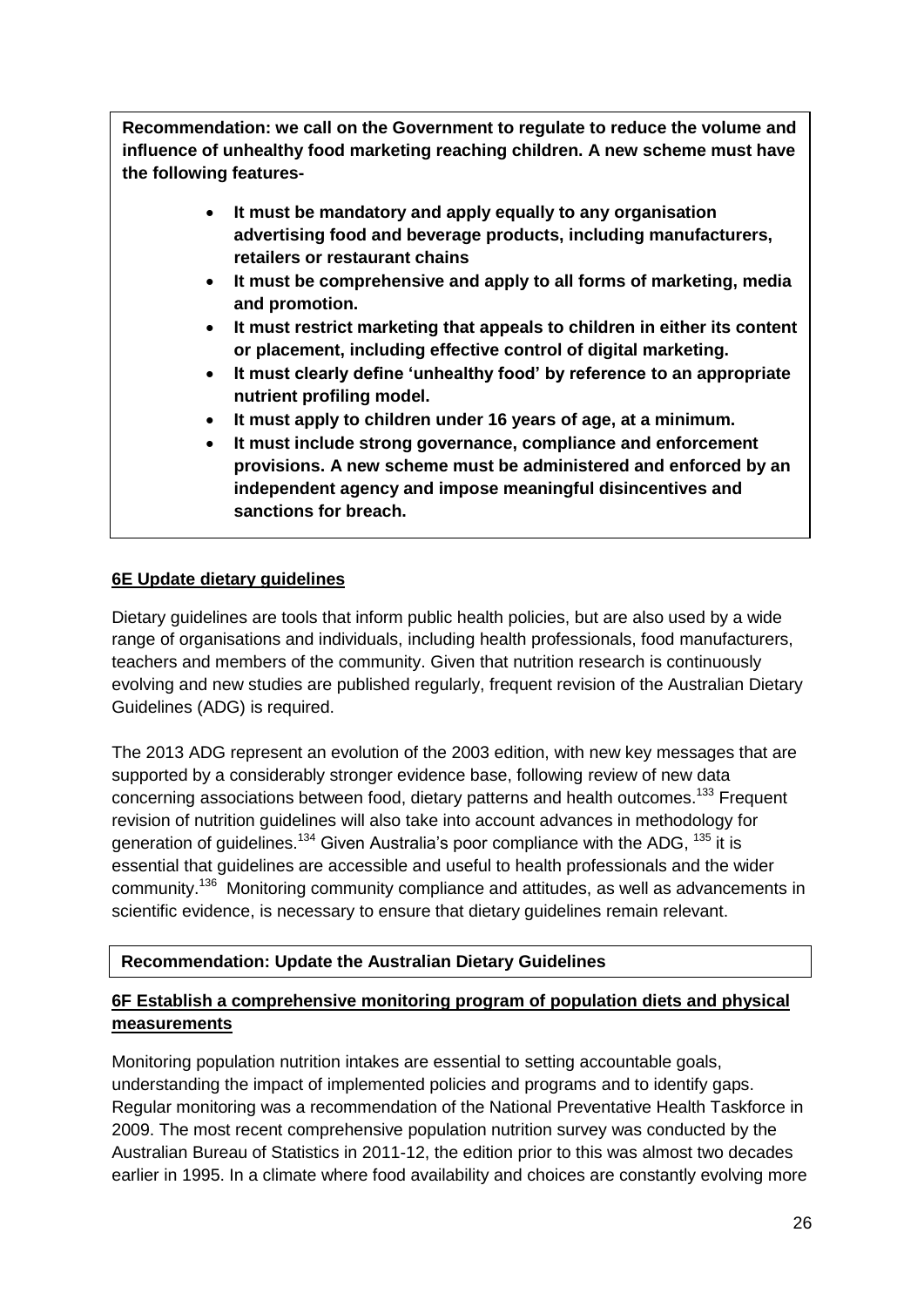frequent monitoring of diets is essential to progressing relevant and effective interventions. Monitoring obesity prevalence in children and adults provides important population health data that can be used to track trends over time, identify areas at greatest risk of obesity, determine the effectiveness of interventions and policies, raise awareness and stimulate action.<sup>137</sup> Data on population weight status and children's weight status in particular is very limited in Australia. Evidence indicates the collection of weight and height data should be measured rather than self-reported<sup>138</sup> and for children it can be measured at school using an in an Opt-out rather than Opt in methodology to reduce the risk of under-reporting.<sup>139</sup>

#### **6G Fund mass media education campaigns to improve diets and prevent obesity**;

Well-designed comprehensive mass media campaigns can be an effective tool for population behaviour change.<sup>140</sup> They can also be a useful tool for shifting social norms to preference healthy behaviours. Sustained investment and integration into the broader health promotion system is essential to ensure their effectiveness.<sup>141</sup> The LiveLighter Victoria 'Sugary Drinks' campaign that highlighted the link between sugary drinks and toxic fat and encouraged Victorians to cut back on sugary drinks was broadcast on television and other supporting media from 11 October 2015 for a period of six weeks. The proportion of Victorians who consumed four or more cups of sugary drinks per week had declined from 31% prior to the campaign to 22% at the end of the campaign period.<sup>142</sup>

A separate economic analysis estimated that if the same six-week campaign ran 12 times over three years in Victoria, at a cost of \$9.8 million, it would save \$51.3 million in healthcare costs, 1,085 new cases of type 2 diabetes and 153 new cases of heart disease.<sup>143</sup>

## *7. The role of the food industry in contributing to poor diets and childhood obesity in Australia;*

The legal obligation of large corporations, including those in the food and beverage industry, is to act in the interests of its shareholders and maximise sales and profits to the full extent permitted by law.<sup>144</sup> The food industry<sup>2</sup> therefore has an unavoidable conflict of interest when it comes to reducing consumption of its products, and cannot be relied upon to act in the interests of population health rather than profit. Industry uses a multiplicity of tactics to defeat proposed public health measures, delay or defeat policy and legislative action, and increase sales of their products.

#### Self-regulation is ineffective

The voluntary codes that purport to limit advertising to children discussed earlier in this submission were introduced by the food and beverage industry and the advertising industry after the Australian Government's Preventative Health Taskforce identified the need to reduce children's exposure to unhealthy food marketing. The codes were introduced as an alternative to government regulation.

The self-regulatory system protects the interests of the food industry by creating a façade of responsible conduct and avoiding the introduction of meaningful and effective government regulation. The analysis presented in this submission and elsewhere demonstrates the failure of self-regulation to reduce children's exposure to unhealthy food marketing. This is similar to the experience in other countries, where self-regulation has failed to have

<sup>-</sup> $2$  Reference to food industry includes the beverage industry where appropriate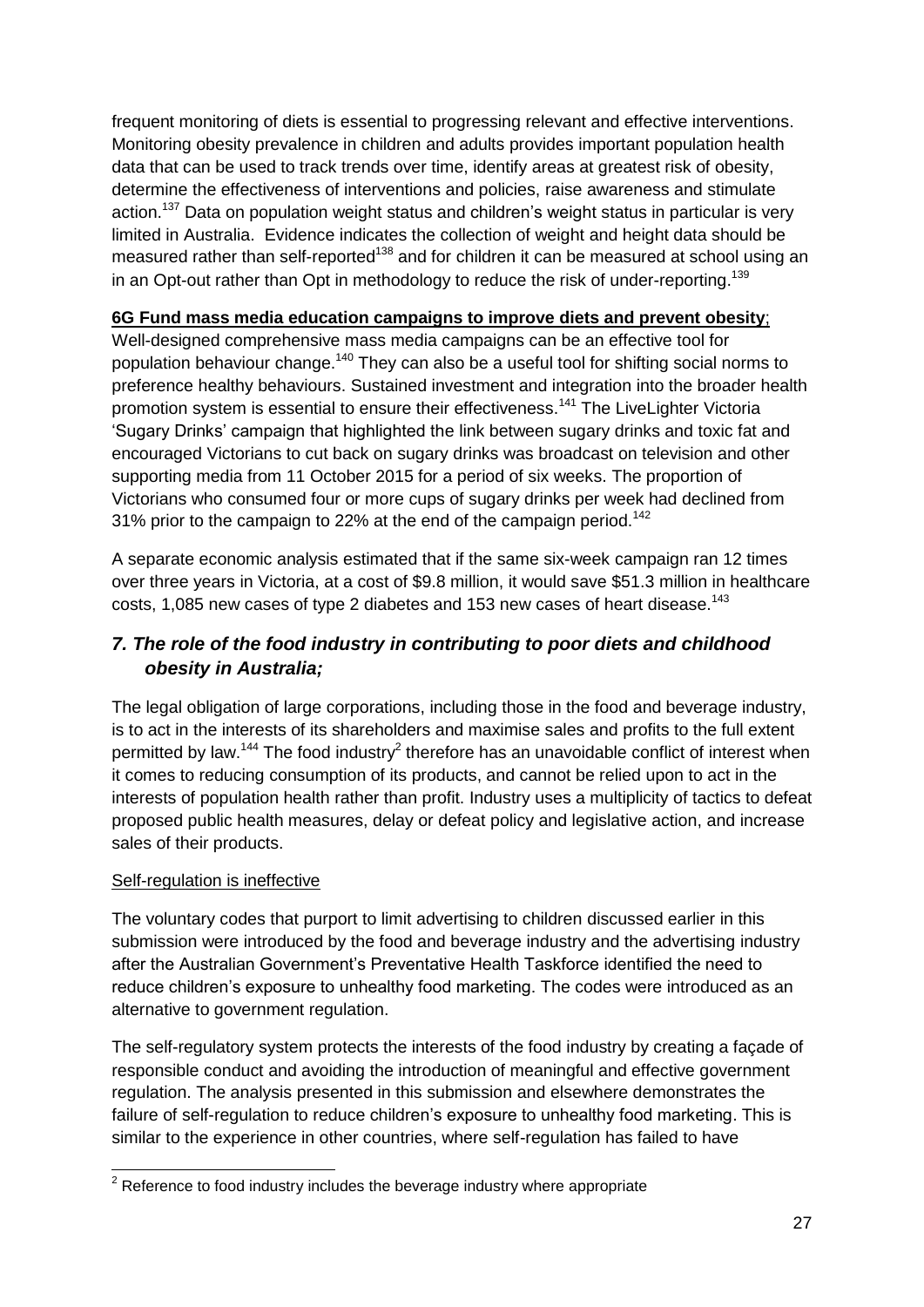meaningful impact in protecting children from exposure to unhealthy food marketing. Asking food manufacturers and fast food chains to voluntarily self-regulate to limit marketing and reduce sales of their unhealthy products is out of step with a corporation's fundamental goal of increasing profits. Nevertheless the food industry says it is '…committed to responsible advertising and marketing of food and/or beverages to Children.<sup>145</sup> and describes its codes as a success, reporting compliance levels of over 99%.<sup>146</sup> The food industry's claims of compliance and success mean little in this context, as the bar set is so low. The food industry is effectively both setting its own homework and then giving itself top marks. The overall result is that children continue to be saturated with unhealthy food marketing which has been shown to contribute to poor diets and obesity.

The HSRS is another instance where a self-regulatory system has been stymied as industry campaigned to restrict the HSRS to a voluntary system which has resulted in piecemeal application and patchy coverage of products.

We also see a form of self-regulation demonstrated in the recent Australian Beverages Council pledge to reduce sugar in non-alcoholic beverages by 20% by 2025. Rather than representing a genuine commitment to reformulating high sugar drinks and reducing sales, we consider the pledge to be primarily aimed at avoiding the introduction of a sugary drinks levy and improving public perception of the industry. While we cannot yet assess the results of this pledge, its details mean that it is likely to be less effective than the government-led measures called for by public health experts: specific reformulation targets and a sugary drinks levy. This pledge cannot be allowed to take the place of these crucial government initiatives.

#### Fund research

The food industry is in a financial position to fund research that supports their products. Whether such organisations as Coca Cola are transparent about their investment in research has been the subject of much scrutiny both in Australia<sup>147</sup> and internationally. In August 2015, in response to a New York Times article reporting on the Coca-Cola Company's funding of the Global Energy Balance Network,<sup>148</sup> the company's CEO Muhtar Kent declared a commitment to act with more transparency. <sup>149</sup>

Research was undertaken to evaluate whether the Coca-Cola Company complied with its undertaking and found that the Coca-Cola Company appears to have failed to declare a comprehensive list of its research activities. Further, several funded authors appear to have failed to declare receipt of funding. Most of Coca-Cola's research support is directed towards physical activity and disregards the role of diet in obesity.<sup>150</sup>

#### Run disinformation campaigns to defeat public health measures

The food industry utilises public forums such as the media to actively critique public health campaigns. This has been particularly visible in recent months in the beverage industry's' attacks on the proposed sugary drinks levy. Despite the evidence and WHO recommendations, the proposition of a health levy on sugary drink has met with predictably vigorous opposition from the Australian beverage industry, which has vocally opposed such measures, employing a range of arguments relating to the evidence of harms, the efficacy of taxes and incursion on personal freedoms. Close examination, however, reveals the main arguments employed by industry to be flawed and often based on rhetoric, using evidence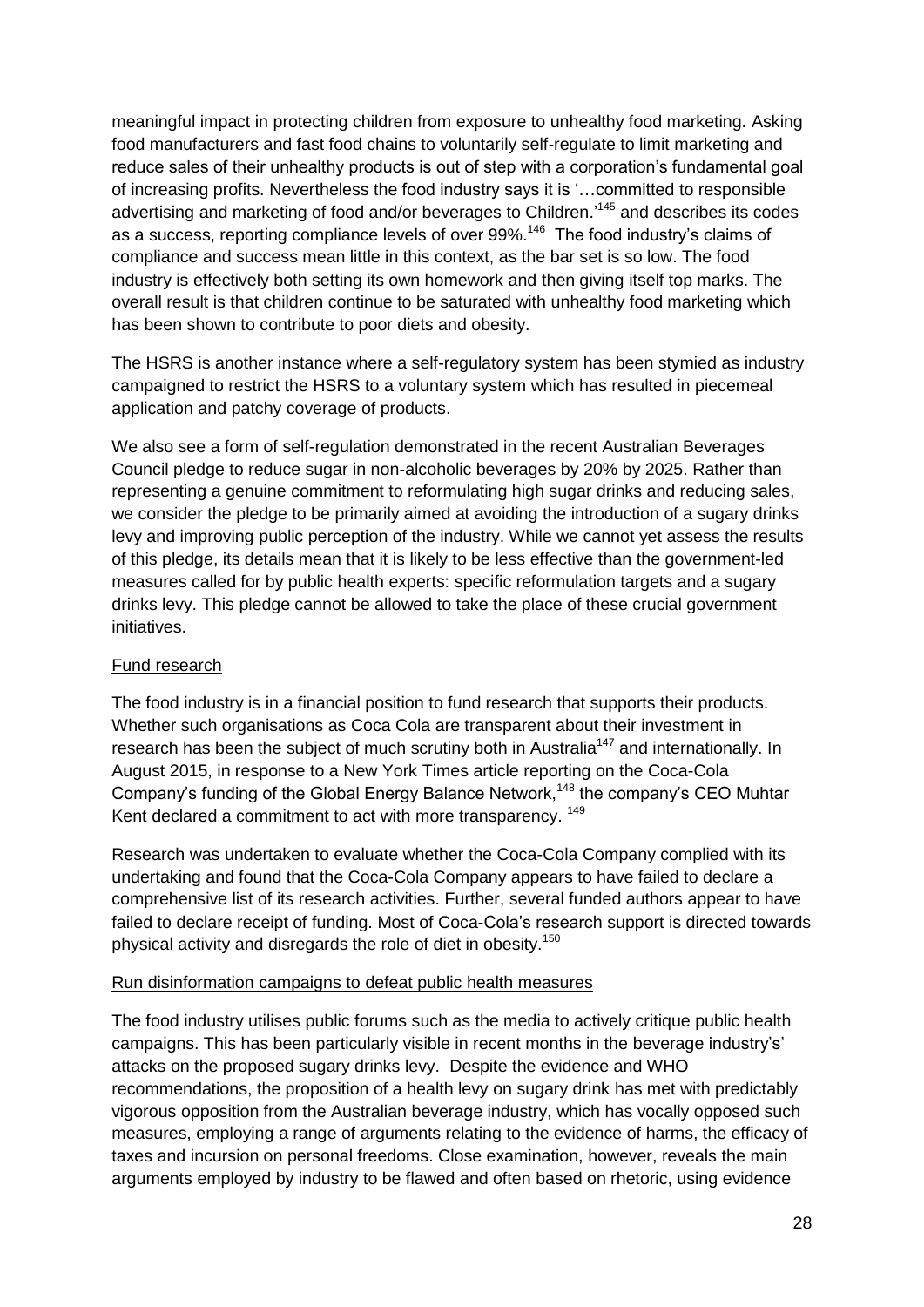selectively. Indeed, many of these arguments have been used in the campaigns against the introduction of health levies in other settings and disproved.

A recent World Cancer Research Fund report canvasses the tactics used by industry in depth.<sup>151</sup> A potent example of such tactics was the claim by Beverage South Africa that the introduction of a levy on sugary drinks would cause job losses of 24,000. That estimate was contradicted by the National Treasury report on hearings to the Standing Committee on Finance and Select Committee on Finance about the impact of the sugary beverage tax. That report found that the potential employment losses would be between 5,000-7,000. Please refer to [Analysis of industry arguments against a health levy on sugary drinks in](http://www.opc.org.au/downloads/submissions/counterpoint-tax-on-sugar-sweetened-beverages.pdf)  [Australia.](http://www.opc.org.au/downloads/submissions/counterpoint-tax-on-sugar-sweetened-beverages.pdf) for a discussion of the arguments used by industry against a sugary drinks levy.

Coca Cola appears to be is stepping up its campaign against sugary drinks taxes in the Pacific. Recent press reports have detailed a job advertisement which seeks an applicant, who will work from Auckland, to manage government relationships in the Pacific Islands to ensure sugar taxes don't negatively impact the business.<sup>152</sup>

#### Influence the political agenda

There are obvious ways that the food industry endeavours to influence the political agenda. They may donate to political parties across the political spectrum. They also ensure that representatives from unhealthy industries are around the policy table as they did with the committees that were responsible for designing the HSRS.

They also engage in stealthier tactics as disclosed by the Beverage Council in their 2016 Annual report. The soft drink industry said its fight against a sugar tax was "consuming vast amounts of resources", but by lobbying politicians and bureaucrats it had managed to keep the policy off the table. The report stated that holding its an annual board meeting at Parliament House in Canberra had allowed members to engage with key politicians and on reflection, the politicians' expressions of support last time the sugar tax debate flared up "was due in part to the positive outcomes from this meeting".<sup>153</sup>

#### Seeks to influence stakeholders

The food industry seeks to be a voice in health professional's education<sup>154</sup> and engages nutritionists to provide testimonials for their products.<sup>155</sup> In addition they invite health professionals to events that promote their products and attend health professional education events such as conferences.<sup>156</sup>

Industry also seeks to have an influence on dietary guidelines. Industry had made submissions which would support sales of their products. For instance, the Australian Beverages Council "The Australian Beverages Council (the Beverages Council) considers that the currently available scientific evidence does not support a specific focus on limiting sugar-sweetened beverages (SSB) as a means to combat obesity." The Meat Livestock Australia has a made submission supporting changing the recommendation on meat consumption from limit to 455g per week to consumption of trimmed red meat 3-4 times per week.<sup>157</sup>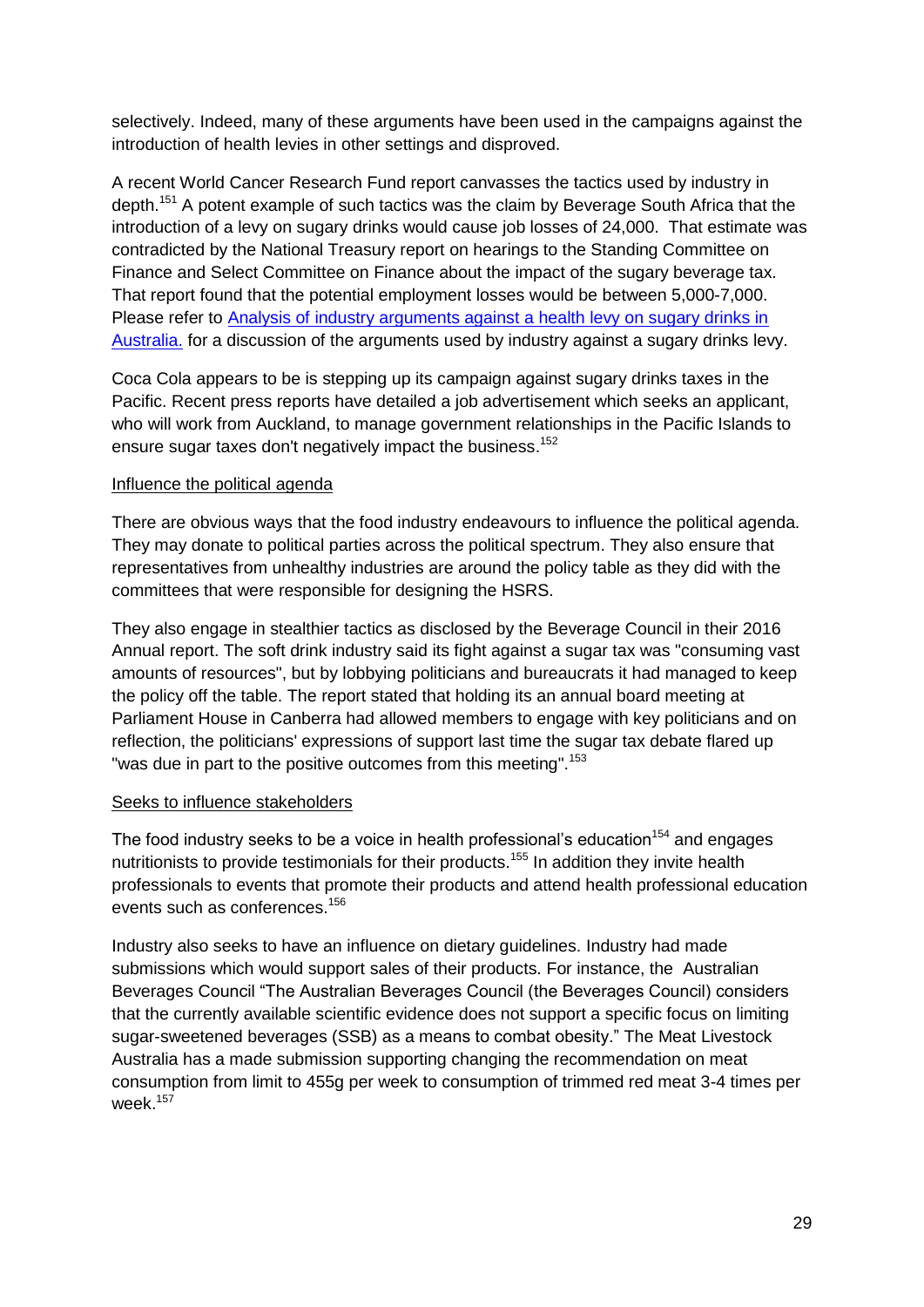#### Distracts with corporate social responsibility programs

Corporate social responsibility programs have long been scrutinised as an example of an industry tactic aimed to distract the public's attention from the damage being done by food industry products. One particularly poignant program, given that results from the National Aboriginal and Torres Strait Islander Nutrition and Physical Activity Survey (NATSINPAS) showed that in 2012–13, half (50%) of Aboriginal and Torres Strait Islander people consumed sugary drinks compared with one-third of non-Indigenous people,<sup>158</sup> is Coca Cola Amatil's partnership with the indigenous community. The website states that "Our overarching commitment to Indigenous Australia focuses on partnering to make a difference."<sup>159</sup> Specifically Coca Cola Amatil is working with communities through Mai Wiru regional stores council to help them strengthen their businesses while delivering a lowkilojoule range to customers.<sup>160</sup>

Recommendation- Only include those parties whose sole interest is in the promotion of public health in obesity prevention policy formulation. This would not **include industry given that, whilst they may be interested in the promotion of public health, their primary responsibility is to their shareholders and to the profitability of their business**.

 $^7$  VicHealth, Negative growth: the future of obesity in Australia Research highlights, July 2014 Publication number: P-HE-142

 1 Australian Bureau of Statistics, National Health Survey: First results, 8 December 2015,

http://www.abs.gov.au/ausstats/abs@.nsf/Lookup/by%20Subject/4364.0.55.001~2014-

<sup>15~</sup>Main%20Features~Key%20findings~1 ,http://www.abs.gov.au/ausstats/abs@.nsf/mf/4364.0.55.001  $2$  Australian Bureau of Statistics, 1301.0 - Year Book Australia, 2009–10,

http://www.abs.gov.au/AUSSTATS/abs@.nsf/Lookup/1301.0Chapter11062009%E2%80%9310  $3$  See no 1

<sup>4</sup> World Health Organization. Obesity: preventing and managing the global epidemic WHO Technical Report Series 894, Geneva: World Health Organization, 2000; Lobstein T, Baur L and Uauy R, Obesity in children and young people: a crisis in public health. Obesity Reviews, 2004. 5(Suppl 1), p 4-85.

<sup>&</sup>lt;sup>5</sup> Holman C and Smith F. Implications of the obesity epidemic for the life expectancy of Australians. Report to the Western Australian Public Health Advocacy Institute, 2008. School of Population Health, University of Western Australia, Crawley.

<sup>6</sup> Harris, B, Fetherston, H & Calder, R. Australia's Health Tracker by Socio-Economic Status 2017. Australian Health Policy Collaboration: Melbourne, Victoria University, November 2017

<sup>8</sup> Australian Bureau of Statistics. Australian Aboriginal and Torres Straight Island Health Survey: Biomedical Results, 2012-2013.

<sup>&</sup>lt;sup>9</sup> Australian Bureau of Statistics. Australian Aboriginal and Torres Straight Island Health Survey: Biomedical Results, 2012-2013

 $10$  Swinburn B. Sacks G. Ravussin E. Increased food energy supply is more than sufficient to explain the US epidemic of obesity. American Journal of Clinical Nutrition 2009; 90(6): 1453-1456.

<sup>&</sup>lt;sup>1</sup> World Health Organisation. Childhood overweight and obesity: what are the causes? : World Health Organisation, 2010

<sup>12</sup> http://www.abs.gov.au/ausstats/abs@.nsf/Lookup/4364.0.55.007main+features7102011-12

<sup>13</sup> Australian Bureau of Statistics, Australian Health Survey: Nutrition First Results – Foods and Nutrients 2011- 2012, http://www.abs.gov.au/ausstats/abs@.nsf/Lookup/by%20Subject/4364.0.55.007~2011-

<sup>12~</sup>Media%20Release~Soft%20drink,%20burgers%20and%20chips%2020the%20diet%20of%20our%20young% 20males%20(Media%20Release)~1

<sup>&</sup>lt;sup>14</sup> Australian Bureau of Statistics, 2014

http://www.abs.gov.au/ausstats/abs@.nsf/Lookup/by%20Subject/4364.0.55.007~2011-

<sup>12~</sup>Main%20Features~Discretionary%20foods~700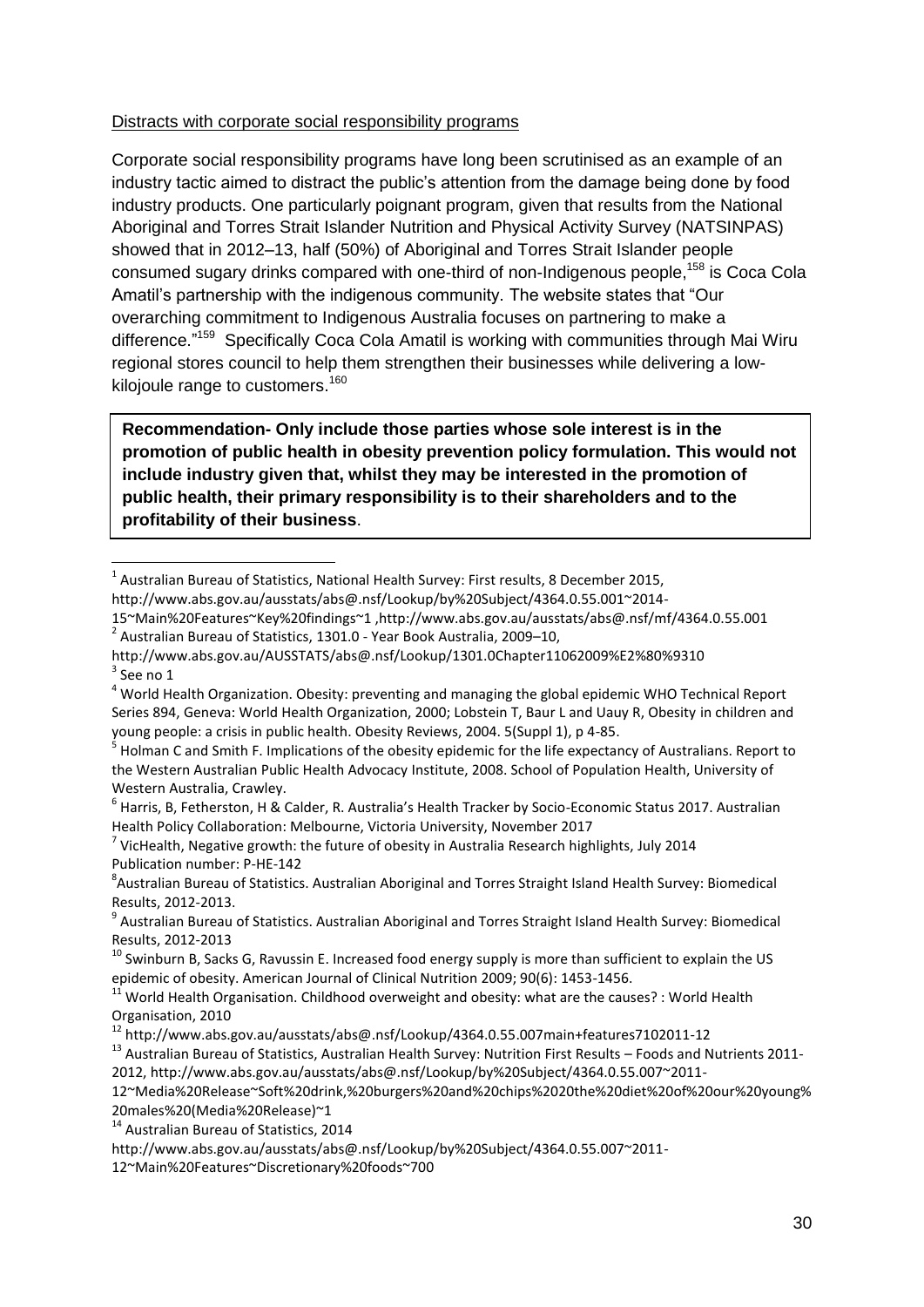<sup>15</sup> Australian Bureau of Statistics, 2016

-

http://www.abs.gov.au/ausstats/abs@.nsf/featurearticlesbyCatalogue/3CCECBE0A2EAA300CA25805700170F 57?OpenDocument

<sup>16</sup> Australian Bureau of Statistics, Australian Health Survey: First Results, 8 December 2015

<sup>17</sup> Australian Institute of Health and Welfare 2014 Australia's health 2014.Australia's health series no. 14. Cat. no. AUS 178. Canberra: AIHW.2

<sup>18</sup>Lobstein T, Baur L, Uauy R, Obesity in children and young people: a crisis in public health. *Obesity Reviews,*  Volume 5, Issue 1, May 2004, Pages 4-85

<sup>19</sup> World Health Organisation, Report of the Commission on Ending Childhood Obesity, 2016, p7 <sup>20</sup>Pizzi MA, Vroman K. Childhood obesity: effects on children's participation, mental health, and

psychosocial development. OccupTher Health Care. 2013;27:99–112.

<sup>21</sup> Van Geel, M., P. Vedder, and J. Tanilon. "Are overweight and obese youths more often bullied by their peers? A meta-analysis on the relation between weight status and bullying." International journal of obesity 38.10 (2014): 1263-1267.

<sup>22</sup> World Health Organisation. Obesity: Preventing and Managing the Global Epidemic WHO Technical Report Series 894, Geneva 2000;

Holman C, Smith F., Implications of the obesity epidemic for the life expectancy of Australians. Report to the Western Australian Institute for Public Health Advocacy. School of Population Health, University of Western Australia, 2008.

World Health Organisation. Diet, Nutrition and the Prevention of Chronic Diseases. WHO Technical Report Series 916. Geneva 2003.

<sup>23</sup> Must A, Strauss R. Risks and consequences of childhood and adolescent obesity. International Journal of Obesity Related Metabolic Disorder 1999; 23 Suppl 2: S2-11

<sup>24</sup> Must A, Strauss R. Risks and consequences of childhood and adolescent obesity. International Journal of Obesity Related Metabolic Disorder 1999; 23 Suppl 2: S2-11.

<sup>25</sup>https://www.healthdata.org/sites/default/files/files/country\_profiles/GBD/ihme\_gbd\_country\_report\_austr alia.pdf

<sup>26</sup> Australian Instirute of Health and Welfare 2016. Australian Burden of Disease study: Impact and causes of illness and death in Australia 2011. Australian Burden of Disease Study series no. 3. BOD 4. Canberra: AIHW

<sup>27</sup> Gray V and Holman C (2009). Deaths and premature loss of life caused by overweight and obesity in Australia in 2011-50: Benefits from different intervention scenarios. Report for the National Preventative Health Taskforce, School of Population Health, University of Western Australia, Perth.

<sup>28</sup> Lauby-Secretan, B., et al., 2016. Body fatness and cancer—viewpoint of the IARC Working Group. New England Journal of Medicine, 375(8), pp.794-798.

<sup>29</sup> Whiteman, David C., et al. "Cancers in Australia in 2010 attributable to modifiable factors: summary and conclusions." Australian and New Zealand journal of public health 39.5 (2015): 477-484.

<sup>30</sup> Whiteman, David C., et al. "Cancers in Australia in 2010 attributable to modifiable factors: summary and conclusions." Australian and New Zealand journal of public health 39.5 (2015): 477-484.

 $31$  Rock, Cheryl L., et al. "Nutrition and physical activity guidelines for cancer survivors." CA: a cancer journal for clinicians 62.4 (2012): 242-274.

 $32$  Oguma, Y., Sesso, H.D., Paffenbarger, R.S. and Lee, I.M., 2005. Weight change and risk of developing type 2 diabetes. Obesity, 13(5), pp.945-951.

 $33$  Ibid.

<sup>34</sup> Australian Instirute of Health and Welfare 2016. Australian Burden of Disease study: Impact and causes of illness and death in Australia 2011. Australian Burden of Disease Study series no. 3. BOD 4. Canberra: AIHW http://www.aihw.gov.au/WorkArea/DownloadAsset.aspx?id=60129555476

<sup>35</sup> Baker IDI, AusDiab 2012 p23

https://www.baker.edu.au/Assets/Files/Baker%20IDI%20Ausdiab%20Report\_interactive\_FINAL.pdf <sup>36</sup> PWC, Weighing the Cost of Obesity: A case for action. October 2015. P19

https://www.pwc.com.au/pdf/weighing-the-cost-of-obesity-final.pdf

<sup>37</sup> VicHealth, 2015. Obesity and Food: An overview in Victoria. http://obesityoverview.vichealth.vic.gov.au/ <sup>38</sup> Michelle Haby et al., "Future predictions of body mass index and overweight prevalence in Australia, 2005-2025 Health Promotion International 27(2).

<sup>39</sup> VicHealth, 2015. Obesity and Food: An overview in Victoria. http://obesityoverview.vichealth.vic.gov.au/

 $40$  Obesity Australia (2015). Obesity: Its impact on Australia and a case for action. No time to Weight 2. Sydney.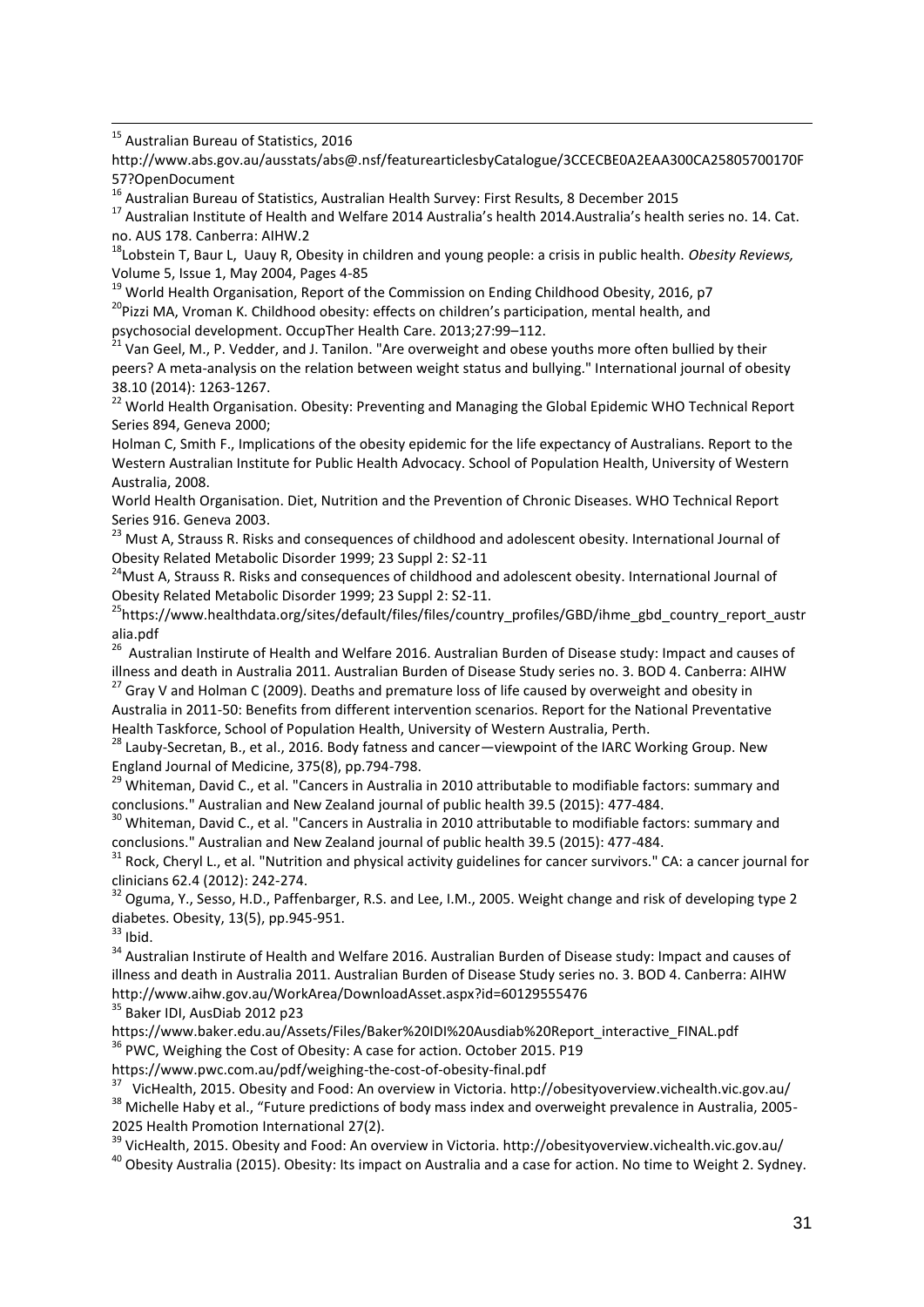- $^{41}$  The Herald/Age (2011). Lateral Economics Index of Australia's Wellbeing: Final Report. Available at: https://lateraleconomics.com.au/wp-content/uploads/2014/02/Fairfax-Lateral-Economics-Index-of-Australias-Wellbeing-Final-Report.pdf

<sup>42</sup> Nicholas M, Peterson K, Herbert J, Allender S. Australian heart disease statistics. Overweight, obesity and cardiovascular disease – past, present and future. Melbourne: National Heart Foundation of Australia, 2015.  $^{43}$  Australian Government Department of Health and Ageing. New health taskforce on prevention – Tobacco, alcohol and obesity priorities, 9 April 2008, available at

http://www.health.gov.au/internet/ministers/publishing.nsf/Content/mr-yr08-nr-nr046.htm

<sup>44</sup> Moodie R, Tolhurst P, Martin J, Australia's health: being accountable for prevention, Med J Aust 2016; 204 (6): 223-225. || doi: 10.5694/mja15.00968

<sup>45</sup> Policies for tackling obesity and creating healthier food environments, Scorecard and priority recommendations for the Australian Federal government, February 2017,

http://www.opc.org.au/downloads/food-policy-index/FED-food-epi-report.pdf

<sup>46</sup>New South Wales Government, Tackling Childhood Obesity, https://www.nsw.gov.au/improvingnsw/premiers-priorities/tackling-childhood-obesity/

<sup>47</sup>Australian Capital Territory Government – Towards Zero Growth – Healthy Weight Action Plan 2013. <sup>48</sup> Rethink Sugary Drinks, Local governments as leaders on reducing sugary drink consumption.

http://www.rethinksugarydrink.org.au/downloads/local-government-as-leaders.pdf

<sup>49</sup> Review Panel. Labelling logic: review of food labelling law and policy. Canberra: Commonwealth of Australia. 2011.

<sup>50</sup> Australian and New Zealand Ministerial Forum on Food regulation. Front-of-pack labelling update 14 June 2013.

<sup>51</sup> World Health Organisation, Report of the Commission on Ending Childhood Obesity, 2016.

52 The Healthy Food Environment Policy Index (Food-EPI) that was developed by INFORMAS

<sup>53</sup> Health Star Rating Advisory Committee. Two Year Progress Review Report on the Implementation of the Health Star Rating System-June 2014–June 2016. 2017.

<sup>54</sup> Heart Foundation, Report on the monitoring of the implementation of the Health Star Rating system in the first two years of implementation: June 2014 to June 2016, p169.

<sup>55</sup> Parker G and Frith R, Health Star Rating System: campaign evaluation report, June 2016, p3

<sup>56</sup>Health Star Rating Advisory Committee, Two year progress review on the implementation of the Health Star Rating system- June 2014- June 2016, April 2017, p13.

<sup>57</sup> Health Star Rating Advisory Committee. Two Year Progress Review Report on the Implementation of the Health Star Rating System-June 2014–June 2016. 2017, p13

<sup>58</sup> Health Star Rating Advisory Committee, Two year progress review on the implementation of the Health Star Rating system- June 2014- June 2016, April 2017.

 $59$  Ibid, p24.

<sup>60</sup> Health Star Rating Advisory Committee, Two year progress review on the implementation of the Health Star Rating system- June 2014- June 2016, April 2017, p29.

 $61$  http://www.health.gov.au/internet/main/publishing.nsf/Content/Healthy-Food-Partnership-Home <sup>62</sup> Healthy Food Partnership,

http://www.health.gov.au/internet/main/publishing.nsf/Content/A19B90661B4D028FCA25821F007BC792/\$Fi le/FINAL%20Master%20Program%20Logic%2013%20December%202017.pdf

<sup>63</sup> Jones A, Magnusson R, Swinburn B, Webster J Wood A, Sacks G and Neal B, Designing a Healthy Food Partnership: lessons from the Australian Food and Health Dialogue,

BMC Public Health BMC series – open, inclusive and trusted201616:651https://doi.org/10.1186/s12889-016- 3302-8

<sup>64</sup> World Health Organisation, Report of the Commission on Ending Childhood Obesity, 2016  $65$  Ibid.

 $^{66}$  Sainsbury et al., Public support for government regulatory interventions for overweight and obesity in Australia BMC Public Health (2018) 18:513 https://doi.org/10.1186/s12889-018-5455-0

<sup>67</sup> United Kingdom Department of Health and Social Care, Childhood Obesity: a plan for action, chapter 2.

<sup>68</sup> Australian Bureau of Statistics (2016). Consumer Price Index, Australia, December 2015. Canberra

<sup>69</sup> Australian Bureau of Statistics (2006). Australian Social Trends. Canberra

 $70$ World Health Organization (2015). Fact Sheet -Healthy diet. Geneva.

<sup>71</sup> Australian Bureau of Statistics (2016). Australian Health Survey: Nutrition First Results – Foods and Nutrients. Canberra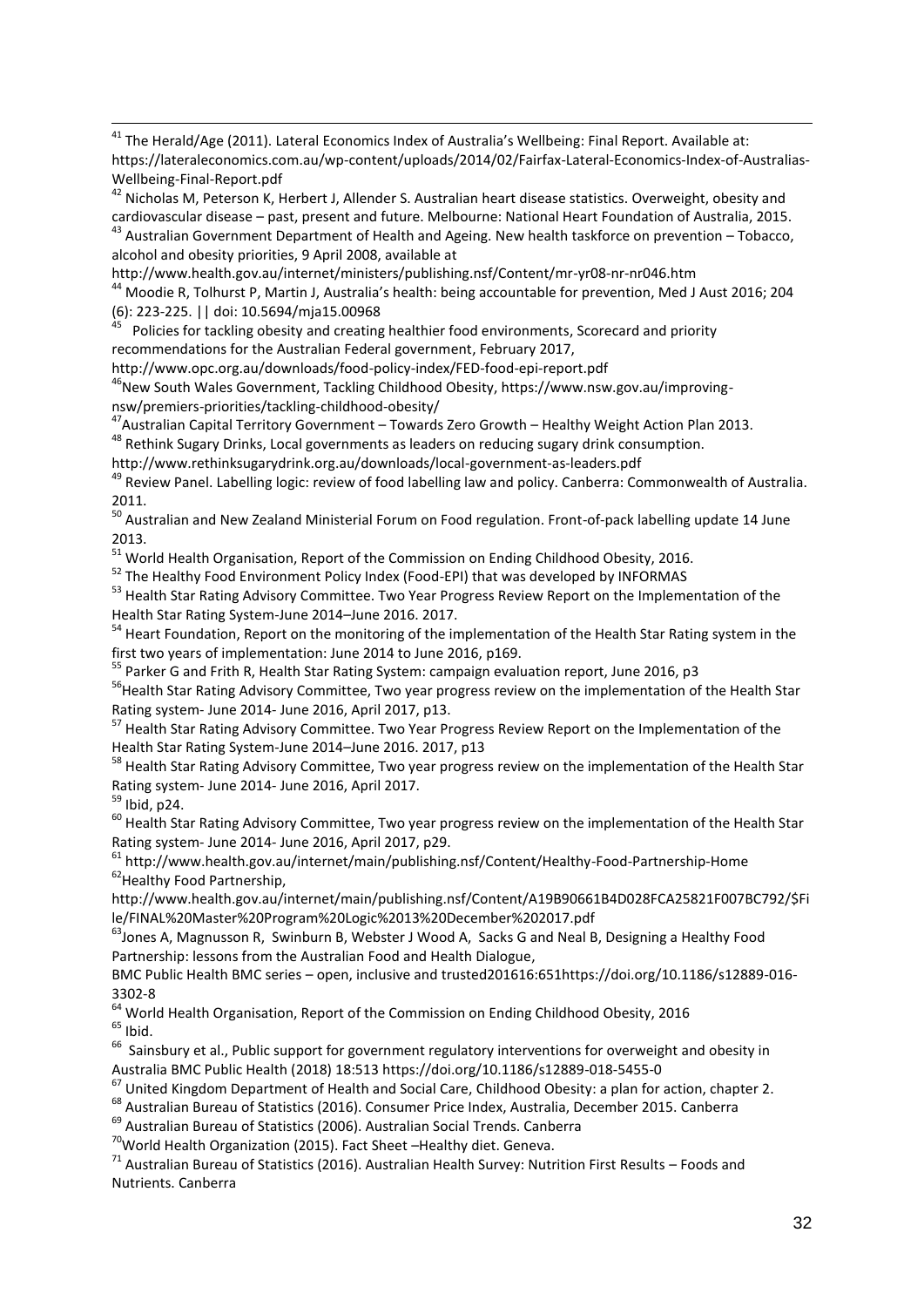- $72$  See the Australian Beverages Council website for more information:

http://www.australianbeverages.org/industry-sugar-pledge/

 $73$  Public Health England, National Diet and Nutrition Survey: assessment of dietary sodium Adults (19 to 64 years) in England, 2014, March 2016,

https://assets.publishing.service.gov.uk/government/uploads/system/uploads/attachment\_data/file/509399/ Sodium\_study\_2014\_England\_Text\_final.pdf

 $74$  Public Health England. Sugar reduction and wider reformulation. Available at:

https://www.gov.uk/government/collections/sugar-reduction

<sup>75</sup> Review Panel. Labelling logic: review of food labelling law and policy. Canberra: Commonwealth of Australia. 2011; Viswathan M, Hastak M, Gau R. Understanding and facilitating the usage of nutritional labels by lowliterate consumers. Journal of Public Policy and Marketing, 28(2), 2009, 135-45.

 $76$ Pettigrew S, Talati Z, Miller C, Dixon H, Kelly, B and Ball, K, The Types and aspects of front of pack labelling schemes preferred by adults and children, Appetite, 109 (2017) 115-123

 $77$  Parker G and Frith R, Health Star Rating System: campaign evaluation report, June 2016, p3

<sup>78</sup> World Health Organization 'Guideline: Sugars intake for adults and children'. Geneva, 2015. For the best health outcomes, the Guideline recommends that added sugar ideally be limited to 5% of daily kilojoule intake

<sup>79</sup> The National Child Oral Health Study 2012-2014: https://www.adelaide.edu.au/press/titles/ncohs/ncohsebook.pdf

80 Australian Bureau of Statistics, Australian Health Survey: Consumption of added sugars, 2011-12: http://www.abs.gov.au/ausstats/abs@.nsf/Lookup/by%20Subject/4364.0.55.011~2011-

12~Main%20Features~Key%20Findings~1

 $81$  Ibid.

 $82$  See Choice, 'Sugar savings: how much added sugar can you avoid in one year?':

https://www.choice.com.au/food-and-drink/nutrition/sugar/articles/added-sugar#year sugar savings <sup>83</sup> See Choice 'Sugar coating: 42 different names for added sugar': https://www.choice.com.au/food-anddrink/nutrition/sugar/articles/added-sugar#42 sugar names

 $84$  See Choice, 'Sugar savings: how much added sugar can you avoid in one year?':

https://www.choice.com.au/food-and-drink/nutrition/sugar/articles/added-sugar#year sugar savings

<sup>85</sup>https://www.fda.gov/Food/GuidanceRegulation/GuidanceDocumentsRegulatoryInformation/LabelingNutriti

on/ucm385663.htm?utm\_source=msn<br><sup>86</sup> Rosenblatt D, Summerella P, Nga A, Dixon H, Murawskic C Wakefield M, Bode S, Food product health warnings promote dietary self-control through reductions in neural signals indexing food cue reactivity, NeuroImage: Clinical 18 (2018) 702–712

<sup>87</sup> Natassja Billich N, Miranda R. Blake MR, Backholer K, Cobcroft M, Vincy Li,

Peeters A, The effect of sugar-sweetened beverage front-of-pack labels on drink selection,

health knowledge and awareness: An online randomised controlled trial, Appetite (2018), doi: 10.1016/j.appet.2018.05.149.

88 Grant E. Donnelly, Laura Y. Zatz, Dan Svirsky, Leslie K. John, The Effect of Graphic Warnings on Sugary Drink Purchasing, *Psychological Science*, online June 18, 2018, doi: 10.1177/0956797618766361

89 National Health and Medical Research Council (2013). Australian Dietary Guidelines. Canberra, p77.

90 Hodge, A., Bassett, J., Milne, R., English, D., & Giles, G. (2018). Consumption of sugar-sweetened and artificially sweetened soft drinks and risk of obesity-related cancers. Public Health Nutrition, 21(9), 1618-1626. doi:10.1017/S1368980017002555

 $91$  Taylor R et al Do sugary drinks contribute to obesity in Children? A report prepared by the Scientific Committee of the Agencies for Nutrition Action May 2005

<sup>92</sup>DeBoer N et al (2013) 'Sugar-Sweetened Beverages and Weight Gain in 2-5 Year Old Children' 132(3) Paediatrics 412

93 NHMRC. Australian Dietary Guidelines (Incorporating the Australian Guide to Healthy Eating) 2013

94 Retail World 49th Annual Report, Retail World, (2015) Parramatta.

<sup>95</sup> Australian Bureau of Statistics (2016). Australian Health Survey: Consumption of Added Sugars. Canberra, p6.

 $^{96}$  World Health Organization (2015). WHO calls on countries to reduce sugars intake among adults and children. Media release. Available at: http://www.who.int/mediacentre/news/releases/2015/sugar-guideline/ en/

<sup>97</sup> Helen Eyles et al., 'Food Pricing Strategies, Population Diets, and Non-Communicable Diseases: A Systematic Review of Simulation Studies' (2012) 9(12) PLOS Medicine 1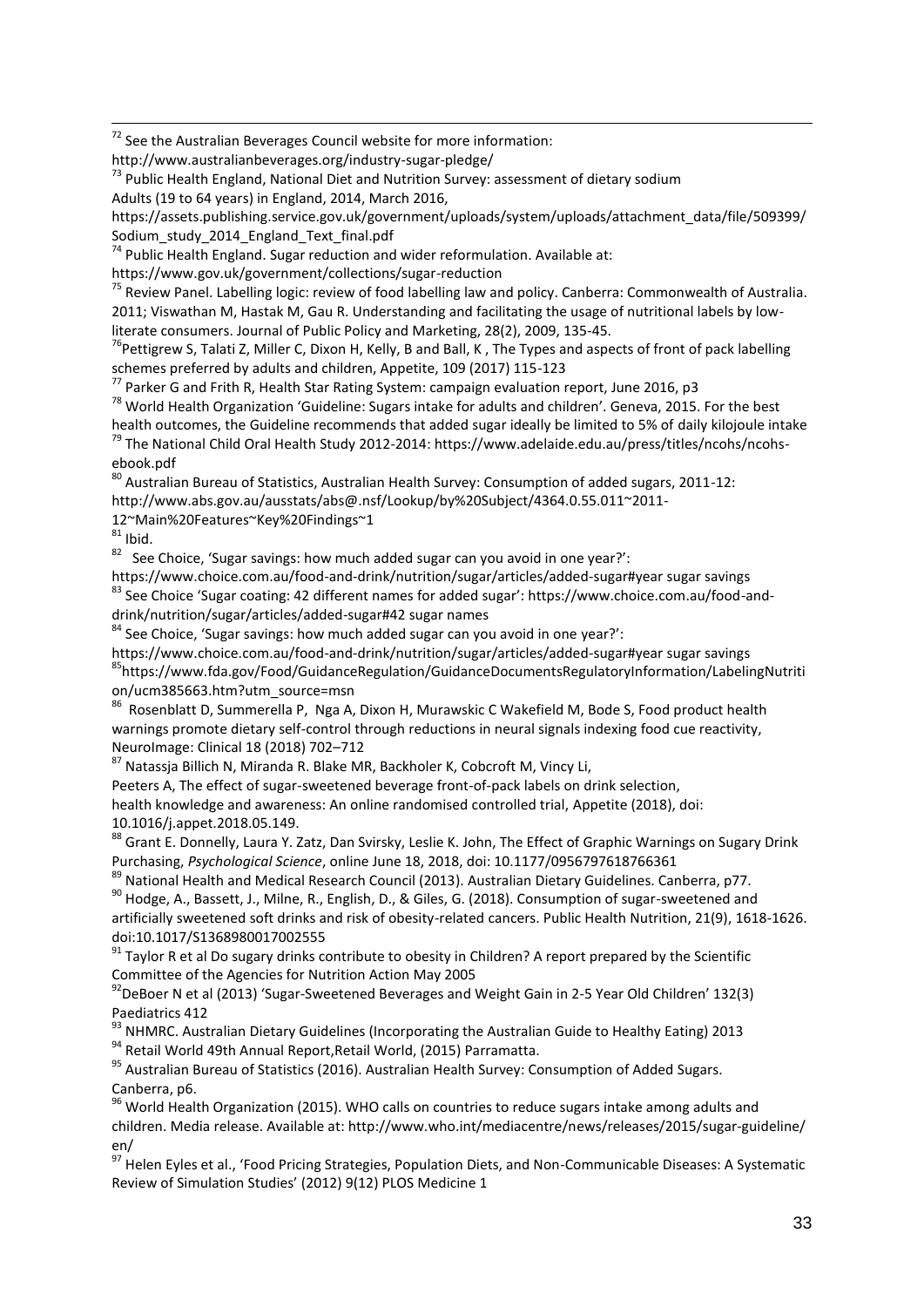- $^{98}$ Brownell et al. 'The Public Health and Economic Benefits of Taxing Sugar-Sweetened Beverages' 361(16) New England Journal of Medicine 1599; Andreyeva et al. 'Estimating the potential impact of sugar-sweetened beverages to reduce consumption and generate revenue' (2011) 52(6) Preventive Medicine 413; Wang YC et al. 'A penny-per-ounce tax on sugar-sweetened beverages would cut health and cost burdens of diabetes' (2012) 31 Health Affair 199–207; Eyles et al. 'Food Pricing Strategies, Population Diets, and Non-Communicable Disease: A Systematic Review of Simulation Studies' (2012) 9(12) Plos Medicine 1.

99 Veerman J, Sacks G, Antonopoulos N, Martin J(2016). The Impact of a Tax on Sugar-Sweetened Beverages on Health and Health Care Costs: A Modelling Study. PLoS One, 11(4), p4.

 $100$  ibid

 $101$  ibid

<sup>102</sup> World Health Organization (2013). Global Action Plan for the Prevention and Control of Non-communicable Diseases 2013–2020. World Health Assembly, Geneva, p32

<sup>103</sup> World Health Organization (2016). WHO urges global action to curtail consumption and health impacts of sugary drinks. Media release. Available t:http://www.who.int/mediacentre/news/releases/2016/curtailsugarydrinks/en/

<sup>104</sup> Tipping the Scales Australian Obesity Prevention Consensus, http://www.opc.org.au/downloads/tippingthe-scales/tipping-the-scales.pdf

<sup>105</sup> Backholer K, Blake M & Vandevijvere S (2017) Sugarsweetened beverage taxation: an update on the year that was 2017. Public Health Nutr 20, 3219–3224.

<sup>106</sup> Colchero A, Popkin B, Rivera JA, Ng SW, "In Mexico, evidence of sustained consumer response two years after implementing a sugar-sweetened beverage tax", Health Affairs, 2017.

http://m.content.healthaffairs.org/content/early/2017/02/16/hlthaff.2016.1231.

<sup>107</sup> HM Treasury (2016). Budget 2016. London, UK, pp3,32–33

<sup>108</sup> O Mytton et al., 'Taxing uhealthy food and drinks to improve health'(2012) British Medical Journal 344.

<sup>109</sup> De Coen et al., 'Parental socioeconomic status and soft drink consumption of the child. The mediating proportion of parenting practices'(2012) 59 Appetite 76–80.

 $110$  Backholer K et al, The effect of a sugar sweetened beverage tax across different socioeconomic groups. (2016) Public Health Nutrition

<sup>111</sup> Thow A and Kaplin L (2013) 'Using economic policy to tackle chronic disease: Options for the Australian Government' 20 Journal of Law and Medicine 604 at 608-609

 $112$  ibid  $113$  Ibid.

<sup>114</sup> Cairns G et al, 'Systematic reviews of the evidence on the nature, extent and effects of food marketing to children. A retrospective summary' (2013) 62 Appetite 209

<sup>115</sup> Kunkel D, Wilcox BL, Cantor J, Palmer E, Linn S & Dowrick P. 'Report of the APA Task Force on Advertising and Children'. Washington DC: American Psychological Association, 2004,

<http://www.apa.org/releases/childrenads.pdf

<sup>116</sup> World Health Organization. Set of recommendations on the marketing of foods and non-alcoholic beverages to children. Geneva: World Health Organization, 2010, endorsed by the World Health Assembly, of which Australia is a member, in 2010: viewed at

http://apps.who.int/iris/bitstream/10665/44416/1/9789241500210\_eng.pdf

<sup>117</sup>The Children's Television Standards (CTS) is the only government regulation dealing specifically with advertising to children. The CTS contains only one, very limited, restriction relating to food advertising prohibiting misleading or incorrect information about the nutritional value of foods. The Commercial Television Industry Code of Practice 2015 and the Australian Subscription Television and Radio Association Codes of Practice 2013 – Subscription Broadcast Television are self-regulatory industry codes developed by the free-to-air commercial television industry and ASTRA respectively to apply to free-to air or pay TV advertising, respectively. Both codes provide that licensees must comply with the AANA Codes but beyond that, do not contain any provisions dealing with food and beverage advertising to children or restrictions on the volume of advertising to children.

<sup>118</sup> King L, Hebden L, Grunseit A et al. Building the case for independent monitoring of food advertising on Australian television. Public Health Nutr 2013;16(12):2249–54; Watson, W L et al, Advertising to children initiatives have not reduced unhealthy food advertising on Australian television, Journal of Public Health (2017), 1-6: https://academic.oup.com/jpubhealth/article-

abstract/doi/10.1093/pubmed/fdx004/2966185/Advertising-to-children-initiatives-havenot?redirectedFrom=fulltext; Galbraith-Emami S and Lobstein T The impact of initiatives to limit the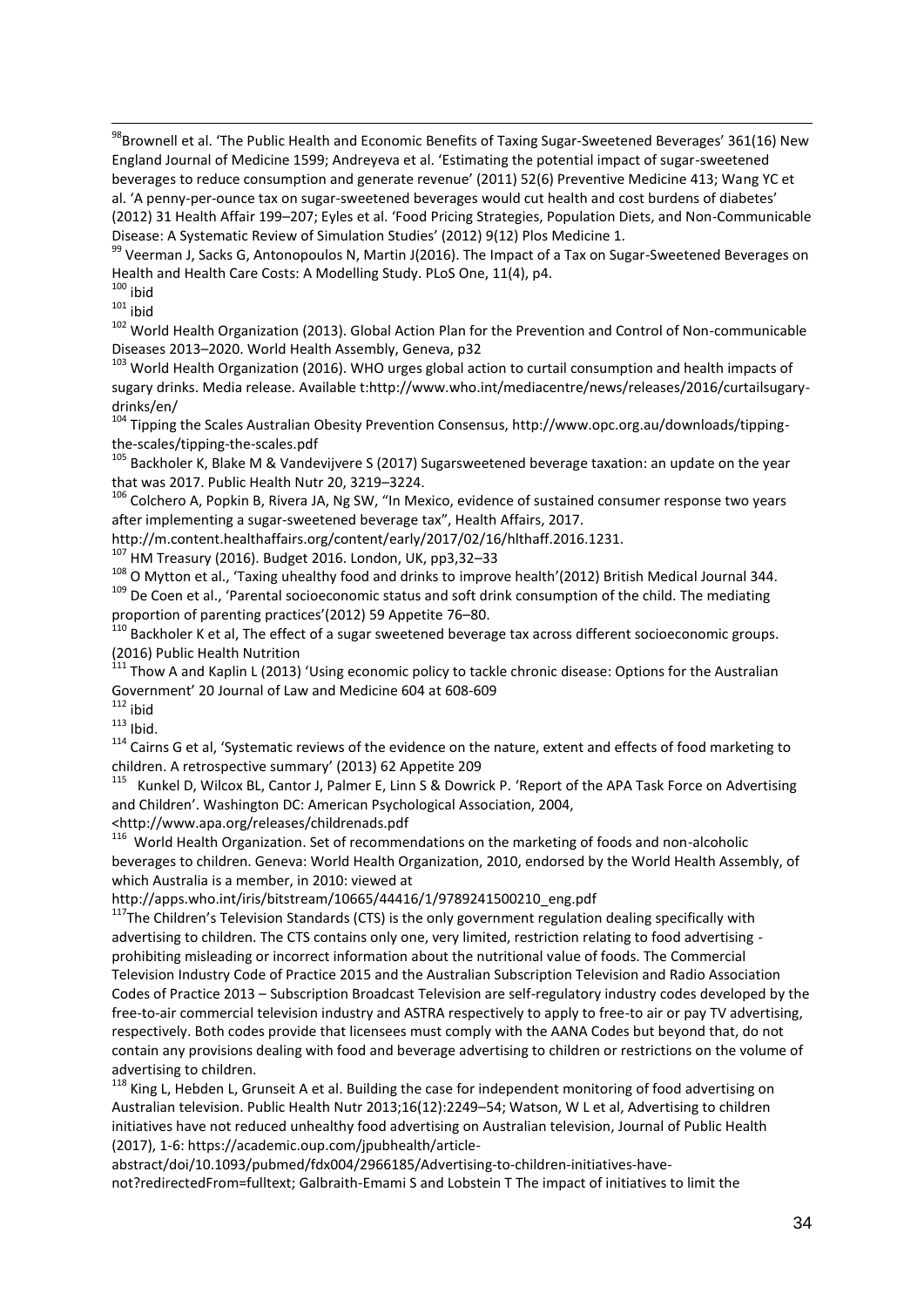advertising of food and beverage products to children: a systematic review Obes Rev. 2013 Dec; 14(12):960- 74; Australian Government, Australian Communications and Media Authority, Industry self-regulation of food and beverage advertising to children' ACMA monitoring report, December 2011: https://www.acma.gov.au/- /media/Diversity-Localism-and-Accessibility/Report/pdf/Industry-selfregulation-of-food-and-beverageadvertising-to-childrenACMA-monitoring-report.PDF?la=en

Watson, W, et al, 'Advertising to children initiatives have not reduced unhealthy food advertising on Australian television', (2017) Journal of Public Health, pp. 1–6, doi:10.1093/pubmed/fdx004

<sup>119</sup> Watson, W L et al, 'Advertising to children initiatives have not reduced unhealthy food advertising on Australian television', Journal of Public Health (2017), 1-6: https://academic.oup.com/jpubhealth/articleabstract/doi/10.1093/pubmed/fdx004/2966185/Advertising-to-children-initiatives-havenot?redirectedFrom=fulltext

<sup>120</sup> Watson, W L et al, 'Advertising to children initiatives have not reduced unhealthy food advertising on Australian television', Journal of Public Health (2017), 1-6: https://academic.oup.com/jpubhealth/articleabstract/doi/10.1093/pubmed/fdx004/2966185/Advertising-to-children-initiatives-havenot?redirectedFrom=fulltext

<sup>121</sup> Kovic, Y et al, 'The impact of junk food marketing regulations on food sales: an ecological study, Obesity Reviews, 2018

<sup>122</sup> Sams K, Martin J, Bloom K, McAleese A, Investigating the prevalence of characters on children's food packaging, Obesity Policy Coalition, 2017. .

<sup>123</sup> McDonald's sponsorship of Little Athletics (in some states), Basketball Victoria's Hooptime junior development program and Swimming Queensland, Nestle's Milo sponsorship of junior cricket programs MILO in2CRICKET and MILO T20 Blast

<sup>124</sup> Bridget Kelly et al (2011) 'Food company sponsors are kind, generous and cool: (Mis)conceptions of junior sports players' 8 International Journal of Behavioural Nutrition and Physical Activity 95

<sup>125</sup>Students, computing, and learning: making the connection. Paris: Organisation for Economic Co-operation andDevelopment; 2015:40 Fig. 1 (http://www.oecd.org/publications/students-computers-and-learning-9789264239555-en.htm).

<sup>126</sup> Mascheroni G, Olaffson K, Met children go mobile. Risks and Opportunities.2nd edition. Milan; Educatt; 2014

<sup>127</sup> MacKay S, Antonopoulos N, Martin J, Swinburn B. A comprehensive approach to protecting children from unhealthy food advertising. Obesity Policy Coalition, Melbourne, 2011.

https://fahan.s3.amazonaws.com/assets/159/protecting-children-email1\_final\_13\_04\_11.pdf?1305266127 <sup>128</sup> See for example, Advertising Standards Community Panel (formerly Advertising Standards Board) decisions 0107/18 and 0550/17 (Instagram), decision 0102/17 (Snapchat), decision 0300/16 (YouTube) and decision 0299/16 (Facebook).

<sup>129</sup> Kovic. Y et al. 'The impact of junk food marketing regulations on food sales: an ecological study, Obesity Reviews, 2018

 $130$  10 Years On: New evidence on TV marketing and junk food eating amongst 11-19 year olds 10 years after broadcast regulations". Christopher Thomas, Lucie Hooper, Robert Petty, Fiona Thomas, Gillian Rosenberg and Jyotsna Vohra. 2018.

<sup>131</sup> World Health Organisation Regional Office for Europe, Tackling food marketing to children in a digital world: trans-disciplinary perspectives (2016), Denmark, p11 World Health Organisation Regional Office for Europe, Tackling food marketing to children in a digital world: trans-disciplinary perspectives (2016), Denmark, p11 <sup>132</sup>CAP Consultation: food and soft drink advertising to children. Regulatory Statement (2016),

https://www.cap.org.uk/News-reports/Consultations/Closed-

consultations/~/media/Files/CAP/Consultations/CAP%20Food%20consultation%202016/Regulatory\_statemen t\_final.ashx

<sup>133</sup> National Health and Medical Research Council (2013). Australian Dietary Guidelines. Canberra, p5.

 $134$  Ibid.

135 Australian Bureau of Statistics (2016). Nutrition First Results. Canberra

136 National Health and Medical Research Council

(2013). Australian Dietary Guidelines. Canberra, p8

<sup>137</sup> Lacy, K., Kremer, P., Silva-Sanigorski, A., Allender, S., Leslie, E., Jones, L., Fornaro, S. and Swinburn, B., 2012. The appropriateness of opt-out consent for monitoring childhood obesity in Australia. Pediatric obesity, 7(5).

<sup>138</sup> http://www.abs.gov.au/AUSSTATS/abs@.nsf/Lookup/1504.0Main+Features3Jun+2010